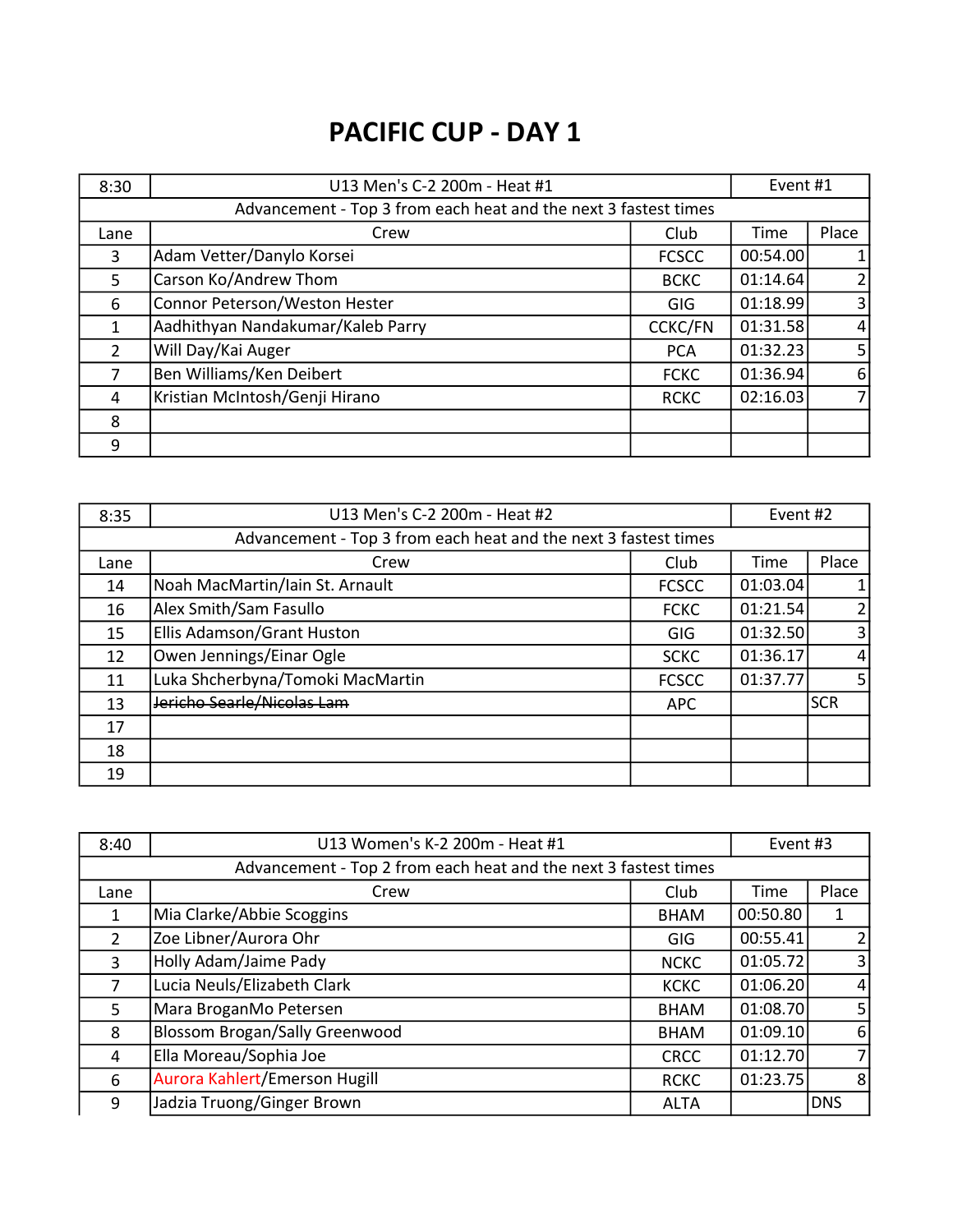| 8:45 | U13 Women's K-2 200m - Heat #2                                  |              | Event #4   |                |
|------|-----------------------------------------------------------------|--------------|------------|----------------|
|      | Advancement - Top 2 from each heat and the next 3 fastest times |              |            |                |
| Lane | Crew                                                            | Club         | Time       | Place          |
| 13   | Moyo Alabi/Niamh Gibbons                                        | <b>NCKC</b>  | 00:57.49   |                |
| 11   | Abigail Clark/Reagan Guajardo                                   | GIG          | 01:03.28   | 2 <sub>1</sub> |
| 16   | Araya Berdinka/Erica Mao                                        | <b>BHAM</b>  | 01:06.83   | $\overline{3}$ |
| 19   | Sophia Sturiano/Lana Weigelt                                    | GIG          | 01:17.36   | $\vert$        |
| 12   | Emma Bateman/Francesca Chen                                     | <b>FCSCC</b> | 01:19.24   | 5 <sub>l</sub> |
| 18   | Charlotte Radcliff/Komal Gill                                   | GIG          | 01:19.78   | 6              |
| 17   | Caitlin Jennings/Elizah DeMartini                               | <b>SCKC</b>  | 01:20.33   | 7 <sub>l</sub> |
| 15   | Abigail Clark/Reagan Guajardo                                   | GIG          | <b>DNF</b> | DNF            |
| 14   | Avery Metz/Emma Albaek-Christensen                              | <b>APC</b>   | <b>SCR</b> | <b>SCR</b>     |

| 8:50           | U15 Men's K-2 200m - Heat #1                                    |              | Event #5 |                |
|----------------|-----------------------------------------------------------------|--------------|----------|----------------|
|                | Advancement - Top 2 from each heat and the next 3 fastest times |              |          |                |
| Lane           | Crew                                                            | Club         | Time     | Place          |
| 7              | Carter Hugill/Bryant Kelleway                                   | <b>RCKC</b>  | 00:44.36 | $\mathbf{1}$   |
| $\mathbf{1}$   | Kieran Nott/Landon Drain                                        | <b>PCA</b>   | 00:44.67 | 2              |
| $\overline{2}$ | Ryan Yao/Jackson Ali                                            | <b>NCKC</b>  | 00:47.01 | $\overline{3}$ |
| 4              | Charlie Toth/Rowan Gow                                          | <b>FCKC</b>  | 00:53.31 | $\overline{4}$ |
| 8              | Eric Shearer/ Michael Lundie                                    | <b>ALTA</b>  | 00:57.10 | 5 <sup>1</sup> |
| 3              | Carson Ko/Nikkos Wang                                           | <b>BCKC</b>  |          | <b>DNF</b>     |
| 5              | Ronan Noop/Vaughn Schenk                                        | <b>SCKC</b>  |          | DSQ            |
| 6              | Dylan Walsh/Kenji MacMartin                                     | <b>FCSCC</b> |          | <b>DSQ</b>     |
| 9              |                                                                 |              |          |                |

|      | U15 Men's K-2 200m - Heat #2                                    |             | Event #6 |                |
|------|-----------------------------------------------------------------|-------------|----------|----------------|
| 8:55 |                                                                 |             |          |                |
|      | Advancement - Top 2 from each heat and the next 3 fastest times |             |          |                |
| Lane | Crew                                                            | Club        | Time     | Place          |
| 12   | AJ Thom/Harry Colhoun                                           | <b>BCKC</b> | 00:48.80 |                |
| 16   | Carson Van Horne/Marty Martynowski                              | <b>NKCC</b> | 00:55.43 | $\overline{2}$ |
| 13   | Cooper Julian/Quintin Neuls                                     | <b>KCKC</b> | 00:58.80 | $\overline{3}$ |
| 14   | Drake Dalumpines/Noah Larson                                    | GIG         | 01:02.36 | $\vert$        |
| 17   | Cedar Watson/Hayden Lewis-Gosch                                 | <b>SCKC</b> | 01:03.90 | 5 <sub>l</sub> |
| 11   | Anakin Gibson/Alex Sumner                                       | <b>FN</b>   | 01:07.21 | 6              |
| 18   | Connor Truong/Sean Allen                                        | <b>ALTA</b> |          | <b>DSQ</b>     |
| 15   | Ben Williams/Sterling Elias                                     | <b>FCKC</b> |          | <b>SCR</b>     |
| 19   |                                                                 |             |          |                |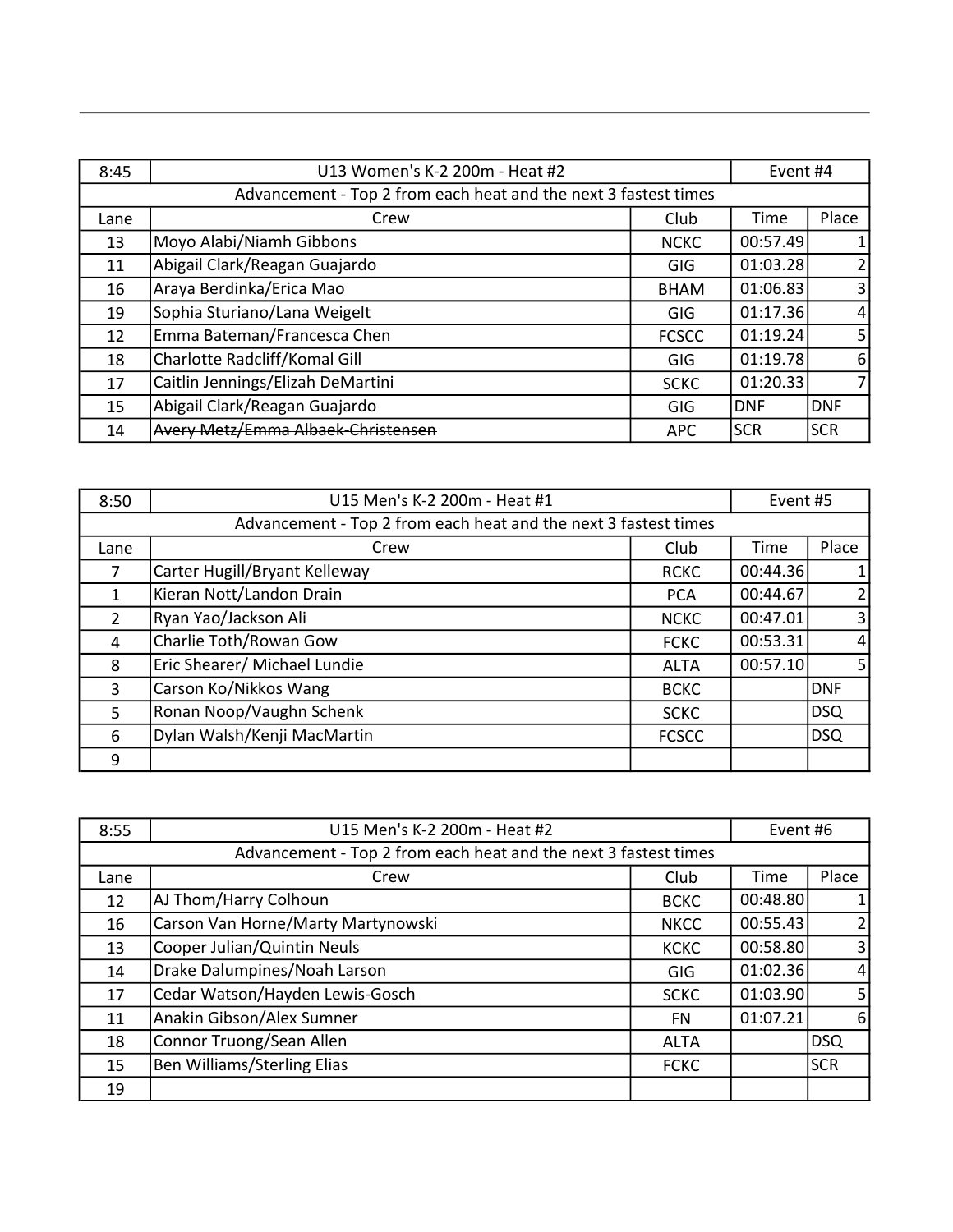| 9:00 | U15 Men's K-2 200m - Heat #3                                    |              | Event #7 |                |
|------|-----------------------------------------------------------------|--------------|----------|----------------|
|      | Advancement - Top 2 from each heat and the next 3 fastest times |              |          |                |
| Lane | Crew                                                            | Club         | Time     | Place          |
| 25   | Keegan Bateman/Rowan Davison                                    | <b>FCSCC</b> | 00:46.29 | $\mathbf{1}$   |
| 29   | Darren Hutcheson/ Evan Chiasson                                 | <b>ALTA</b>  | 00:46.97 | $\overline{2}$ |
| 28   | van Hulmer / Martin Bryzgin                                     | <b>ALTA</b>  | 00:49.06 | $\overline{3}$ |
| 23   | Jonas Decker/Andrew Clark                                       | <b>KCKC</b>  | 00:49.74 | $\overline{4}$ |
| 21   | Dylan Boeholt/Peyton Kusche                                     | <b>GIG</b>   | 00:53.64 | 5 <sup>1</sup> |
| 22   | Sean Lee/Zach McGiverin                                         | <b>BHAM</b>  | 01:00.15 | 6              |
| 24   | Noah Stubbings/Jasper Letwin                                    | <b>NCKC</b>  |          | <b>DNF</b>     |
| 27   | Emmerson Fraser/?                                               | <b>PGCKC</b> |          | <b>DNS</b>     |
| 26   | Noah Stubbings/Cameron Mazutinec                                | <b>NCKC</b>  |          | <b>SCR</b>     |

| 9:05           | U15 Women's C-2 200m                 |              | Event #8 |                |
|----------------|--------------------------------------|--------------|----------|----------------|
| <b>FINAL</b>   |                                      |              |          |                |
| Lane           | Crew                                 | Club         | Time     | Place          |
| 8              | Emma Albrecht/Kelly North            | <b>GIG</b>   | 00:59.40 |                |
| 1              | Asha Cartagena/Gillian Helliwell     | <b>FCSCC</b> | 00:59.94 | $\overline{2}$ |
| 3              | Sarah Grady/Sarah Afrasiabi          | GIG          | 01:13.44 | $\overline{3}$ |
| 5              | Abby Charlesworth/ Hillary Greenwood | FCKC/BHAM    | 01:13.68 | $\vert$        |
| $\overline{2}$ | Sara Pollard/Lauren Ko               | <b>BCKC</b>  | 01:19.28 | 5 <sub>l</sub> |
| 6              | Elene Hale/Meisi Settle              | GIG          | 01:26.40 | 6              |
| 4              | <b>Tess Nttall/Avie Waterfall</b>    | <b>NKCC</b>  |          | DNF            |
| 7              | Sophie Lundie/Nadia Chama            | <b>ALTA</b>  |          | <b>DSQ</b>     |
|                |                                      |              |          |                |

| 9:10                  | U11 Men's K-1 200m |              | Event #9 |                |
|-----------------------|--------------------|--------------|----------|----------------|
| <b>TIMED FINAL #1</b> |                    |              |          |                |
| Lane                  | Crew               | Club         | Time     | Place          |
| 4                     | Kael Johnson       | <b>ALTA</b>  | 01:03.97 |                |
| 5                     | Leo Ciuca          | <b>CCKC</b>  | 01:10.73 | $\overline{2}$ |
| 3                     | Owen Mitchell      | <b>NCKC</b>  | 01:12.23 | 3              |
| 6                     | Thomas Colhoun     | <b>BCKC</b>  | 01:14.28 | $\overline{4}$ |
| 2                     | Will Day           | <b>PCA</b>   | 01:15.71 | 5 <sub>1</sub> |
| 9                     | Mason Parry        | <b>FN</b>    | 01:20.38 | 6              |
| 1                     | Justin Lan         | <b>CRCC</b>  | 01:21.31 | 7 <sup>1</sup> |
| 8                     | Lincoln Hall       | <b>RCKC</b>  | 01:24.34 | 8              |
| 7                     | Benjamin Goas      | <b>FCSCC</b> | 01:41.91 | 9              |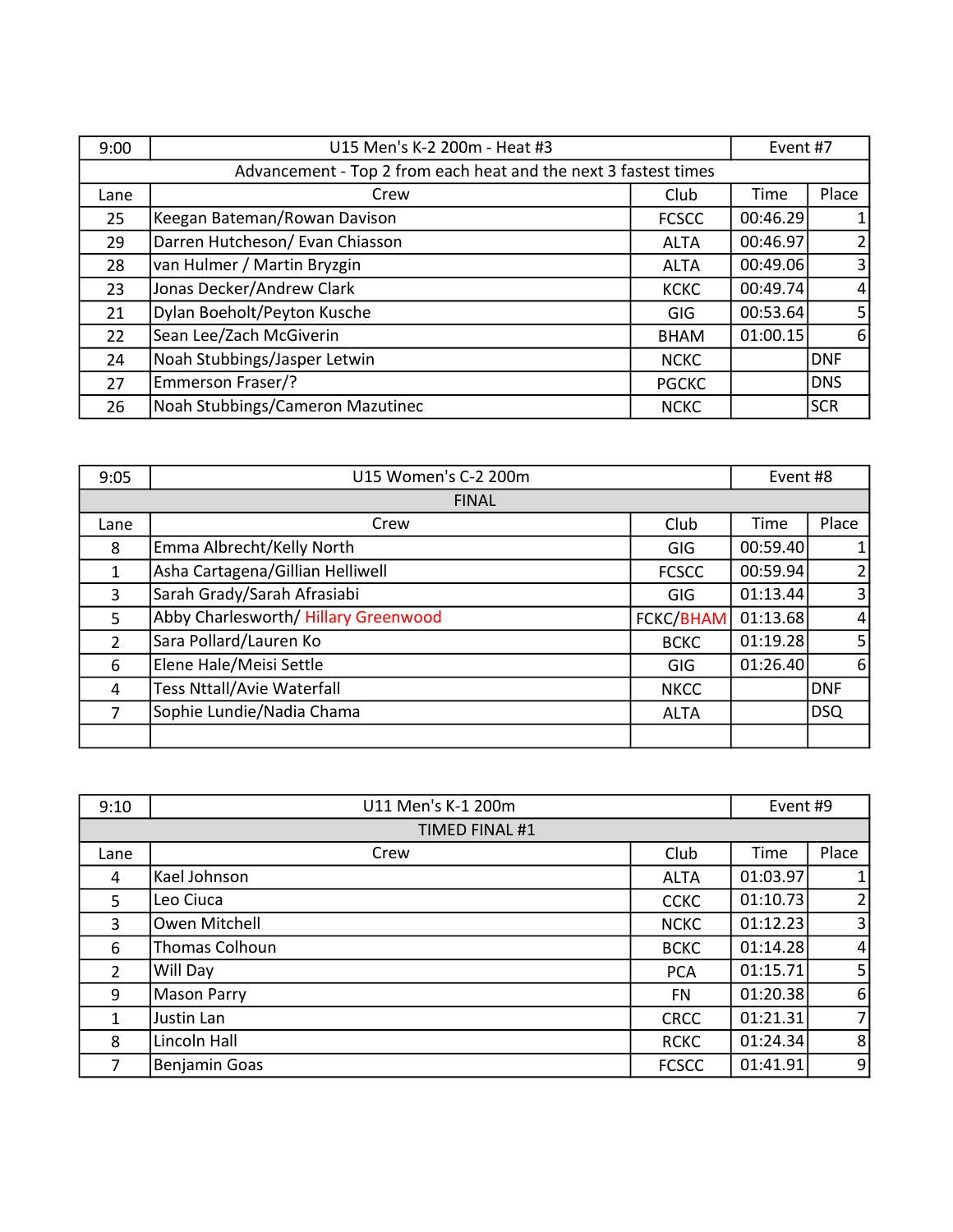| 9:15 | U11 Men's K-1 200m       |              | Event #10 |            |
|------|--------------------------|--------------|-----------|------------|
|      | TIMED FINAL #2           |              |           |            |
| Lane | Crew                     | Club         | Time      | Place      |
| 13   | Soren Ogle               | <b>SCKC</b>  | 01:03.38  |            |
| 11   | Harris Hunter            | <b>KCKC</b>  | 01:03.98  | 2          |
| 18   | Lucas Goas               | <b>FCSCC</b> | 01:15.50  | 3          |
| 19   | <b>Tyler Billing</b>     | <b>RCKC</b>  | 01:16.15  | $\vert$    |
| 12   | Zack Smith               | <b>FCKC</b>  | 01:20.27  | 5          |
| 16   | Kael Albertson           | GIG          | 01:27.40  | 6          |
| 17   | <b>Thorban Schroeder</b> | <b>NCKC</b>  |           | DNF        |
| 15   | Quinn Crocheron          | <b>BHAM</b>  |           | <b>DSQ</b> |
| 14   | Michael Gamache          | <b>APC</b>   |           | <b>SCR</b> |

| 9:20 | U11 Men's K-1 200m     |              | Event #11 |                |
|------|------------------------|--------------|-----------|----------------|
|      | TIMED FINAL #3         |              |           |                |
| Lane | Crew                   | Club         | Time      | Place          |
| 26   | Douglas Hunter         | <b>KCKC</b>  | 01:06.14  |                |
| 28   | <b>Conor Kitching</b>  | GIG          | 01:12.39  | $\overline{2}$ |
| 21   | Roshan Mukunda         | <b>FCSCC</b> | 01:17.79  | 3 <sup>1</sup> |
| 24   | Andrew Mao             | <b>BHAM</b>  | 01:22.00  | $\overline{4}$ |
| 23   | Xander Mouland         | <b>RCKC</b>  | 01:22.37  | 5 <sup>1</sup> |
| 22   | Nathan Fasullo         | <b>FCKC</b>  | 01:23.10  | $6 \mid$       |
| 29   | Nathan Race            | <b>FCSCC</b> | 01:24.40  | 7 <sup>1</sup> |
| 25   | Kyle Peterson          | <b>GIG</b>   | 01:30.42  | 8 <sup>1</sup> |
| 27   | <b>Adrian Colville</b> | <b>CCKC</b>  | 01:35.44  | $\overline{9}$ |

| 9:25 | U11 Men's K-1 200m    |              | Event #12 |                |
|------|-----------------------|--------------|-----------|----------------|
|      | <b>TIMED FINAL #4</b> |              |           |                |
| Lane | Crew                  | Club         | Time      | Place          |
| 36   | Evan Degannes         | <b>ALTA</b>  | 01:10.23  |                |
| 34   | Micco Duplantis       | <b>FCSCC</b> | 01:18.14  | $\overline{2}$ |
| 38   | Ari Haraldsson        | <b>BCKC</b>  | 01:23.89  | 3 <sup>1</sup> |
| 35   | Calvin Hou            | <b>SCKC</b>  | 01:24.00  | 4              |
| 37   | Miles Crocheron       | <b>BHAM</b>  | 01:25.61  | 5              |
| 32   | <b>Reid Purdy</b>     | <b>FCKC</b>  | 01:27.81  | 6              |
| 31   | Kaiden Wilkinson      | <b>GIG</b>   | 01:29.35  | $\overline{7}$ |
| 33   | Zachary Hugill        | <b>RCKC</b>  | 01:35.02  | 8              |
| 39   |                       |              |           |                |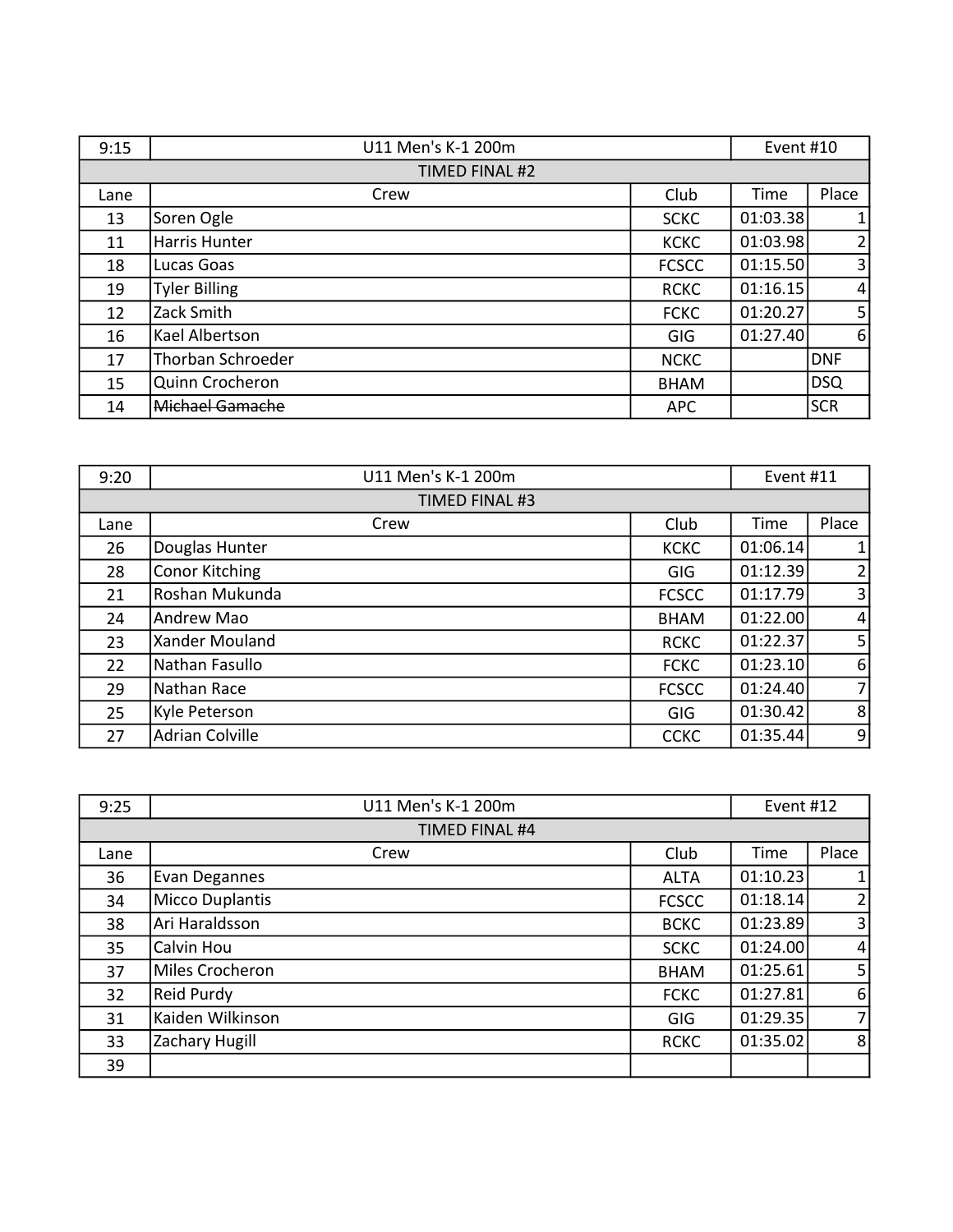| 9:30           | U11 Men's K-1 200m       |              | Event #13 |                |
|----------------|--------------------------|--------------|-----------|----------------|
|                | TIMED FINAL #5           |              |           |                |
| Lane           | Crew                     | Club         | Time      | Place          |
| 6              | Logan Velisek            | <b>FCSCC</b> | 01:05.31  | $\mathbf{1}$   |
| 1              | Damian Hickey            | <b>KCKC</b>  | 01:12.51  | 2              |
| $\overline{2}$ | <b>Matt Perkins</b>      | <b>NCKC</b>  | 01:14.31  | $\overline{3}$ |
| $\overline{7}$ | Rene Gonzalez            | <b>ALTA</b>  | 01:17.91  | $\overline{4}$ |
| 8              | <b>Graeme McCuaig</b>    | <b>FCSCC</b> | 01:20.41  | 5 <sup>1</sup> |
| 5              | Conner Neil              | <b>GIG</b>   | 01:30.86  | 6              |
| 4              | <b>Brennan McCarrier</b> | <b>SCKC</b>  | 01:37.78  | $\overline{7}$ |
| 3              |                          |              |           |                |
| 9              |                          |              |           |                |

| 9:35 | U11 Men's K-1 200m   |              | Event #14 |                |
|------|----------------------|--------------|-----------|----------------|
|      | TIMED FINAL #6       |              |           |                |
| Lane | Crew                 | Club         | Time      | Place          |
| 17   | Samih Chama          | <b>ALTA</b>  | 01:11.95  | $\mathbf{1}$   |
| 16   | Nate Neuls           | <b>KCKC</b>  | 01:14.48  | 2              |
| 12   | Julian Eusanio       | <b>NCKC</b>  | 01:16.35  | $\overline{3}$ |
| 11   | Hayden Heath         | <b>FCSCC</b> | 01:16.93  | $\overline{4}$ |
| 14   | <b>Hudson Stange</b> | <b>GIG</b>   | 01:21.19  | 5 <sup>1</sup> |
| 13   | Aadhavan Nandakumar  | <b>CCKC</b>  | 01:21.82  | 6              |
| 15   | Greg Shatsman        | <b>CCKC</b>  | 01:44.07  | $\overline{7}$ |
| 18   |                      |              |           |                |
| 19   |                      |              |           |                |

| 9:40 | U11 Men's K-1 200m             |              | Event #15    |                |
|------|--------------------------------|--------------|--------------|----------------|
|      | TIMED FINAL #7                 |              |              |                |
| Lane | Crew                           | Club         | Time         | Place          |
| 27   | Ryan Lee                       | <b>BHAM</b>  | 01:09.75     | 1              |
| 25   | <b>Alastair Pearson-Stubbs</b> | <b>FCSCC</b> | 01:21.09     | $\overline{2}$ |
| 22   | Hayden McCullough              | <b>RCKC</b>  | 01:27.33     | $\overline{3}$ |
| 23   | Benjamin Watter                | <b>GIG</b>   | 01:28.65     | $\overline{4}$ |
| 24   | <b>Finn Connel</b>             | <b>CCKC</b>  | 01:29.49     | 5 <sub>1</sub> |
| 21   | Jasper Race                    | <b>FCSCC</b> |              | <b>DNS</b>     |
| 26   | Alex Pelekh                    | <b>BCKC</b>  | 01:15.67 DSQ |                |
| 28   |                                |              |              |                |
| 29   |                                |              |              |                |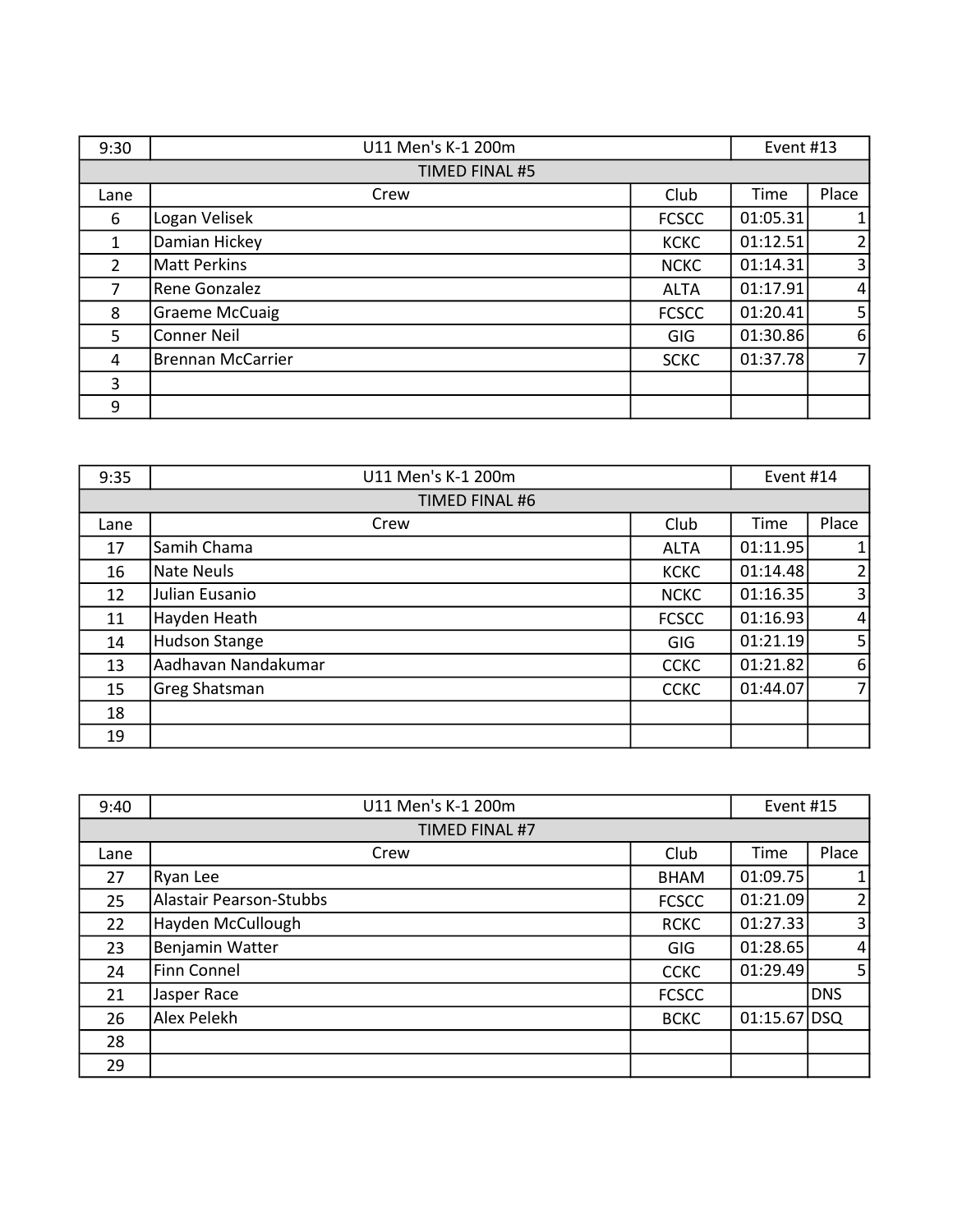|                | U11 Men's K-1 200m             |              | Event #9-15 |                         |
|----------------|--------------------------------|--------------|-------------|-------------------------|
|                | TIMED FINAL #1                 |              |             |                         |
| 13             | Soren Ogle                     | <b>SCKC</b>  | 01:03.38    | $\mathbf{1}$            |
| 4              | Kael Johnson                   | <b>ALTA</b>  | 01:03.97    | $\overline{\mathbf{c}}$ |
| 11             | <b>Harris Hunter</b>           | <b>KCKC</b>  | 01:03.98    | $\overline{\mathbf{3}}$ |
| 6              | Logan Velisek                  | <b>FCSCC</b> | 01:05.31    | $\overline{\mathbf{4}}$ |
| 26             | Douglas Hunter                 | <b>KCKC</b>  | 01:06.14    | 5                       |
| 27             | Ryan Lee                       | <b>BHAM</b>  | 01:09.75    | $\boldsymbol{6}$        |
| 36             | Evan Degannes                  | <b>ALTA</b>  | 01:10.23    | $\overline{7}$          |
| 5              | Leo Ciuca                      | <b>CCKC</b>  | 01:10.73    | $\,$ 8 $\,$             |
| 17             | Samih Chama                    | <b>ALTA</b>  | 01:11.95    | $9\,$                   |
| 3              | Owen Mitchell                  | <b>NCKC</b>  | 01:12.23    | 10                      |
| 28             | <b>Conor Kitching</b>          | GIG          | 01:12.39    | 11                      |
| $\mathbf 1$    | Damian Hickey                  | <b>KCKC</b>  | 01:12.51    | 12                      |
| 6              | <b>Thomas Colhoun</b>          | <b>BCKC</b>  | 01:14.28    | 13                      |
| $\overline{2}$ | <b>Matt Perkins</b>            | <b>NCKC</b>  | 01:14.31    | 14                      |
| 16             | <b>Nate Neuls</b>              | <b>KCKC</b>  | 01:14.48    | 15                      |
| 18             | Lucas Goas                     | <b>FCSCC</b> | 01:15.50    | 16                      |
| $\overline{2}$ | Will Day                       | <b>PCA</b>   | 01:15.71    | 17                      |
| 19             | <b>Tyler Billing</b>           | <b>RCKC</b>  | 01:16.15    | 18                      |
| 12             | Julian Eusanio                 | <b>NCKC</b>  | 01:16.35    | 19                      |
| 11             | Hayden Heath                   | <b>FCSCC</b> | 01:16.93    | 20                      |
| 21             | Roshan Mukunda                 | <b>FCSCC</b> | 01:17.79    | 21                      |
| $\overline{7}$ | Rene Gonzalez                  | <b>ALTA</b>  | 01:17.91    | 22                      |
| 34             | <b>Micco Duplantis</b>         | <b>FCSCC</b> | 01:18.14    | 23                      |
| 12             | Zack Smith                     | <b>FCKC</b>  | 01:20.27    | 24                      |
| 9              | <b>Mason Parry</b>             | <b>FN</b>    | 01:20.38    | 25                      |
| 8              | <b>Graeme McCuaig</b>          | <b>FCSCC</b> | 01:20.41    | 26                      |
| 25             | <b>Alastair Pearson-Stubbs</b> | <b>FCSCC</b> | 01:21.09    | 27                      |
| 14             | Hudson Stange                  | GIG          | 01:21.19    | 28                      |
| $\mathbf{1}$   | Justin Lan                     | <b>CRCC</b>  | 01:21.31    | 29                      |
| 13             | Aadhavan Nandakumar            | <b>CCKC</b>  | 01:21.82    | 30                      |
| 24             | Andrew Mao                     | <b>BHAM</b>  | 01:22.00    | 31                      |
| 23             | Xander Mouland                 | <b>RCKC</b>  | 01:22.37    | 32                      |
| 22             | Nathan Fasullo                 | <b>FCKC</b>  | 01:23.10    | 33                      |
| 38             | Ari Haraldsson                 | <b>BCKC</b>  | 01:23.89    | 34                      |
| 35             | Calvin Hou                     | <b>SCKC</b>  | 01:24.00    | 35                      |
| 8              | Lincoln Hall                   | <b>RCKC</b>  | 01:24.34    | 36                      |
| 29             | Nathan Race                    | <b>FCSCC</b> | 01:24.40    | 37                      |
| 37             | Miles Crocheron                | <b>BHAM</b>  | 01:25.61    | 38                      |
| 22             | Hayden McCullough              | <b>RCKC</b>  | 01:27.33    | 39                      |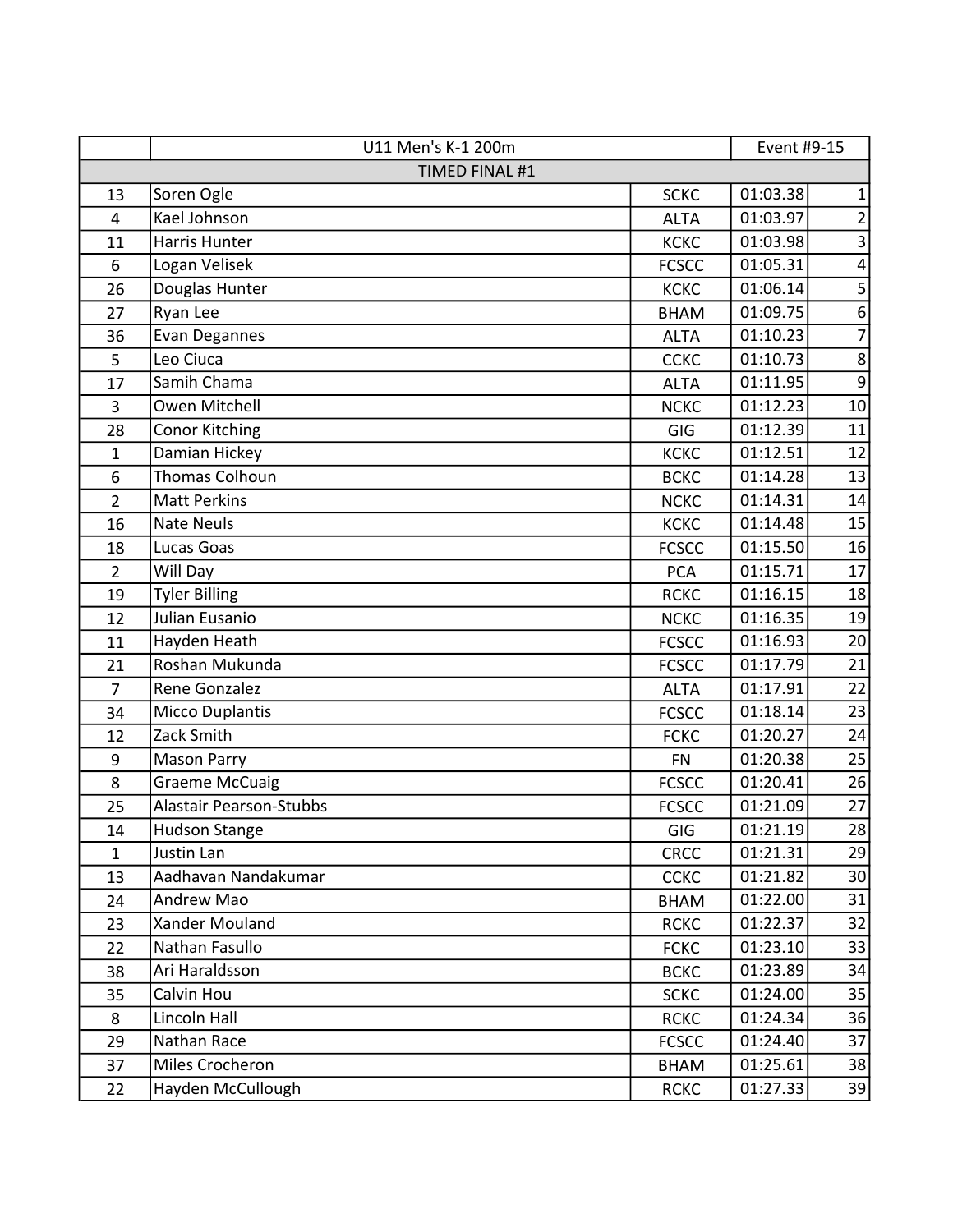| 16             | Kael Albertson           | <b>GIG</b>   | 01:27.40     | 40         |
|----------------|--------------------------|--------------|--------------|------------|
| 32             | <b>Reid Purdy</b>        | <b>FCKC</b>  | 01:27.81     | 41         |
| 23             | Benjamin Watter          | <b>GIG</b>   | 01:28.65     | 42         |
| 31             | Kaiden Wilkinson         | <b>GIG</b>   | 01:29.35     | 43         |
| 24             | <b>Finn Connel</b>       | <b>CCKC</b>  | 01:29.49     | 44         |
| 25             | Kyle Peterson            | <b>GIG</b>   | 01:30.42     | 45         |
| 5              | <b>Conner Neil</b>       | <b>GIG</b>   | 01:30.86     | 46         |
| 33             | Zachary Hugill           | <b>RCKC</b>  | 01:35.02     | 47         |
| 27             | <b>Adrian Colville</b>   | <b>CCKC</b>  | 01:35.44     | 48         |
| 4              | <b>Brennan McCarrier</b> | <b>SCKC</b>  | 01:37.78     | 49         |
| $\overline{7}$ | Benjamin Goas            | <b>FCSCC</b> | 01:41.91     | 50         |
| 15             | <b>Greg Shatsman</b>     | <b>CCKC</b>  | 01:44.07     | 51         |
| 17             | Thorban Schroeder        | <b>NCKC</b>  |              | <b>DNF</b> |
| 15             | Quinn Crocheron          | <b>BHAM</b>  |              | <b>DSQ</b> |
| 14             | Michael Gamache          | APC          |              | <b>SCR</b> |
| 21             | Jasper Race              | <b>FCSCC</b> |              | <b>DNS</b> |
| 26             | Alex Pelekh              | <b>BCKC</b>  | 01:15.67 DSQ |            |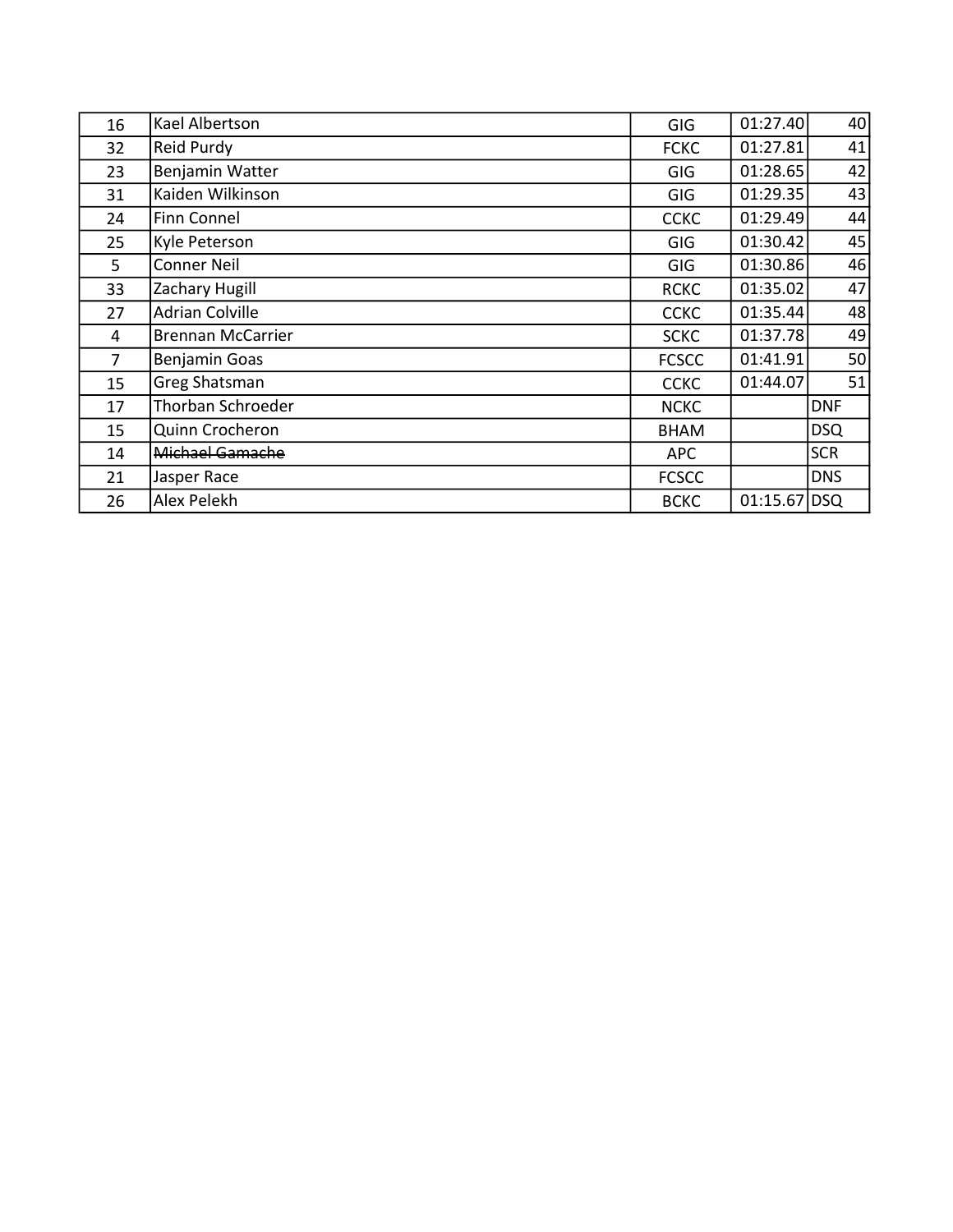| 9:45           | U11 Women's C-1 200m/ U15 MEN Addition |              | Event #16 |                |
|----------------|----------------------------------------|--------------|-----------|----------------|
|                | <b>FINAL</b>                           |              |           |                |
| Lane           | Crew                                   | Club         | Time      | Place          |
| 8              | Senika Velisek                         | <b>FCSCC</b> | 01:29.39  | $\mathbf{1}$   |
| 6              | Narin Jaff                             | <b>FCSCC</b> | 01:31.13  | $\overline{2}$ |
| 5              | Mischa Grover                          | <b>KCKC</b>  | 01:37.47  | $\overline{3}$ |
| 3              | Claire St. Arnault                     | <b>FCSCC</b> | 01:44.91  | $\overline{4}$ |
| 7              | <b>Elsie Hutton</b>                    | GIG          | 02:44.35  | 5 <sup>1</sup> |
| 4              | Aurora Kahlert                         | <b>RCKC</b>  | 02:49.27  | 6              |
| $\overline{2}$ | Elene Hale                             | <b>GIG</b>   | 07:21.67  | $\overline{7}$ |
| 1              | Kahlen Tsze                            | <b>FCSCC</b> |           | <b>DNF</b>     |
|                |                                        |              |           |                |

| 9:50           | U15 Men's C-1 200m      |              | Event #17 |                |  |
|----------------|-------------------------|--------------|-----------|----------------|--|
|                | <b>FINAL</b>            |              |           |                |  |
| Lane           | Crew                    | Club         | Time      | Place          |  |
| 3              | <b>Quinn Thomson</b>    | <b>FCSCC</b> | 00:49.06  | $\mathbf{1}$   |  |
| 8              | Kenjiro MacMartin       | <b>FCSCC</b> | 00:51.58  | $\overline{2}$ |  |
| 7              | Landon McQuarrie        | <b>FCKC</b>  | 00:57.63  | $\overline{3}$ |  |
| $\overline{2}$ | Benjamin Blanck         | <b>GIG</b>   | 00:58.73  | $\overline{4}$ |  |
| 9              | Sebastian Rangel Ortega | <b>BCKC</b>  | 01:02.53  | 5 <sub>l</sub> |  |
| 1              | Dylan Walsh             | <b>FCSCC</b> | 01:10.65  | 6              |  |
| 9              | Cole Palmer             | GIG          | 01:39.76  | $\overline{7}$ |  |
| 5              | Colin Templeton         | <b>RCKC</b>  | 02:42.62  | 8              |  |
| 6              | Liam Grover             | <b>KCKC</b>  |           | <b>DNF</b>     |  |
| 4              | Kristian McIntosh       | <b>RCKC</b>  |           | <b>DSQ</b>     |  |
| 10             | Michael Lundie          | <b>ALTA</b>  |           | <b>DSQ</b>     |  |

### BREAK

| 10:20          | PaddleALL K-1 200m   |            | Event #18 |                |  |
|----------------|----------------------|------------|-----------|----------------|--|
|                | <b>FINAL</b>         |            |           |                |  |
| Lane           | Crew                 | Club       | Time      | Place          |  |
| 4              | Corey Stewart (PAM)  | <b>APC</b> | 00:59.80  |                |  |
| 6              | Joshua Chen (PAM)    | <b>APC</b> | 02:03.58  | $\overline{2}$ |  |
| 5              | Caleb Mitchell (PAM) | <b>APC</b> | 02:24.03  | $\overline{3}$ |  |
|                | Noelle Lagasse (PAF) | <b>APC</b> |           | <b>SCR</b>     |  |
| $\overline{2}$ | Abby Sudom (PAF)     | <b>APC</b> |           | <b>SCR</b>     |  |
| 3              |                      |            |           |                |  |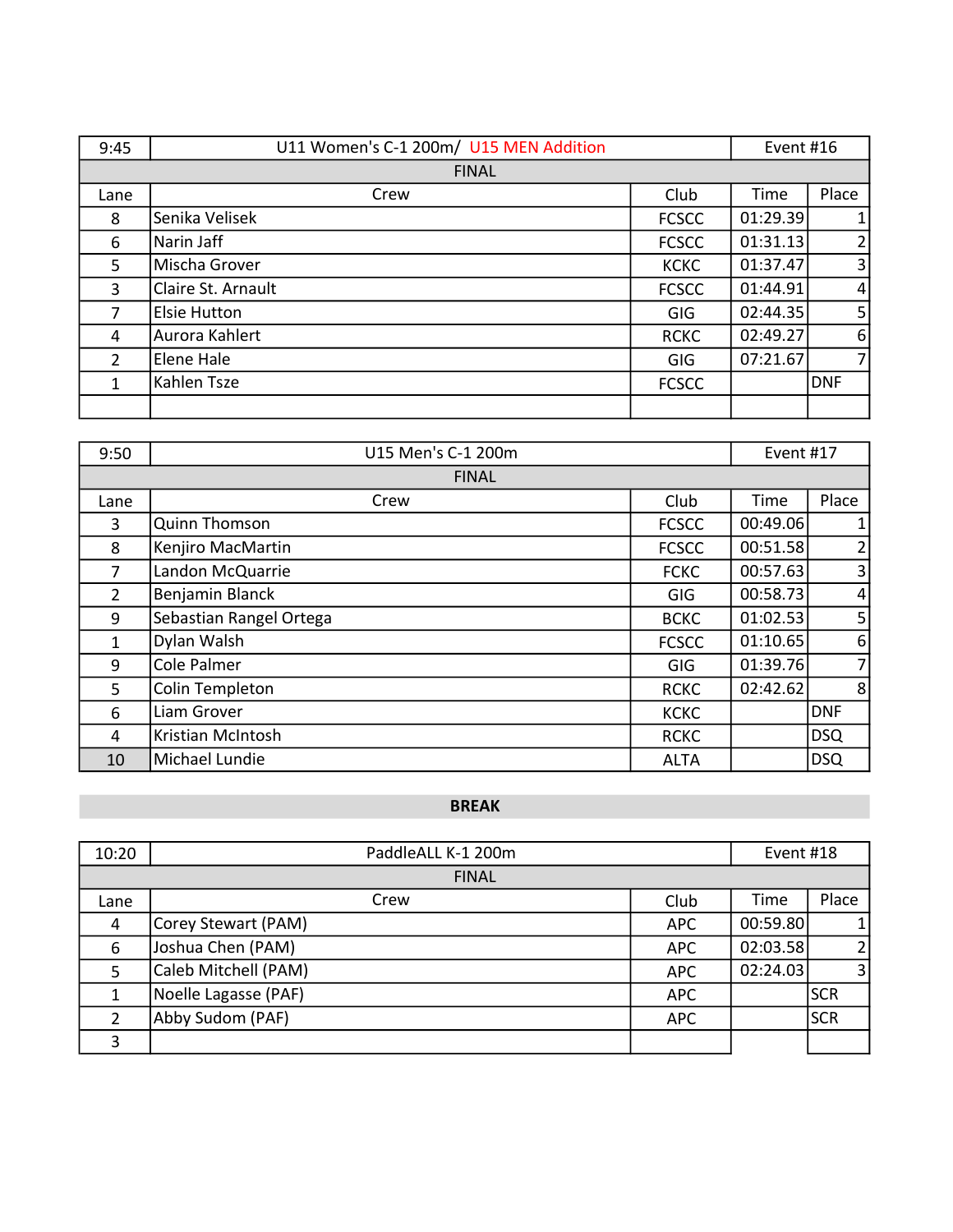| 10:30                                                           | U15 Women's K-1 200m- Heat #1 |              | Event #19 |                |
|-----------------------------------------------------------------|-------------------------------|--------------|-----------|----------------|
| Advancement - Top 2 from each heat and the next 3 fastest times |                               |              |           |                |
| Lane                                                            | Crew                          | Club         | Time      | Place          |
| 5                                                               | <b>Cassidy MacPherson</b>     | <b>RCKC</b>  | 00:48.72  | $\mathbf{1}$   |
| $\mathbf{1}$                                                    | <b>Brin Nyvall</b>            | <b>CRCC</b>  | 00:51.22  | $\overline{2}$ |
| 2                                                               | Siabhan Gibbons               | <b>NCKC</b>  | 00:55.60  | $\overline{3}$ |
| 8                                                               | <b>Hilary Greenwood</b>       | <b>BHAM</b>  | 00:59.35  | 5 <sup>1</sup> |
| 4                                                               | Moira Bader                   | <b>FCSCC</b> | 01:16.51  | $\overline{7}$ |
| 3                                                               | <b>Tess Nuttall</b>           | <b>NKCC</b>  |           | <b>DNS</b>     |
| 6                                                               | Julianne Girouard             | <b>FN</b>    |           | DSQ            |
| 7                                                               | Kierra Willis                 | <b>KCKC</b>  |           | DSQ            |
| 9                                                               |                               |              |           |                |

| 10:35 | U15 Women's K-1 200m- Heat #2                                   |             | Event #20 |                |
|-------|-----------------------------------------------------------------|-------------|-----------|----------------|
|       | Advancement - Top 2 from each heat and the next 3 fastest times |             |           |                |
| Lane  | Crew                                                            | Club        | Time      | Place          |
| 16    | Francesca Kelley                                                | GIG         | 00:52.14  | $\mathbf{1}$   |
| 12    | Natalie Pankratz                                                | <b>APC</b>  | 01:01.27  | 2              |
| 14    | Paige Graham                                                    | <b>BHAM</b> | 01:02.96  | $\overline{3}$ |
| 11    | Avie Waterfall                                                  | <b>NKCC</b> | 01:03.71  | $\overline{4}$ |
| 15    | <b>Tess Nuttall</b>                                             | <b>NKCC</b> |           | <b>DNF</b>     |
| 17    | <b>Mallory Brown</b>                                            | <b>ALTA</b> |           | DSQ            |
| 18    | Mimi Swetish                                                    | <b>BHAM</b> |           | DSQ            |
| 13    | Sarah Barchard                                                  | <b>APC</b>  |           | <b>SCR</b>     |
| 19    |                                                                 |             |           |                |

| 10:40                                                           | U15 Women's K-1 200m- Heat #3 |             | Event #21 |                |
|-----------------------------------------------------------------|-------------------------------|-------------|-----------|----------------|
| Advancement - Top 2 from each heat and the next 3 fastest times |                               |             |           |                |
| Lane                                                            | Crew                          | Club        | Time      | Place          |
| 26                                                              | Teegan Letwin                 | <b>NCKC</b> | 00:56.44  |                |
| 21                                                              | Raegan Laird                  | <b>GIG</b>  | 00:57.19  |                |
| 25                                                              | Molly Spilker                 | <b>BHAM</b> | 01:00.71  | $\overline{3}$ |
| 27                                                              | <b>Audrey Hale</b>            | GIG         | 01:01.28  | 4              |
| 28                                                              | Erica Potkins                 | <b>NKCC</b> | 01:02.26  | 5 <sub>1</sub> |
| 24                                                              | Sophie Lundie                 | <b>ALTA</b> |           | <b>DNF</b>     |
| 23                                                              | Ruthie Larson                 | <b>GIG</b>  |           | <b>DSQ</b>     |
| 22                                                              | Ava McFarland                 | <b>BHAM</b> |           | <b>SCR</b>     |
| 29                                                              |                               |             |           |                |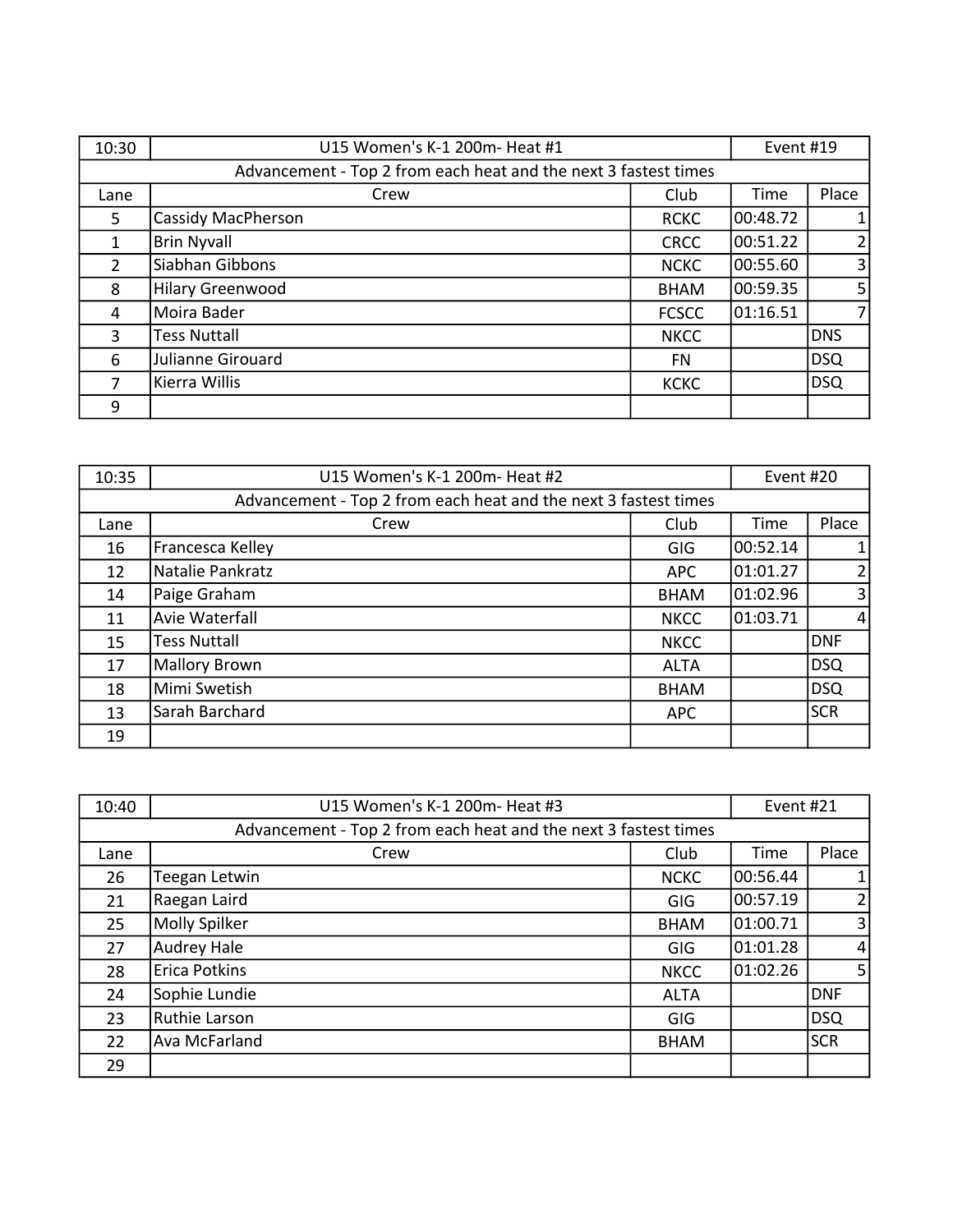| 10:45          | U13 Women's C-2 200m           |                    | Event #22 |                |
|----------------|--------------------------------|--------------------|-----------|----------------|
|                | <b>FINAL</b>                   |                    |           |                |
| Lane           | Crew                           | Club               | Time      | Place          |
| 3              | Abby Charleworth/Abby Scoggins | FCKC/BHAM 01:02.64 |           | $\mathbf{1}$   |
| 1              | Brenna Nott/Anna Beaudry       | <b>PCA</b>         | 01:08.43  | $\overline{2}$ |
| $\overline{2}$ | Danica Johnson/Lauryn Clague   | <b>FCSCC</b>       | 01:32.11  | 3              |
| $\overline{4}$ | Ella Banck/Charlotte Radcliff  | GIG                |           | <b>DNS</b>     |
| 5              |                                |                    |           |                |
| 6              |                                |                    |           |                |
| 7              |                                |                    |           |                |
| 8              |                                |                    |           |                |
| 9              |                                |                    |           |                |

#### REVISED RESULTS And the control of the control of the control of the control of the control of the control of

| 10:50          | Master Men's K-1 200m |             | Event #23 |                |
|----------------|-----------------------|-------------|-----------|----------------|
|                | TIMED FINAL #1        |             |           |                |
| Lane           | Crew                  | Club        | Time      | Place          |
| 1              | Vladimir Ivanov       | <b>SCKC</b> | 00:50.84  |                |
| $\overline{2}$ | Ewan Mackenzie        | <b>RCKC</b> | 00:52.28  | $\overline{2}$ |
| 3              | Matthew Smith         | <b>RCKC</b> | 00:52.88  | 3              |
| 7              | <b>Terry Boelholt</b> | GIG         | 00:59.20  | $\vert$        |
| 6              | Nandu Thanaraiselvam  | <b>CCKC</b> | 01:02.16  | $6 \mid$       |
| 4              | <b>Brian Kitson</b>   | <b>FCKC</b> | 01:08.93  | 7              |
| 5.             | <b>Zoe Taylor</b>     | <b>NKCC</b> | 01:00.26  | <b>EXH</b>     |
| 8              |                       |             |           |                |
| 9              |                       |             |           |                |

| 10:55 | Master Men's K-1 200m |              | Event #24 |                |
|-------|-----------------------|--------------|-----------|----------------|
|       | TIMED FINAL - #2      |              |           |                |
| Lane  | Crew                  | Club         | Time      | Place          |
| 14    | Steve Juranovics      | <b>BCKC</b>  | 00:44.67  |                |
| 16    | David Helliwell       | <b>FCSCC</b> | 00:46.17  | $\overline{2}$ |
| 11    | Dave Fort             | <b>SCKC</b>  | 00:47.56  | $\overline{3}$ |
| 12    | <b>Stu Chase</b>      | <b>FCSCC</b> | 00:48.11  | $\vert$        |
| 17    | Matt Nuttall          | <b>NCKC</b>  | 00:56.73  | 5 <sup>1</sup> |
| 15    | Mario De Santis       | <b>FCKC</b>  | 01:05.75  | $6 \mid$       |
| 13    | James Wilborn         | GIG          | 01:19.91  | 8 <sup>1</sup> |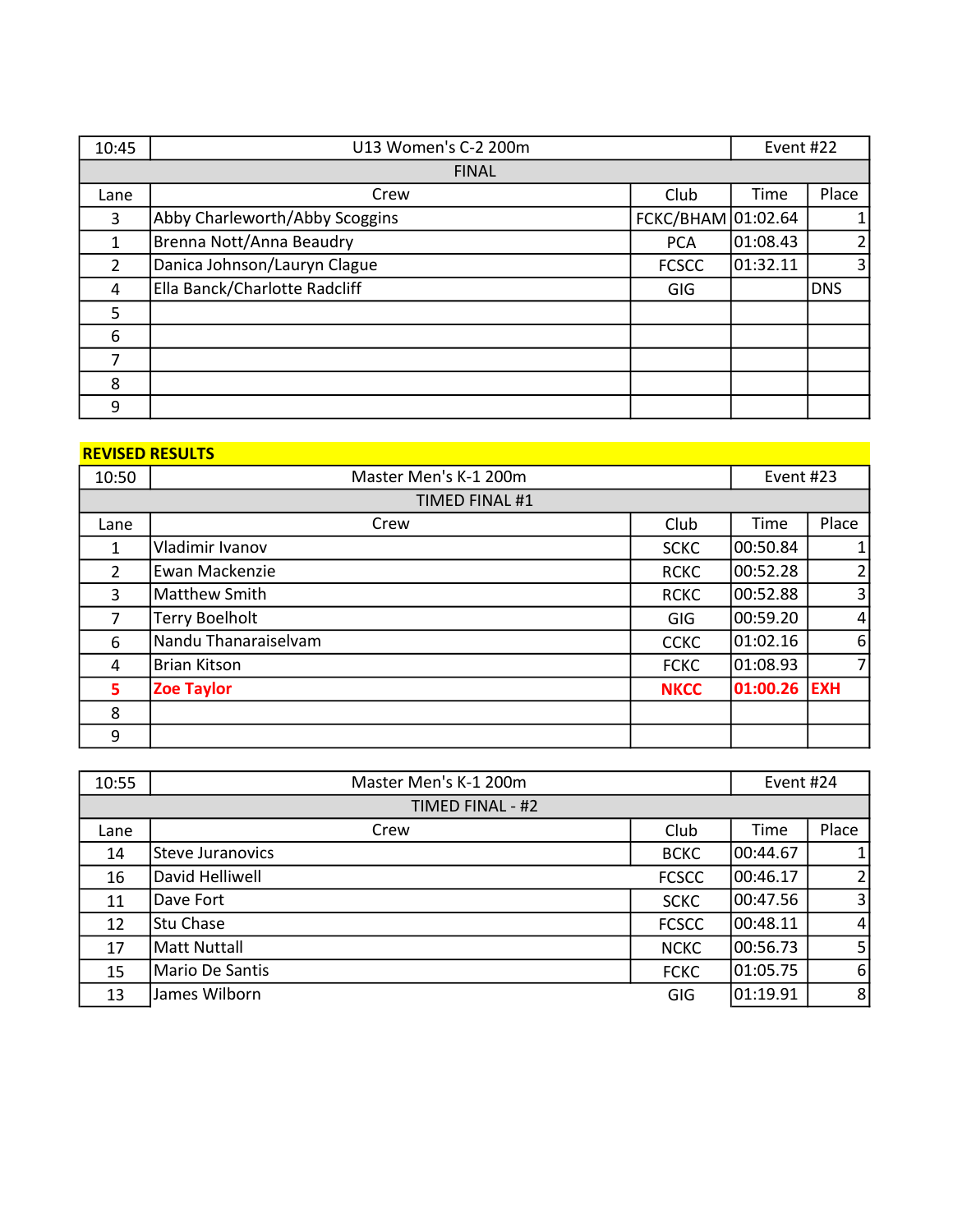| <b>REVISED RESULTS</b> |                           |              |          |                |  |
|------------------------|---------------------------|--------------|----------|----------------|--|
|                        | Master Men's K-1 200m     |              |          | Event #23-24   |  |
|                        | <b>COMBINED</b>           |              |          |                |  |
| 14                     | <b>Steve Juranovics</b>   | <b>BCKC</b>  | 00:44.67 | $\mathbf{1}$   |  |
| 16                     | David Helliwell           | <b>FCSCC</b> | 00:46.17 | $\overline{2}$ |  |
| 11                     | Dave Fort                 | <b>SCKC</b>  | 00:47.56 | 3              |  |
| 12                     | Stu Chase                 | <b>FCSCC</b> | 00:48.11 | 4              |  |
| 1                      | Vladimir Ivanov           | <b>SCKC</b>  | 00:50.84 | 5              |  |
| $\overline{2}$         | Ewan Mackenzie            | <b>RCKC</b>  | 00:52.28 | 6              |  |
| 3                      | Matthew Smith             | <b>RCKC</b>  | 00:52.88 | $\overline{7}$ |  |
| 17                     | <b>Matt Nuttall</b>       | <b>NCKC</b>  | 00:56.73 | 8              |  |
| 7                      | <b>Terry Boelholt</b>     | GIG          | 00:59.20 | 9              |  |
| 6                      | Nandu Thanaraiselvam      | <b>CCKC</b>  | 01:02.16 | 11             |  |
| 15                     | Mario De Santis           | <b>FCKC</b>  | 01:05.75 | 12             |  |
| 4                      | <b>Brian Kitson</b>       | <b>FCKC</b>  | 01:08.93 | 13             |  |
| 13                     | James Wilborn             | <b>GIG</b>   | 01:19.91 | 14             |  |
| 5                      | <b>Zoe Taylor</b>         | <b>NKCC</b>  | 01:00.26 | <b>EXH</b>     |  |
|                        |                           |              |          |                |  |
|                        | Novice Men's C-2 200m     |              |          |                |  |
|                        | <b>FINAL</b>              |              |          |                |  |
| 18                     | Cedar Watson/Owen Fraioli | <b>SCKC</b>  | 01:12.01 | $\overline{7}$ |  |
| 19                     |                           |              |          |                |  |

| Novice Women's K-2 200m<br>11:00 |                          | Event #25          |          |       |
|----------------------------------|--------------------------|--------------------|----------|-------|
|                                  | <b>FINAL</b>             |                    |          |       |
| Lane                             | Crew                     | Club               | Time     | Place |
| 3                                | Shaila Thom/Eleanor Wang | <b>BCKC</b>        | 00:55.18 | 1     |
| $\mathbf{1}$                     | Ella Moreau/Paige Graham | CRCC/BHAM 01:04.49 |          | 2     |
| $\overline{2}$                   | Emma Bateman/Cailey Race | <b>FCRCC</b>       |          | DSQ   |
| 4                                |                          |                    |          |       |
| 5                                |                          |                    |          |       |
| 6                                |                          |                    |          |       |
| 7                                |                          |                    |          |       |
| 8                                |                          |                    |          |       |
| 9                                |                          |                    |          |       |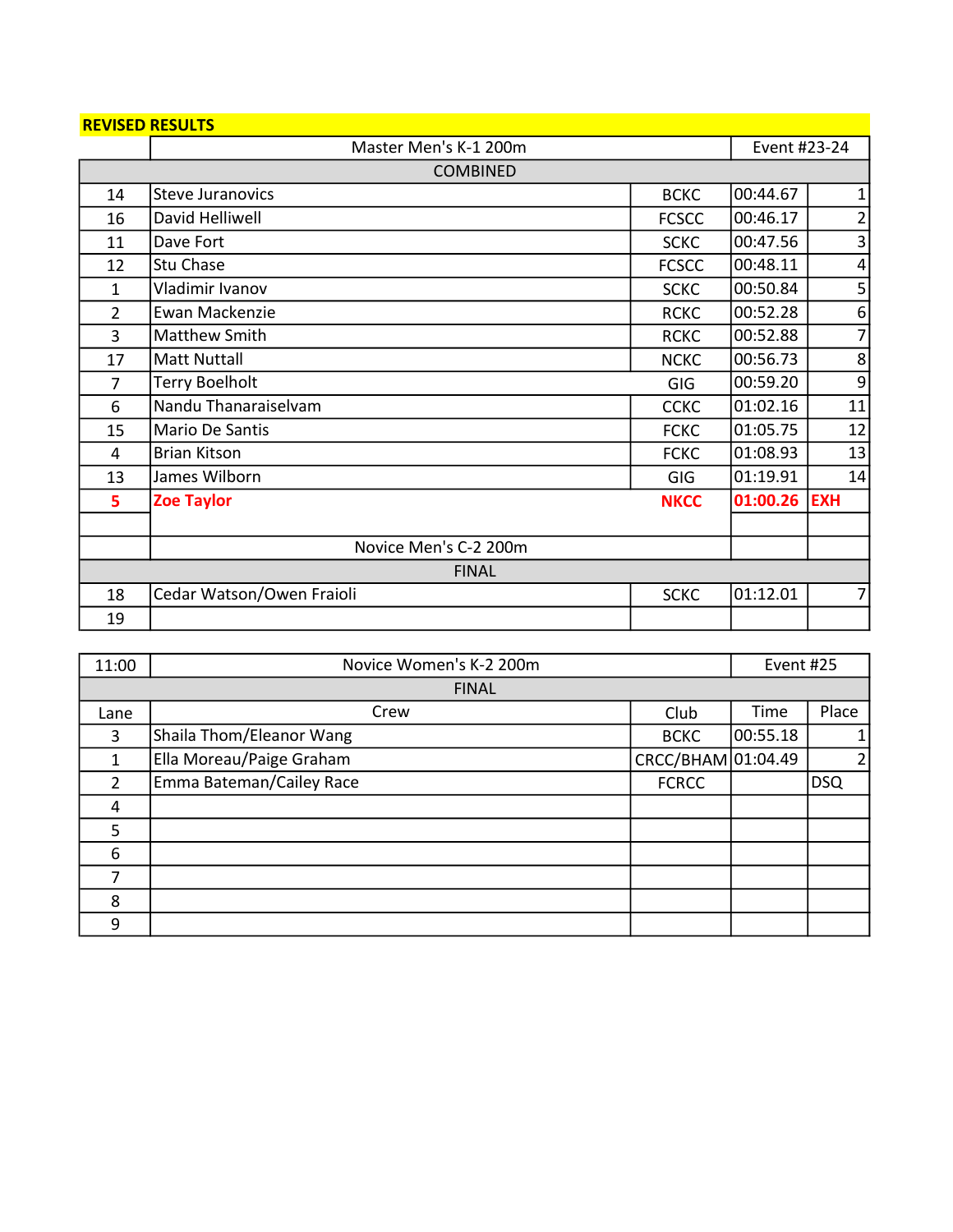| 11:05          | U11 Open K-4 200m                                           |              | Event #26 |            |
|----------------|-------------------------------------------------------------|--------------|-----------|------------|
|                | TIMED FINAL #1                                              |              |           |            |
| Lane           | Crew                                                        | Club         | Time      | Place      |
| $\overline{2}$ | Owen Mitchell/Thorban Schroeder/Matt Perkins/Julian Eusanio | <b>NCKC</b>  | 00:56.73  |            |
| 6              | Elizabeth Clark/Mischa Grover/Damian Hickey/Nate Neuls      | <b>KCKC</b>  | 00.59.76  |            |
| $\overline{7}$ | Narin Jaff/Chandra Reddy/Liza Bibby/Sasha Baker-Noyes       | <b>FCSCC</b> | 01:05.56  | 3          |
|                | Lucas Goa/Roshan Mukunda/Nathan Race/Alastair Pearson-      | <b>FCSCC</b> |           |            |
| 4              | <b>Stubbs</b>                                               |              | 01:06.56  | 4          |
| $\overline{3}$ | Paige Neil/Conor Kitching/Hudson Stange/Kaiden Wilkinson    | <b>GIG</b>   | 01:08.61  | 5          |
| 8              | Blossom Brogan/Greta Watson/Miles Crocheron/Andrew Mao      | <b>BHAM</b>  | 01:16.54  | 6          |
| 5              | Lincoln Hall/Tyler Billing/Zander Mouland/Emerson Hugill    | <b>RCKC</b>  | 01:29.96  |            |
|                |                                                             | NCKC/        |           |            |
| $\mathbf{1}$   | Sophia Nikitovic/Portia Irving/Greg Shatsman/Hayden Heath   | <b>FCSCC</b> |           | <b>DNS</b> |
| 9              | Ginger Brown/                                               | ALTA/        |           | IDNS.      |

| 11:10 | U11 Open K-4 200m                                          |              | Event #27 |            |
|-------|------------------------------------------------------------|--------------|-----------|------------|
|       | TIMED FINAL #2                                             |              |           |            |
| Lane  | Crew                                                       | Club         | Time      | Place      |
| 13    | Sally Greenwood/Ellie Scoggins/Quinn Crocheron/Ryan Lee    | <b>BHAM</b>  | 00:55.87  |            |
| 17    | Kael Johnson/Evan Degannes/Rene Gonzalez/Samih Chama       | <b>ALTA</b>  | 01:02.86  |            |
| 18    | Zack Smith/Nathan Fasullo/Reid Purdy/Anick Girouard        | FCKC/FN      | 01:11:86  |            |
| 14    | Leo Ciuca/Aadhavan Nandakumar/ Adrian Colville/Finn Connel | <b>CCKC</b>  | 01:16.38  | 4          |
|       | Gabrielle Chen/Francesca Chen/Graeme McCuaig/Benjamin      | <b>FCSCC</b> |           |            |
| 16    | Goas                                                       |              | 01:23.71  | 5          |
| 15    | Lilah Carter/Kyle Petersen/Conner Neil/Benjamin Watter     | <b>GIG</b>   | 01:25.44  | 6          |
|       | Elizah DeMartini/Anna Lendrum-Fort/Josie Forbes/Lucinda    |              |           |            |
| 12    | Goodyear                                                   | <b>SCKC</b>  | 01:36.14  |            |
| 11    |                                                            | <b>SCKC</b>  |           |            |
|       | Ellenora Tsong/Emmilina Tsong/Brennan McCarrier/Calvin Hou |              |           | <b>DNS</b> |
| 19    |                                                            |              |           |            |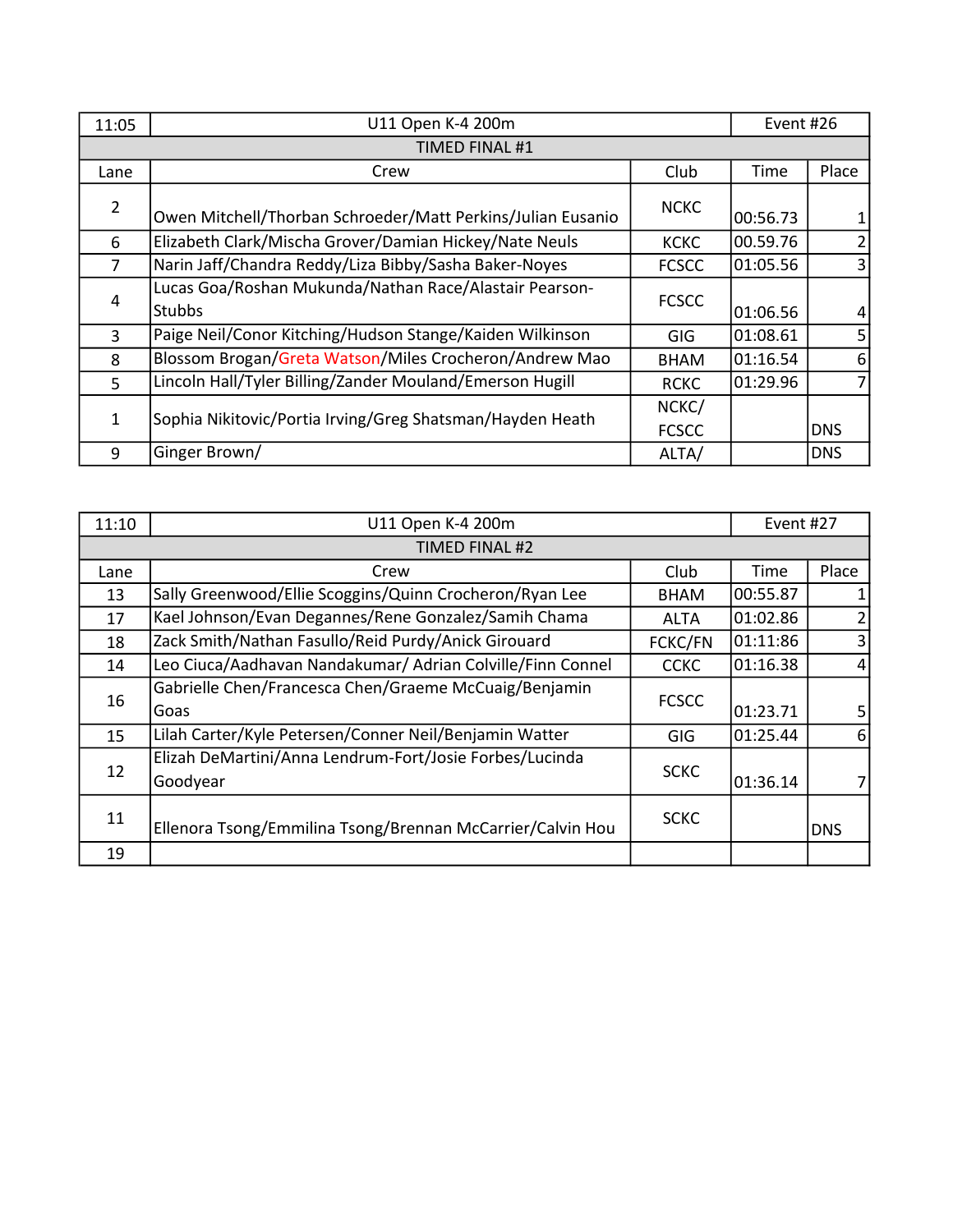| U11 Open K-4 200m |                                                                  |              | Event #26-27 |                |
|-------------------|------------------------------------------------------------------|--------------|--------------|----------------|
|                   | <b>TIMED FINAL COMBINED</b>                                      |              |              |                |
| Lane              | Crew                                                             | Club         | Time         | Place          |
| 13                | Sally Greenwood/Ellie Scoggins/Quinn Crocheron/Ryan Lee          | <b>BHAM</b>  | 00:55.87     | 1              |
| 2                 | Owen Mitchell/Thorban Schroeder/Matt Perkins/Julian Eusanio      | <b>NCKC</b>  | 00:56.73     | $\overline{2}$ |
| 6                 | Elizabeth Clark/Mischa Grover/Damian Hickey/Nate Neuls           | <b>KCKC</b>  | 00:59.76     | 3              |
| 17                | Kael Johnson/Evan Degannes/Rene Gonzalez/Samih Chama             | <b>ALTA</b>  | 01:02.86     | 4              |
| $\overline{7}$    | Narin Jaff/Chandra Reddy/Liza Bibby/Sasha Baker-Noyes            | <b>FCSCC</b> | 01:05.56     | 5              |
| 4                 | Lucas Goa/Roshan Mukunda/Nathan Race/Alastair Pearson-Stubbs     | <b>FCSCC</b> | 01:06.56     | 6              |
| 3                 | Paige Neil/Conor Kitching/Hudson Stange/Kaiden Wilkinson         | GIG          | 01:08.61     | $\overline{7}$ |
| 18                | Zack Smith/Nathan Fasullo/Reid Purdy/Anick Girouard              | FCKC/FN      | 01:11:86     | 8              |
| 14                | Leo Ciuca/Aadhavan Nandakumar/ Adrian Colville/Finn Connel       | <b>CCKC</b>  | 01:16.38     | 9              |
| 8                 | Blossom Brogan/Greta Watson/Miles Crocheron/Andrew Mao           | <b>BHAM</b>  | 01:16.54     | 10             |
| 16                | Gabrielle Chen/Francesca Chen/Graeme McCuaig/Benjamin Goas       | <b>FCSCC</b> | 01:23.71     | 11             |
| 15                | Lilah Carter/Kyle Petersen/Conner Neil/Benjamin Watter           | GIG          | 01:25.44     | 12             |
| 5                 | Lincoln Hall/Tyler Billing/Zander Mouland/Emerson Hugill         | <b>RCKC</b>  | 01:29.96     | 13             |
| 12                | Elizah DeMartini/Anna Lendrum-Fort/Josie Forbes/Lucinda Goodyear | <b>SCKC</b>  | 01:36.14     | 14             |
| $\mathbf{1}$      | Sophia Nikitovic/Portia Irving/Greg Shatsman/Hayden Heath        | NCKC/ FCSCC  |              | <b>DNS</b>     |
| 9                 | Ginger Brown/                                                    | ALTA/        |              | <b>DNS</b>     |
| 11                | Ellenora Tsong/Emmilina Tsong/Brennan McCarrier/Calvin Hou       | <b>SCKC</b>  |              | <b>DNS</b>     |

| 11:15                                                           | U14 Men's C-1 200m - HEAT #1 |              | Event #28 |                |
|-----------------------------------------------------------------|------------------------------|--------------|-----------|----------------|
| Advancement - Top 3 from each heat and the next 3 fastest times |                              |              |           |                |
| Lane                                                            | Crew                         | Club         | Time      | Place          |
| 3                                                               | Danylo Korsei                | <b>FCSCC</b> | 00:52.55  | $\mathbf{1}$   |
| 6                                                               | Benjamin Blanck              | GIG          | 00:57.78  | $\overline{2}$ |
| $\overline{2}$                                                  | <b>Andrew Huston</b>         | GIG          | 01:00.37  | 3              |
| 1                                                               | <b>Tate Solomonson</b>       | <b>KCKC</b>  | 01:04.48  | $\overline{4}$ |
|                                                                 | Kaleb Parry                  | <b>FN</b>    | 01:30.38  | 5              |
| 5                                                               | Marty Martynowski            | <b>NKCC</b>  |           | <b>DNS</b>     |
| 8                                                               | Westin Hester                | GIG          |           | DSQ            |
| 4                                                               | Jamie Defoe                  | <b>FCKC</b>  |           | <b>SCR</b>     |
| 9                                                               |                              |              |           |                |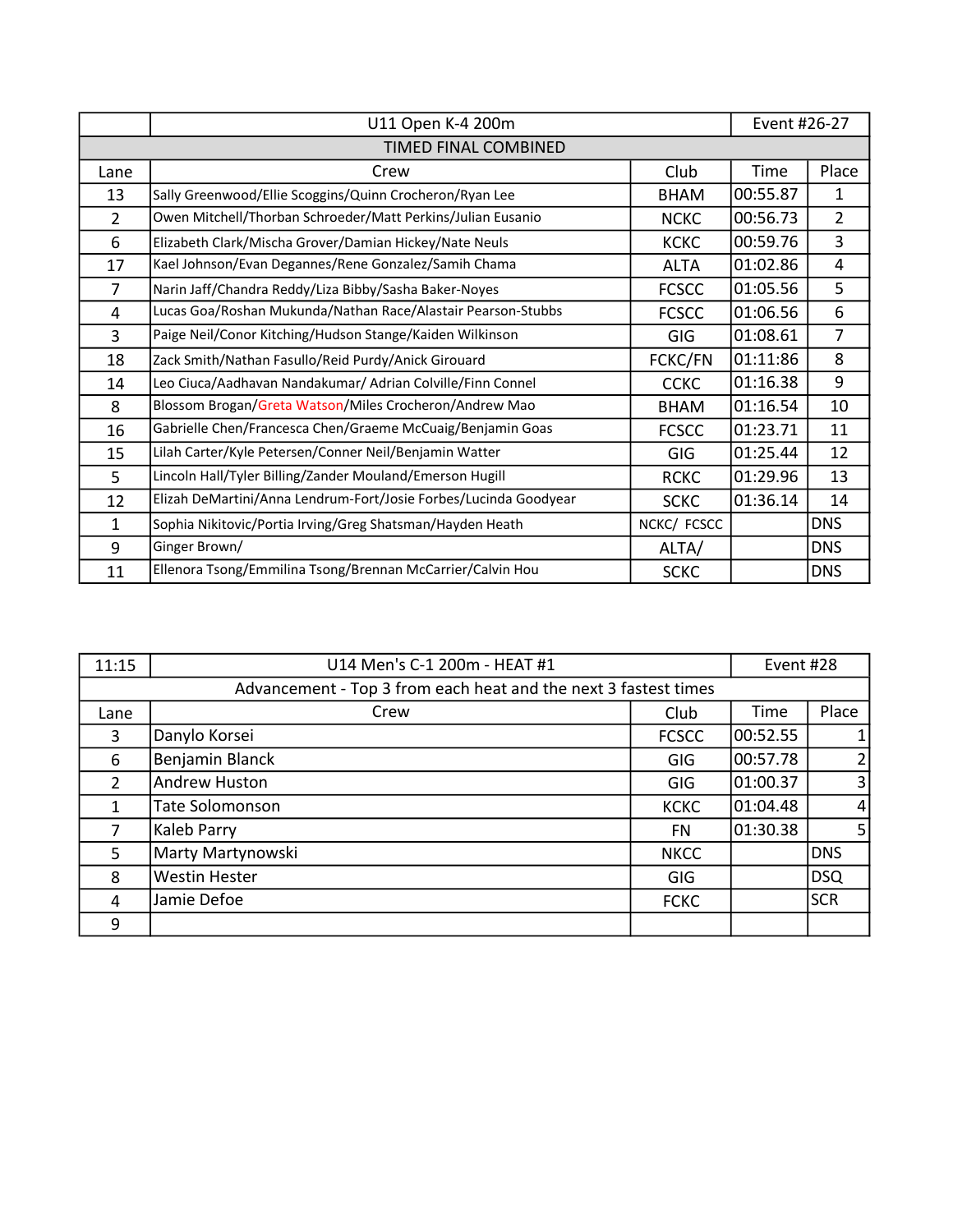| 11:20 | U14 Men's C-1 200m - HEAT #2                                    |             | Event #29 |                |
|-------|-----------------------------------------------------------------|-------------|-----------|----------------|
|       | Advancement - Top 3 from each heat and the next 3 fastest times |             |           |                |
| Lane  | Crew                                                            | Club        | Time      | Place          |
| 11    | Jake Galvan                                                     | GIG         | 00:55.55  | $\mathbf{1}$   |
| 15    | Landon McQuarrie                                                | <b>FCKC</b> | 00:56.25  | $\overline{2}$ |
| 16    | Liam Grover                                                     | <b>KCKC</b> | 01:05.51  | $\overline{3}$ |
| 13    | <b>Grant Huston</b>                                             | GIG         | 01:07.98  | $\overline{4}$ |
| 14    | Cooper Julien                                                   | <b>KCKC</b> | 01:25.84  | 5              |
| 12    | Cedar Watson                                                    | <b>SCKC</b> |           | <b>DNS</b>     |
| 17    |                                                                 |             |           |                |
| 18    |                                                                 |             |           |                |
| 19    |                                                                 |             |           |                |

| 11:25          | Novice Men's K-2 200m             |             | Event #30 |                |
|----------------|-----------------------------------|-------------|-----------|----------------|
| <b>FINAL</b>   |                                   |             |           |                |
|                | Crew                              | Club        | Time      | Place          |
| 9              | Jake Loverock/West Yip            | <b>BCKC</b> | 00:48.98  | 1              |
| 7              | Vaughn Schenk/Owen Fraioli        | <b>SCKC</b> | 00:50.93  | $\overline{2}$ |
| 1              | Anakin Gibson/Alex Sumner         | FN          | 00:57.32  | 3              |
| 8              | Kole Harabus/Jackson Spikes       | GIG         | 01:07.99  | $\overline{4}$ |
| 6              | Rowan Gow/Tienchen Shi            | <b>FCKC</b> | 01:12.60  | 5              |
| 5              | Carson Van Horne/Marty Marynowski | <b>NKCC</b> | 00:56.89  | <b>EXH</b>     |
| 3              | Ronan Nopp/Hayden Lewis-Gosch     | <b>SCKC</b> |           | <b>DSQ</b>     |
| 4              | Mario De Santis/Brian Kitson      | <b>FCKC</b> |           | <b>DSQ</b>     |
| $\overline{2}$ |                                   |             |           |                |

# REVISED RESULTS

| 11:30          | Master Men's C-1/ Para Men's K-1 200m/ Novice Women's C-2 200m |              | Event #31 |            |  |
|----------------|----------------------------------------------------------------|--------------|-----------|------------|--|
|                | <b>FINAL</b>                                                   |              |           |            |  |
| Lane           | Crew                                                           | Club         | Time      | Place      |  |
| 1              | Jim Johnson (MMC1)                                             | <b>FCSCC</b> | 01:09.26  |            |  |
| 3              | <b>Zoe Taylor</b>                                              | <b>NKCC</b>  | 02:02.09  | <b>EXH</b> |  |
| $\overline{2}$ | Matt Nuttall (MMC1)                                            | <b>NKCC</b>  |           | <b>DNS</b> |  |
| 4              |                                                                |              |           |            |  |
| 5              | Corey Stewart (PARA)                                           | <b>APC</b>   | 00:58.27  |            |  |
| 6              |                                                                |              |           |            |  |
| 7              | Serene Ho/ Sherry Ernst                                        | <b>BCKC</b>  | 01:38.87  |            |  |
| 8              |                                                                |              |           |            |  |
| 9              |                                                                |              |           |            |  |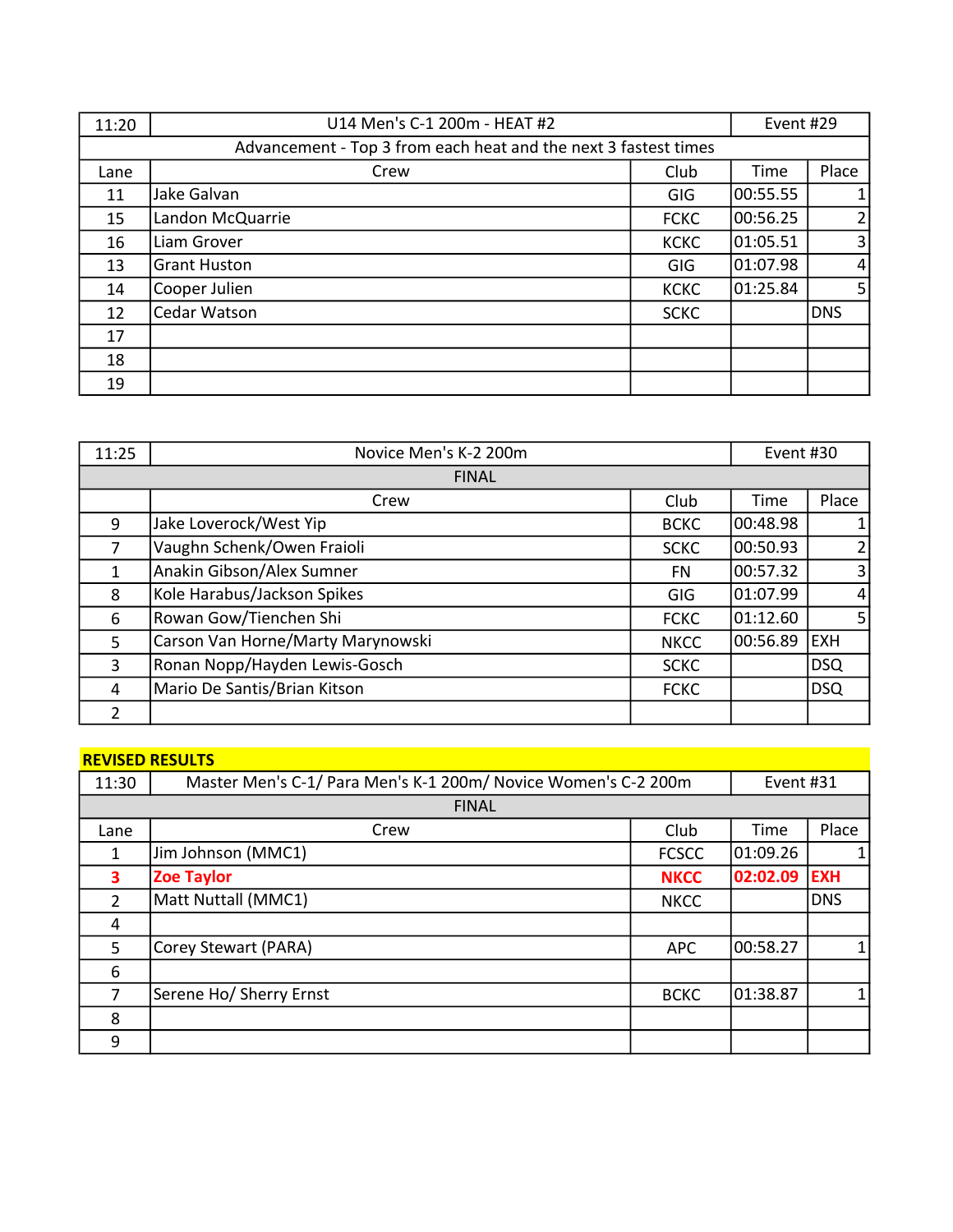| 11:35          | U12 Men's K-1 200m       |              | Event #32 |                |
|----------------|--------------------------|--------------|-----------|----------------|
|                | <b>TIMED FINAL #1</b>    |              |           |                |
| Lane           | Crew                     | Club         | Time      | Place          |
| 7              | <b>Thorban Schroeder</b> | <b>NCKC</b>  | 01;01.7   | $\mathbf{1}$   |
| 9              | Carson Ko                | <b>BCKC</b>  | 01:05.05  | 2              |
| 1              | Sorang Constantinescu    | <b>CRCC</b>  | 01:05.94  | $\overline{3}$ |
| $\overline{2}$ | <b>Matthew House</b>     | <b>KCKC</b>  | 01:09.23  | $\overline{4}$ |
| 5              | Taiki Auger              | <b>PCA</b>   | 01:09.79  | 5 <sup>1</sup> |
| 6              | <b>Coleton McCoy</b>     | <b>BHAM</b>  | 01:10.24  | 6              |
| 4              | Alex Smith               | <b>FCKC</b>  | 01:12.62  | $\overline{7}$ |
| 8              | Gannon Erickson          | <b>GIG</b>   | 01:16.68  | 8              |
| 3              | Niko Sauer               | <b>FCSCC</b> | 01:27.45  | 9              |

| 11:40 | U12 Men's K-1 200m             |              | Event #33 |                |  |
|-------|--------------------------------|--------------|-----------|----------------|--|
|       | TIMED FINAL #2                 |              |           |                |  |
| Lane  | Crew                           | Club         | Time      | Place          |  |
| 18    | <b>Austin Burt</b>             | <b>PCA</b>   | 01:02.90  | $\mathbf{1}$   |  |
| 19    | Lucas Fong                     | <b>BCKC</b>  | 01:07.54  | $\overline{2}$ |  |
| 13    | Joel Girouard                  | <b>FN</b>    | 01:09.40  | $\overline{3}$ |  |
| 12    | Ryan Lee                       | <b>BHAM</b>  | 01:12.17  | $\overline{4}$ |  |
| 14    | James McCann                   | <b>FN</b>    | 01:16.44  | 5 <sup>1</sup> |  |
| 11    | Julian Eusanio                 | <b>NCKC</b>  | 01:17.57  | 6              |  |
| 17    | <b>Alastair Pearson-Stubbs</b> | <b>FCSCC</b> | 01:20.15  | $\overline{7}$ |  |
| 16    | <b>Nate Neuls</b>              | <b>KCKC</b>  | 01:20.91  | 8              |  |
| 15    | Ben Kelly                      | <b>CRCC</b>  |           | <b>SCR</b>     |  |

| 11:45 | U12 Men's K-1 200m    |              | Event #34 |                |
|-------|-----------------------|--------------|-----------|----------------|
|       | TIMED FINAL #3        |              |           |                |
| Lane  | Crew                  | Club         | Time      | Place          |
| 24    | <b>Noah MacMartin</b> | <b>FCSCC</b> | 00:55.21  | 1              |
| 22    | Ethan Odegaard        | <b>BHAM</b>  | 01:00.25  | $\overline{2}$ |
| 23    | Jacob Heath           | <b>FCSCC</b> | 01:05.23  | 3              |
| 27    | Sam Fasullo           | <b>FCKC</b>  | 01:09.88  | $\vert$        |
| 28    | Alex Pelekh           | <b>BCKC</b>  | 01:13.47  | 5 <sub>l</sub> |
| 29    | Ken Deibert           | <b>FCKC</b>  | 01:18.48  | 6              |
| 26    | <b>Matt Perkins</b>   | <b>NCKC</b>  | 01:19.63  | 7 <sup>1</sup> |
| 25    | Cedric-Matti Charon   | <b>PCA</b>   | 01:20.23  | 8              |
| 21    | Ari Haraldsson        | <b>BCKC</b>  | 01:28.75  | $\overline{9}$ |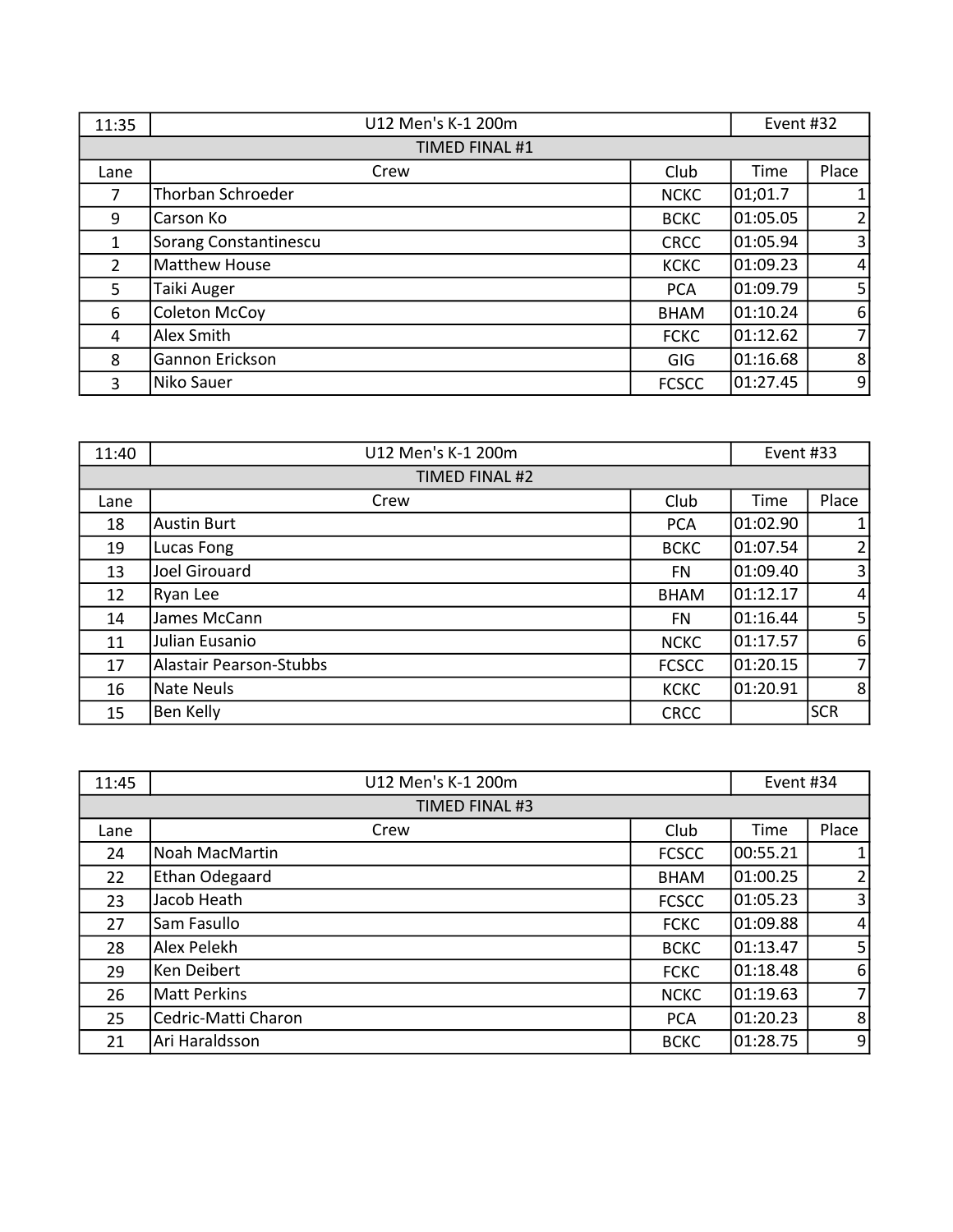| 11:50          | U12 Men's K-1 200m     |              | Event #35 |                |
|----------------|------------------------|--------------|-----------|----------------|
| TIMED FINAL #4 |                        |              |           |                |
| Lane           | Crew                   | Club         | Time      | Place          |
| 34             | Aadithyan Nandakumar   | <b>CCKC</b>  | 00:54.88  | $\mathbf{1}$   |
| 38             | Tomoki MacMartin       | <b>FCSCC</b> | 00:56.08  | $\overline{2}$ |
| 31             | Owen Jennings          | <b>SCKC</b>  | 00:58.20  | $\overline{3}$ |
| 37             | Nolan Nyvall           | <b>CRCC</b>  | 01:05.34  | $\overline{4}$ |
| 35             | Quinn Crocheron        | <b>BHAM</b>  | 01:10.69  | 5 <sup>1</sup> |
| 32             | <b>Thomas Colhoun</b>  | <b>BCKC</b>  | 01:11.80  | 6              |
| 36             | Owen Mitchell          | <b>NCKC</b>  | 01:13.45  | $\overline{7}$ |
| 39             | <b>Connor Petersen</b> | <b>GIG</b>   | 01:36.34  | 8              |
| 33             | Nicolas Lam            | <b>APC</b>   |           | <b>DNS</b>     |

| 11:55          | U12 Men's K-1 200m  |              | Event #36 |                |
|----------------|---------------------|--------------|-----------|----------------|
| TIMED FINAL #5 |                     |              |           |                |
| Lane           | Crew                | Club         | Time      | Place          |
| 3              | Ali Hosseiini       | <b>BCKC</b>  | 01:00.71  | 1              |
| 7              | Cedar Champol       | <b>BHAM</b>  | 01:05.37  | 2              |
| 4              | <b>Ben Williams</b> | <b>FCKC</b>  | 01:09.83  | $\overline{3}$ |
| 8              | Jericho Searle      | <b>APC</b>   | 01:11:25  | $\overline{4}$ |
| 1              | Marko Radovic       | <b>FCSCC</b> | 01:12.11  | 5 <sub>l</sub> |
| 6              | Luka Shcherbyna     | <b>FCSCC</b> | 01:23.26  | 6              |
| $\overline{2}$ | <b>Austin Laird</b> | <b>GIG</b>   | 01:27.33  | $\overline{7}$ |
| 5              | <b>Mason Parry</b>  | FN           | 01:30.75  | 8              |
| 9              |                     |              |           |                |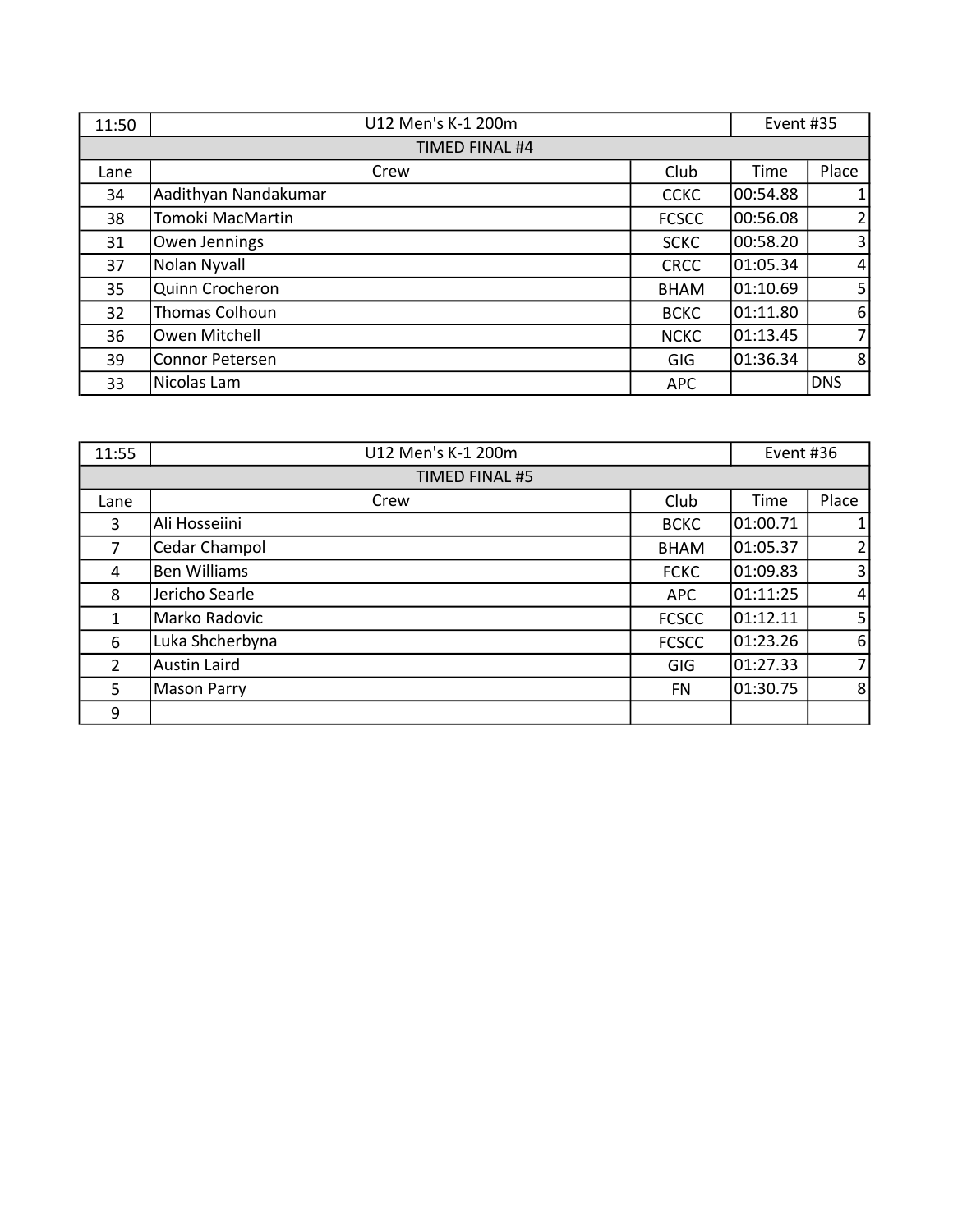|                  | U12 Men's K-1 200m          |              | Event #32-36 |                  |
|------------------|-----------------------------|--------------|--------------|------------------|
|                  | <b>TIMED FINAL COMBINED</b> |              |              |                  |
| Lane             | Crew                        | Club         | Time         | Place            |
| 34               | Aadithyan Nandakumar        | <b>CCKC</b>  | 00:54.88     | 1                |
| 24               | Noah MacMartin              | <b>FCSCC</b> | 00:55.21     | 2                |
| 38               | Tomoki MacMartin            | <b>FCSCC</b> | 00:56.08     | 3                |
| 31               | Owen Jennings               | <b>SCKC</b>  | 00:58.20     | $\overline{4}$   |
| 22               | <b>Ethan Odegaard</b>       | <b>BHAM</b>  | 01:00.25     | $\sqrt{5}$       |
| 3                | Ali Hosseiini               | <b>BCKC</b>  | 01:00.71     | $\overline{6}$   |
| $\overline{7}$   | Thorban Schroeder           | <b>NCKC</b>  | 01:01.70     | $\overline{7}$   |
| 18               | <b>Austin Burt</b>          | <b>PCA</b>   | 01:02.90     | 8                |
| 9                | Carson Ko                   | <b>BCKC</b>  | 01:05.05     | $\boldsymbol{9}$ |
| 23               | Jacob Heath                 | <b>FCSCC</b> | 01:05.23     | $10\,$           |
| 37               | Nolan Nyvall                | <b>CRCC</b>  | 01:05.34     | 11               |
| $\overline{7}$   | Cedar Champol               | <b>BHAM</b>  | 01:05.37     | 12               |
| $\mathbf{1}$     | Sorang Constantinescu       | <b>CRCC</b>  | 01:05.94     | 13               |
| 19               | Lucas Fong                  | <b>BCKC</b>  | 01:07.54     | 14               |
| $\overline{2}$   | <b>Matthew House</b>        | <b>KCKC</b>  | 01:09.23     | 15               |
| 13               | <b>Joel Girouard</b>        | <b>FN</b>    | 01:09.40     | 16               |
| 5                | Taiki Auger                 | <b>PCA</b>   | 01:09.79     | 17               |
| $\overline{4}$   | <b>Ben Williams</b>         | <b>FCKC</b>  | 01:09.83     | 18               |
| 27               | Sam Fasullo                 | <b>FCKC</b>  | 01:09.88     | 19               |
| $\boldsymbol{6}$ | <b>Coleton McCoy</b>        | <b>BHAM</b>  | 01:10.24     | 20               |
| 35               | Quinn Crocheron             | <b>BHAM</b>  | 01:10.69     | 21               |
| 32               | Thomas Colhoun              | <b>BCKC</b>  | 01:11.80     | 22               |
| 8                | Jericho Searle              | APC          | 01:11:25     | 23               |
| $\mathbf{1}$     | Marko Radovic               | <b>FCSCC</b> | 01:12.11     | 24               |
| 12               | Ryan Lee                    | <b>BHAM</b>  | 01:12.17     | 25               |
| $\overline{4}$   | Alex Smith                  | <b>FCKC</b>  | 01:12.62     | 26               |
| 36               | Owen Mitchell               | <b>NCKC</b>  | 01:13.45     | 27               |
| 28               | Alex Pelekh                 | <b>BCKC</b>  | 01:13.47     | 28               |
| 14               | James McCann                | <b>FN</b>    | 01:16.44     | 29               |
| $\bf 8$          | Gannon Erickson             | GIG          | 01:16.68     | 30               |
| 11               | Julian Eusanio              | <b>NCKC</b>  | 01:17.57     | 31               |
| 29               | Ken Deibert                 | <b>FCKC</b>  | 01:18.48     | 32               |
| 26               | <b>Matt Perkins</b>         | <b>NCKC</b>  | 01:19.63     | 33               |
| 17               | Alastair Pearson-Stubbs     | <b>FCSCC</b> | 01:20.15     | 34               |
| 25               | Cedric-Matti Charon         | <b>PCA</b>   | 01:20.23     | 35               |
| 16               | Nate Neuls                  | <b>KCKC</b>  | 01:20.91     | 36               |
| 6                | Luka Shcherbyna             | <b>FCSCC</b> | 01:23.26     | 37               |
| $\overline{2}$   | Austin Laird                | GIG          | 01:27.33     | 38               |
| 3                | Niko Sauer                  | <b>FCSCC</b> | 01:27.45     | 39               |
| 21               | Ari Haraldsson              | <b>BCKC</b>  | 01:28.75     | 40               |
| 5                | <b>Mason Parry</b>          | <b>FN</b>    | 01:30.75     | 41               |
| 39               | Connor Petersen             | GIG          | 01:36.34     | 42               |
| 15               | Ben Kelly                   | <b>CRCC</b>  |              | <b>SCR</b>       |
| 33               | Nicolas Lam                 | APC          |              | <b>DNS</b>       |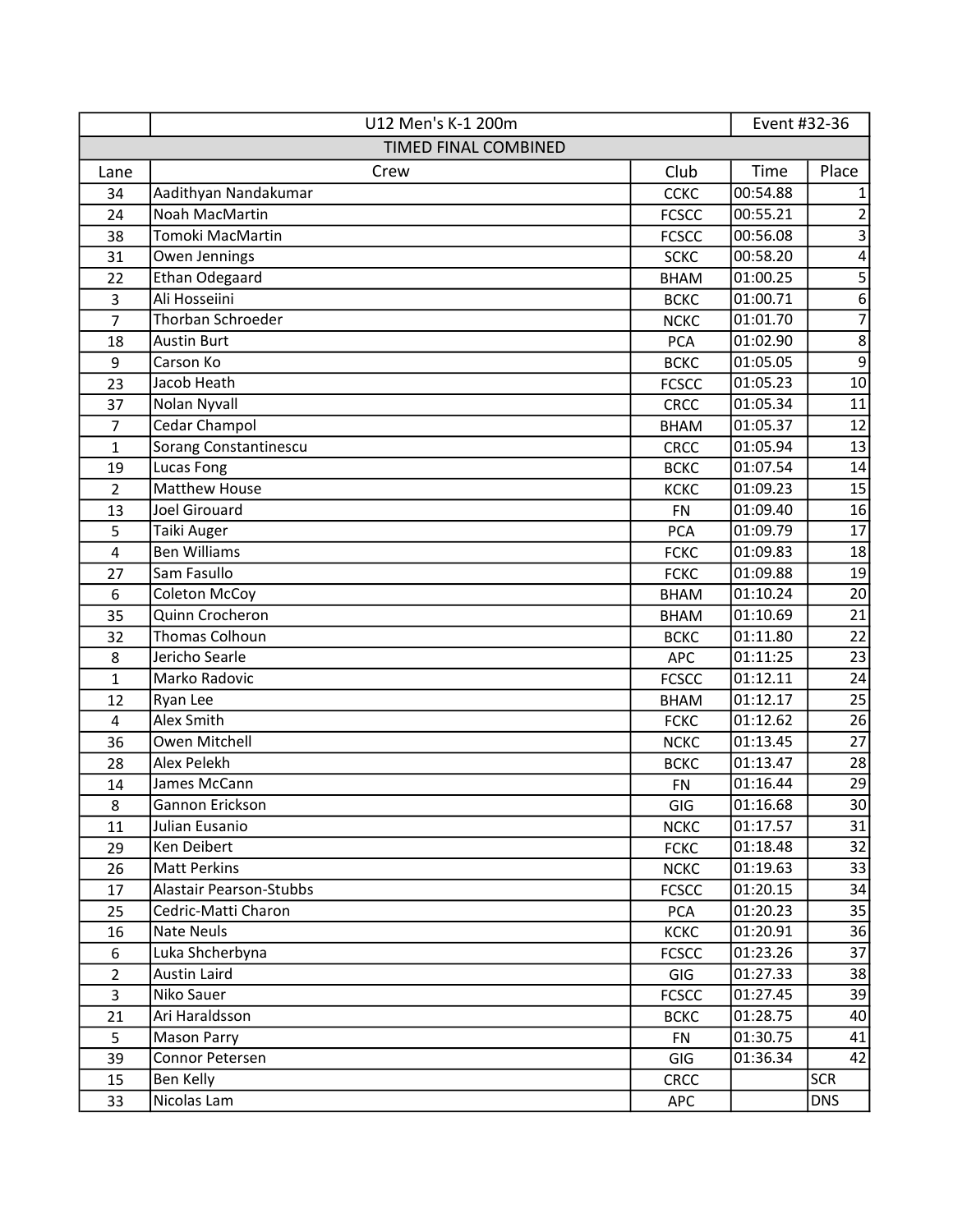#### LUNCH/AWARDS

| 12:55 | U12 Women's C-1 200m |              | Event #37 |       |
|-------|----------------------|--------------|-----------|-------|
|       | <b>FINAL</b>         |              |           |       |
| Lane  | Crew                 | Club         | Time      | Place |
|       | Danica Johnson       | <b>FCSCC</b> | 101:24.89 |       |
|       | Ella Blanck          | GIG          | 01:26.53  |       |

| 1:00                                                            | U14 Women's K-1 200m- Heat #1 |              | Event #38 |                |
|-----------------------------------------------------------------|-------------------------------|--------------|-----------|----------------|
| Advancement - Top 2 from each heat and the next 3 fastest times |                               |              |           |                |
| Lane                                                            | Crew                          | Club         | Time      | Place          |
| 7                                                               | Keisa Bleiler                 | <b>FCSCC</b> | 00:52.00  | 1              |
| 5                                                               | Lauryn Clague                 | <b>FCSCC</b> | 00:55.44  | $\overline{2}$ |
| 4                                                               | Kierra Willis                 | <b>KCKC</b>  | 00:59.68  | 3              |
| 6                                                               | Sara Pollard                  | <b>BCKC</b>  | 01:01.79  | 4              |
| 1                                                               | Moyo Alabi                    | <b>NCKC</b>  | 01:04.79  | 5              |
| $\overline{2}$                                                  | <b>Eleanor Wang</b>           | <b>BCKC</b>  | 01:05.99  | 6              |
| 3                                                               | <b>Ava McFarland</b>          | <b>BHAM</b>  |           | <b>DNS</b>     |
| 8                                                               |                               |              |           |                |
| 9                                                               |                               |              |           |                |

| 1:05                                                            | U14 Women's K-1 200m- Heat #2 |             | Event #39 |                |
|-----------------------------------------------------------------|-------------------------------|-------------|-----------|----------------|
| Advancement - Top 2 from each heat and the next 3 fastest times |                               |             |           |                |
| Lane                                                            | Crew                          | Club        | Time      | Place          |
| 15                                                              | Niamh Gibbons                 | <b>NCKC</b> | 00:54.33  | $\mathbf{1}$   |
| 12                                                              | Mia Clarke                    | <b>BHAM</b> | 00:56.92  | 2              |
| 13                                                              | Lauren Ko                     | <b>BCKC</b> | 00:57.30  | $\overline{3}$ |
| 14                                                              | Aurora Ohr                    | GIG         | 00:59.09  | $\overline{4}$ |
| 17                                                              | <b>Audrey Hale</b>            | GIG         | 100:59.34 | 5 <sub>l</sub> |
| 16                                                              | Mimi Swetish                  | <b>BHAM</b> | 01:02.44  | 6              |
| 11                                                              | <b>Erica Potkins</b>          | <b>NKCC</b> | 01:03.89  | $\overline{7}$ |
| 18                                                              |                               |             |           |                |
| 19                                                              |                               |             |           |                |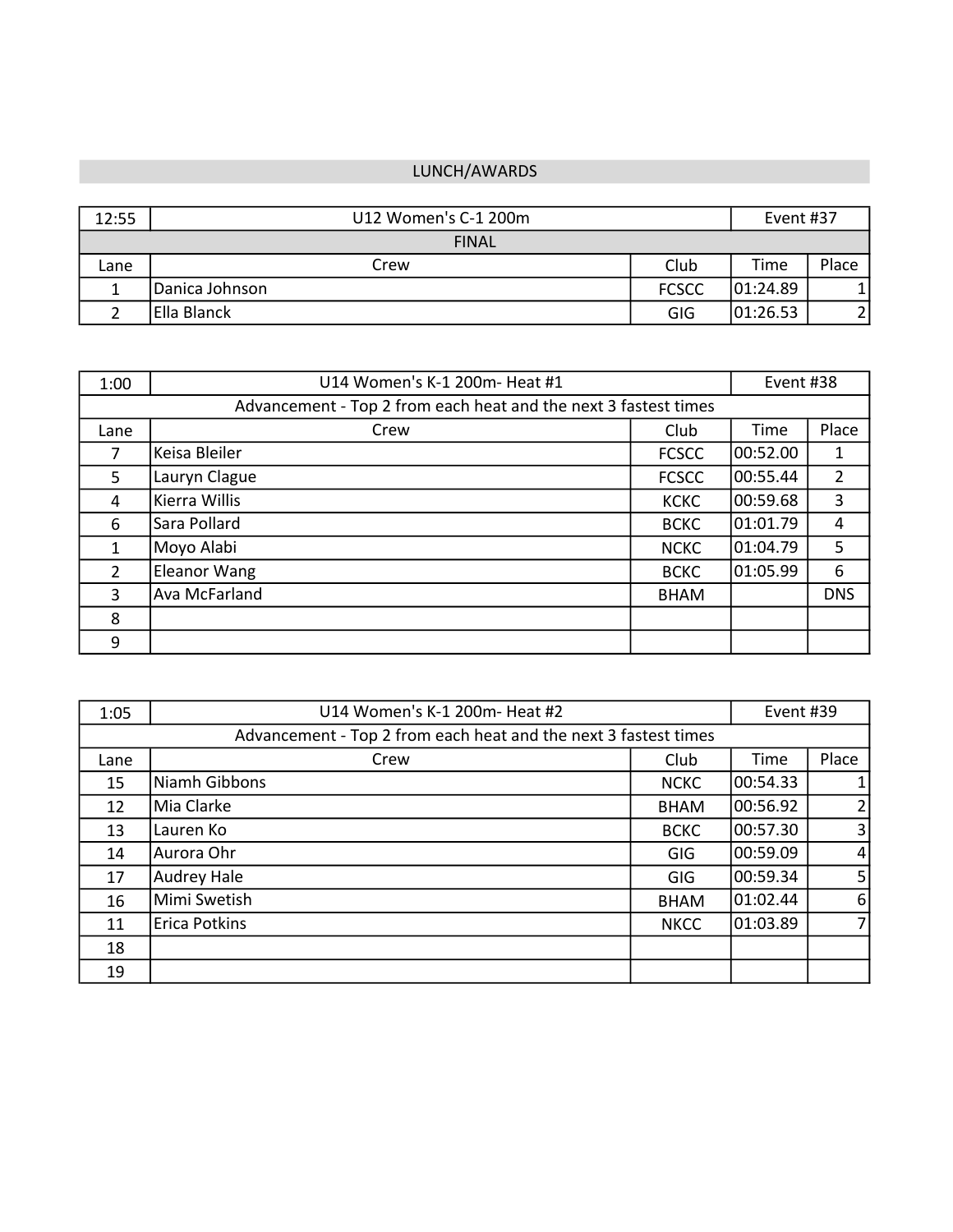| 1:10                                                            | U14 Women's K-1 200m- Heat #3 |              | Event #40 |                  |
|-----------------------------------------------------------------|-------------------------------|--------------|-----------|------------------|
| Advancement - Top 2 from each heat and the next 3 fastest times |                               |              |           |                  |
| Lane                                                            | Crew                          | Club         | Time      | Place            |
| 22                                                              | Abby Scoggins                 | <b>BHAM</b>  | 00:47.89  | $\mathbf{1}$     |
| 23                                                              | Gillian Helliwell             | <b>FCSCC</b> | 00:49.28  | $\overline{2}$   |
| 26                                                              | Zoe Libner                    | <b>GIG</b>   | 00:55.14  | $\overline{3}$   |
| 27                                                              | Julianne Girouard             | <b>FN</b>    | 00:56.04  | $\overline{4}$   |
| 21                                                              | Raegan Laird                  | GIG          | 00:57.07  | 5 <sup>1</sup>   |
| 25                                                              | Ingrid Rangel-Ortega          | <b>BCKC</b>  | 01:19.47  | $6 \overline{6}$ |
| 24                                                              | Natalie Pankratz              | <b>APC</b>   |           | <b>SCR</b>       |
| 28                                                              |                               |              |           |                  |
| 29                                                              |                               |              |           |                  |

| 1:15           | U11 Open K-2 200m               |              | Event #41 |                |
|----------------|---------------------------------|--------------|-----------|----------------|
|                | <b>TIMED FINAL #1</b>           |              |           |                |
| Lane           | Crew                            | Club         | Time      | Place          |
| 4              | Harris Hunter/Douglas Hunter    | <b>KCKC</b>  | 00:56.77  | $\mathbf{1}$   |
| 7              | Sally Greenwood/Ellie Scoggins  | <b>BHAM</b>  | 00:56.97  | $\overline{2}$ |
| 8              | Greg Shatsman/Soren Ogle        | CCKC/        | 01:13.23  | $\overline{3}$ |
| 6              | Ellenora Tsong/Emmelina Tsong   | <b>SCKC</b>  | 01:15.36  | $\overline{4}$ |
| 5              | Chandra Reddy/Sasha Baker-Noyes | <b>FCSCC</b> | 01:16.03  | 5 <sub>l</sub> |
| 3              | Sophia Nikitovic/Portia Irving  | <b>NCKC</b>  | 01:16.29  | 6              |
| 1              | Justin Lan/Reid Purdy           | CRCC/FCKC    | 01:18.20  | $\overline{7}$ |
| $\overline{2}$ | Maxine-Sanna Charon/Emily Burt  | <b>PCA</b>   | 01:25.97  | 8              |
| 9              | Lincoln Hall/Zachary Hugill     | <b>RCKC</b>  | 01:32.31  | 9              |

| 1:20 | U11 Open K-2 200m                  |              | Event #42 |                |
|------|------------------------------------|--------------|-----------|----------------|
|      | TIMED FINAL #2                     |              |           |                |
| Lane | Crew                               | Club         | Time      | Place          |
| 13   | Owen Mitchell/Thorban Schroeder    | <b>NCKC</b>  | 00:59.25  |                |
| 18   | Senika Velisek/Logan Velisek       | <b>FCSCC</b> | 01:00.99  | $\overline{2}$ |
| 19   | Kael Johnson/Evan Degannes         | <b>ALTA</b>  | 01:03.16  | $\overline{3}$ |
| 14   | Nate Neuls/Elizabeth Clark         | <b>KCKC</b>  | 01:07.64  | $\overline{4}$ |
| 17   | Thomas Colhoun/Ari Haraldsson      | <b>BCKC</b>  | 01:13.38  | 5 <sub>l</sub> |
| 15   | Gabrielle Chen/Francesca Chen      | <b>FCSCC</b> | 01:34.36  | $6 \mid$       |
| 16   | Elizah DeMartini/Anna Lendrum-Fort | <b>SCKC</b>  | 01:35.67  | 7 <sup>1</sup> |
| 12   | Anick Girouard/Mason Parry         | <b>FN</b>    | 01:40.76  | 8 <sup>1</sup> |
| 11   | Hayden McCulloch/Xander Mouland    | <b>RCKC</b>  | 02:09.08  | 9              |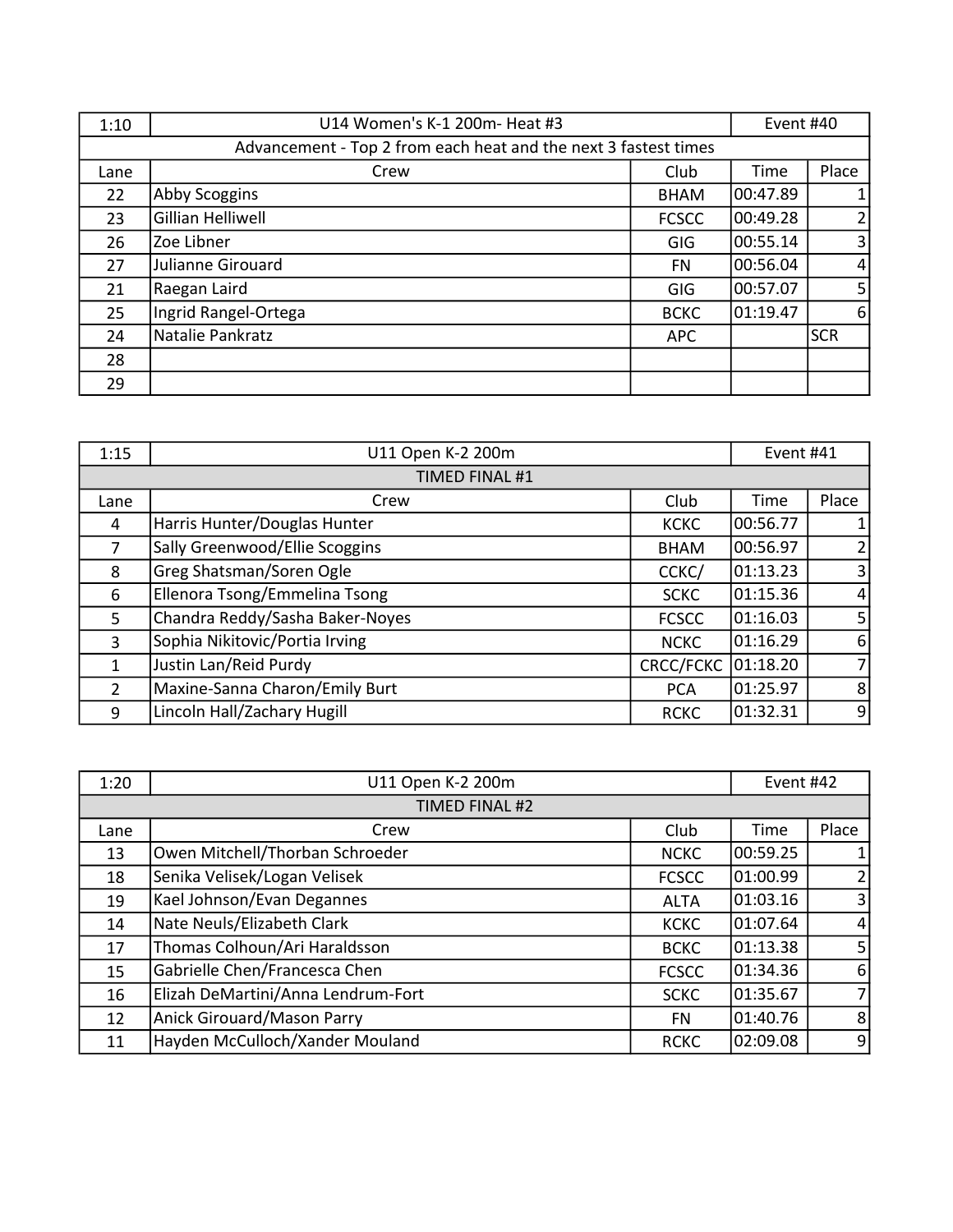| 1:25           | U11 Open K-2 200m              |              | Event #43 |                  |
|----------------|--------------------------------|--------------|-----------|------------------|
| TIMED FINAL #3 |                                |              |           |                  |
| Lane           | Crew                           | Club         | Time      | Place            |
| 24             | Conor Kitching/Hudson Stange   | <b>GIG</b>   | 01:08.91  | $\mathbf{1}$     |
| 21             | Lucas Goas/Jasper Race         | <b>FCSCC</b> | 01:09.55  | $\overline{2}$   |
| 27             | Matt Perkins/Julian Eusanio    | <b>NCKC</b>  | 01:12.48  | $\overline{3}$   |
| 28             | Josie Forbes/Lucinda Goodyear  | <b>SCKC</b>  | 01:13.54  | $\overline{4}$   |
| 22             | Blossom Brogan/Andrew Mao      | <b>BHAM</b>  | 01:18.21  | 5 <sup>1</sup>   |
| 26             | Lilah Carter/Kyle Peterson     | <b>GIG</b>   | 01:20.75  | $6 \overline{6}$ |
| 23             | Benjamin Goas/Graeme McCuaig   | <b>FCSCC</b> | 01:21.35  | $\overline{7}$   |
| 25             | Zack Smith/Nathan Fasullo      | <b>FCKC</b>  | 01:32.37  | 8                |
| 29             | Jaylyn Gamache/Michael Gamache | <b>APC</b>   |           | <b>SCR</b>       |

| 1:30           | U11 Open K-2 200m                    |                  | Event #44 |                |
|----------------|--------------------------------------|------------------|-----------|----------------|
| TIMED FINAL #4 |                                      |                  |           |                |
| Lane           | Crew                                 | Club             | Time      | Place          |
| 34             | Quinn Crocheron/Ryan Lee             | <b>BHAM</b>      | 01:05.90  | $\mathbf{1}$   |
| 32             | Rene Gonzalez/Samih Chama            | <b>ALTA</b>      | 01:11.94  | $\overline{2}$ |
| 39             | Benjamin Watter/Kaiden Wilkinson     | <b>GIG</b>       | 01:14.16  | 3              |
| 36             | Adrian Colville/Finn Connel          | <b>CCKC</b>      | 01:17.58  | 4              |
| 33             | Roshan Mukunda/Nathan Race           | <b>FCSCC</b>     | 01:21.13  | 5              |
| 31             | Miles Crocheron/Greta Watson         | <b>BHAM</b>      | 01:21.70  | 6              |
| 35             | Paige Neil/Gracie Gill               | <b>GIG</b>       | 01:23.92  | $\overline{7}$ |
| 37             | Alistair Pearson-Stubbs/Hayden Heath | <b>FCSCC</b>     | 01:24.44  | 8              |
| 38             | Leo Ciuca/Aadhavan Nandakumar        | <b>CCKC</b>      |           | <b>DNF</b>     |
| 40             | Miles Crocheron/Ginger Brown         | <b>BHAM/ALTA</b> |           | <b>SCR</b>     |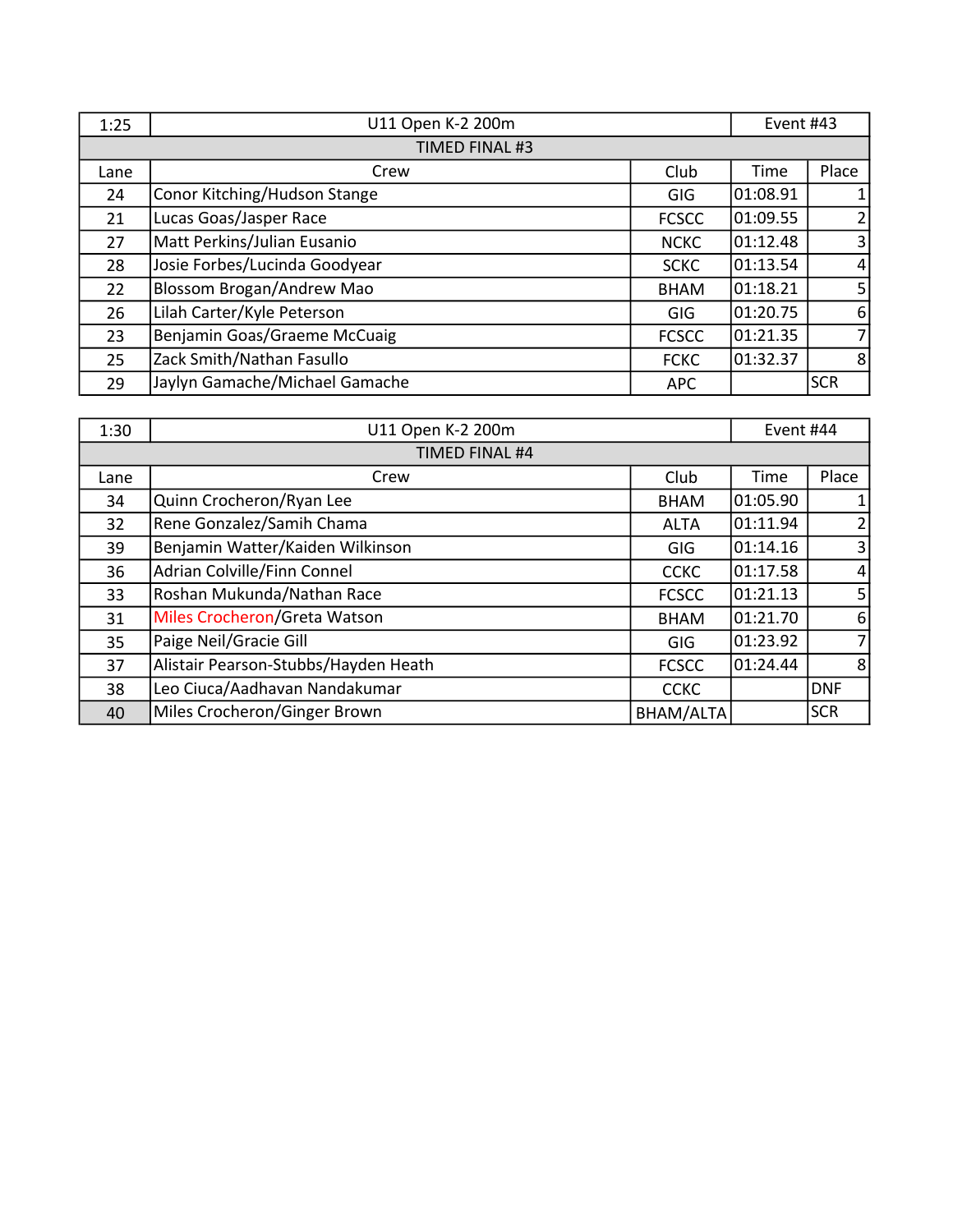|                | REVISEDU11 Open K-2 200m             |              | <b>Event #41-44</b> |                         |
|----------------|--------------------------------------|--------------|---------------------|-------------------------|
|                | TIMED FINAL COMBINED                 |              |                     |                         |
| Lane           | Crew                                 | Club         | Time                | Place                   |
| 4              | Harris Hunter/Douglas Hunter         | <b>KCKC</b>  | 00:56.77            |                         |
| $\overline{7}$ | Sally Greenwood/Ellie Scoggins       | <b>BHAM</b>  | 00:56.97            | $\overline{2}$          |
| 13             | Owen Mitchell/Thorban Schroeder      | <b>NCKC</b>  | 00:59.25            | $\mathsf 3$             |
| 18             | Senika Velisek/Logan Velisek         | <b>FCSCC</b> | 01:00.99            | $\overline{\mathbf{4}}$ |
| 19             | Kael Johnson/Evan Degannes           | <b>ALTA</b>  | 01:03.16            | 5                       |
| 34             | Quinn Crocheron/Ryan Lee             | <b>BHAM</b>  | 01:05.90            | $\boldsymbol{6}$        |
| 14             | Nate Neuls/Elizabeth Clark           | <b>KCKC</b>  | 01:07.64            | $\overline{7}$          |
| 24             | Conor Kitching/Hudson Stange         | GIG          | 01:08.91            | $\,8$                   |
| 21             | Lucas Goas/Jasper Race               | <b>FCSCC</b> | 01:09.55            | $\boldsymbol{9}$        |
| 32             | Rene Gonzalez/Samih Chama            | <b>ALTA</b>  | 01:11.94            | 10                      |
| 27             | Matt Perkins/Julian Eusanio          | <b>NCKC</b>  | 01:12.48            | 11                      |
| 8              | Greg Shatsman/Soren Ogle             | CCKC/        | 01:13.23            | 12                      |
| 17             | thomas Colhou/Ari Haraldsson         | <b>BCKC</b>  | 01:13.38            | 13                      |
| 28             | Josie Forbes/Lucinda Goodyear        | <b>SCKC</b>  | 01:13.54            | 14                      |
| 39             | Benjamin Watter/Kaiden Wilkinson     | GIG          | 01:14.16            | 15                      |
| 6              | Ellenora Tsong/Emmelina Tsong        | <b>SCKC</b>  | 01:15.36            | 16                      |
| 5              | Chandra Reddy/Sasha Baker-Noyes      | <b>FCSCC</b> | 01:16.03            | 17                      |
| 3              | Sophia Nikitovic/Portia Irving       | <b>NCKC</b>  | 01:16.29            | 18                      |
| 36             | Adrian Colville/Finn Connel          | <b>CCKC</b>  | 01:17.58            | 19                      |
| 1              | Justin Lan/Reid Purdy                | CRCC/FCKC    | 01:18.20            | 20                      |
| 22             | Blossom Brogan/Andrew Mao            | <b>BHAM</b>  | 01:18.21            | 21                      |
| 26             | Lilah Carter/Kyle Peterson           | GIG          | 01:20.75            | 22                      |
| 33             | Roshan Mukunda/Nathan Race           | <b>FCSCC</b> | 01:21.13            | 23                      |
| 23             | Benjamin Goas/Graeme McCuaig         | <b>FCSCC</b> | 01:21.35            | 24                      |
| 31             | Lucy Trowbridge/Greta Watson         | <b>BHAM</b>  | 01:21.70            | 25                      |
| 35             | Paige Neil/Gracie Gill               | GIG          | 01:23.92            | 26                      |
| 37             | Alistair Pearson-Stubbs/Hayden Heath | <b>FCSCC</b> | 01:24.44            | 27                      |
| $\overline{2}$ | Maxine-Sanna Charon/Emily Burt       | <b>PCA</b>   | 01:25.97            | 28                      |
| 9              | Lincoln Hall/Zachary Hugill          | <b>RCKC</b>  | 01:32.31            | 29                      |
| 25             | Zack Smith/Nathan Fasullo            | <b>FCKC</b>  | 01:32.37            | 30                      |
| 15             | Gabrielle Chen/Francesca Chen        | <b>FCSCC</b> | 01:34.36            | 31                      |
| 16             | Elizah DeMartini/Anna Lendrum-Fort   | <b>SCKC</b>  | 01:35.67            | 32                      |
| 12             | <b>Anick Girouard/Mason Parry</b>    | <b>FN</b>    | 01:40.76            | 33                      |
| 11             | Hayden McCulloch/Xander Mouland      | <b>RCKC</b>  | 02:09.08            | 34                      |
| 29             | Jaylyn Gamache/Michael Gamache       | <b>APC</b>   |                     | <b>SCR</b>              |
| 38             | Leo Ciuca/Aadhavan Nandakumar        | <b>CCKC</b>  |                     | <b>DNF</b>              |
| 40             | Miles Crocheron/Ginger Brown         | BHAM/ALTA    |                     | <b>SCR</b>              |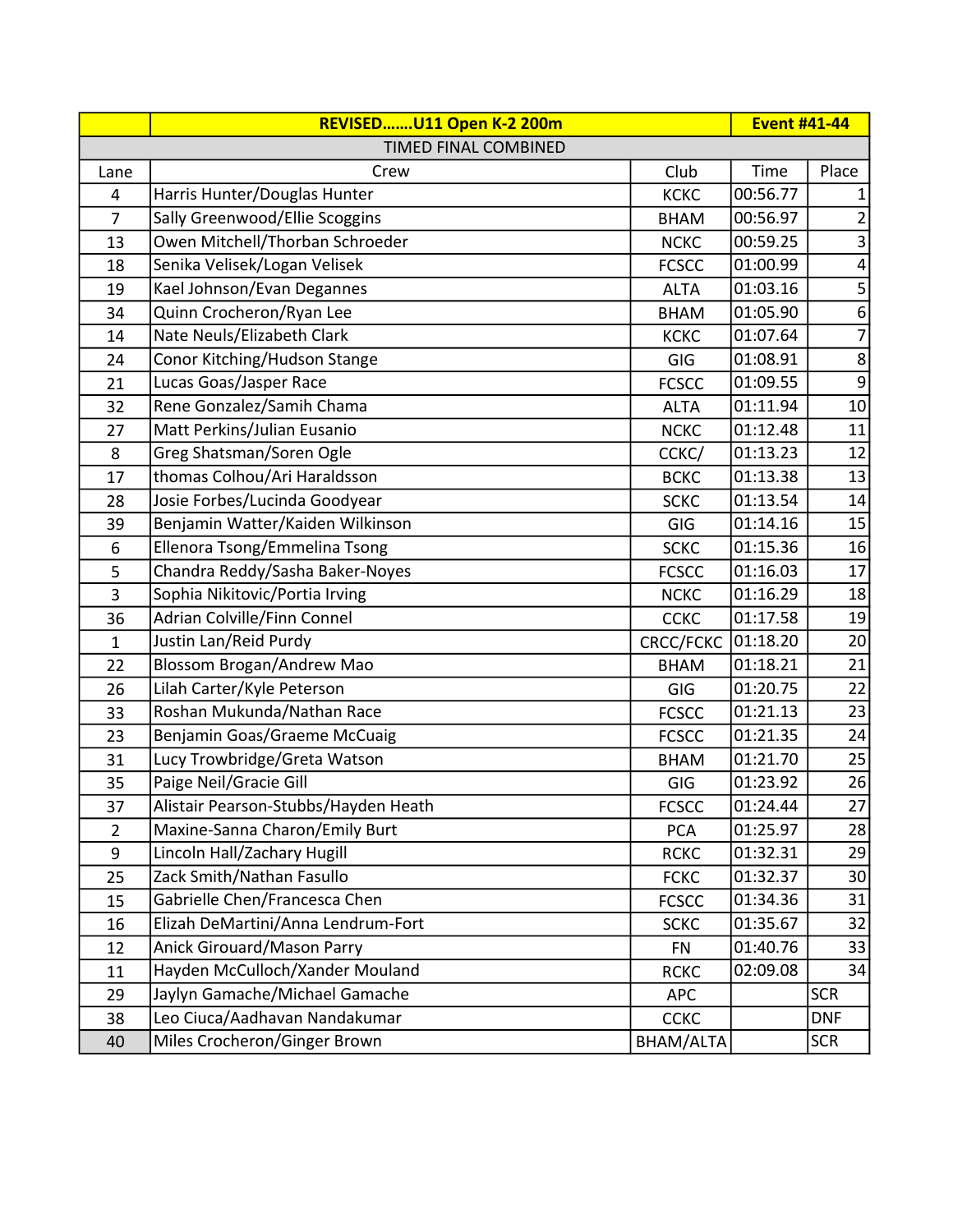|  | <b>REVISED RESULTS</b> |  |
|--|------------------------|--|
|  |                        |  |

| 1:35           | Master Men's K-2 200m                 |                  | Event #45 |                |
|----------------|---------------------------------------|------------------|-----------|----------------|
|                | <b>FINAL</b>                          |                  |           |                |
| Lane           | Crew                                  | Club             | Time      | Place          |
| 3              | David Helliwell/Stuart Chase          | <b>FCSCC</b>     | 00:44.57  |                |
| 6              | Dave Fort/Vladimir Ivanov             | <b>SCKC</b>      | 00:48.39  |                |
| $\mathbf{1}$   | Nandu Thanaraiselvam/Steve Juranovics | <b>CCKC/BCKC</b> | 00:49.08  | 3              |
| $\overline{2}$ | Ewan MacKenzie/Matthew Smith          | <b>RCKC</b>      | 00:51.98  | $\overline{4}$ |
| 4              | Mario De Santis/Brian Kitson          | <b>FCKC</b>      | 01:01.50  | 6              |
| 7              | Terry Boelholt/James Wilborn          | GIG              | 01:03.07  |                |
| 5              | <b>Matt Nuttall/Zoe Taylor</b>        | <b>NKCC</b>      | 00:58.26  | <b>EXH</b>     |
| 8              |                                       |                  |           |                |
| 9              |                                       |                  |           |                |

| 1:40 | Novice Men's C-1 200m  |             | Event #46 |            |
|------|------------------------|-------------|-----------|------------|
|      | <b>FINAL</b>           |             |           |            |
| Lane | Crew                   | Club        | Time      | Place      |
| 2    | <b>Tate Solomonson</b> | <b>KCKC</b> | 01:07.39  | 1          |
| 6    | Cole Palmer            | GIG         | 01:38.87  | 2          |
| 7    | Owen Fraioli           | <b>SCKC</b> |           | <b>DNF</b> |
| 1    | Malo Derancourt        | CA          |           | <b>DNS</b> |
| 3    | Jamie Defoe            | <b>FCKC</b> |           | <b>SCR</b> |
| 4    | Vaughn Schenk          | <b>SCKC</b> |           | <b>SCR</b> |
| 9    | Tienchun Shi           | <b>FCKC</b> |           | <b>SCR</b> |
| 5    |                        |             |           |            |
| 8    |                        |             |           |            |

| 1:45                                                               | U13 Men's K-1 200m - Heat #1 |              | Event #47 |                |
|--------------------------------------------------------------------|------------------------------|--------------|-----------|----------------|
| Advancement - Top time from each heat and the next fastest 5 times |                              |              |           |                |
| Lane                                                               | Crew                         | Club         | Time      | Place          |
| 1                                                                  | Sorang Constantinescu        | <b>CRCC</b>  | 01:05.97  |                |
| 4                                                                  | Lucas Fong                   | <b>BCKC</b>  | 01:07.42  |                |
| 3                                                                  | <b>Colton McCoy</b>          | <b>BHAM</b>  | 01:07.66  | $\overline{3}$ |
| $\overline{2}$                                                     | Carson Ko                    | <b>BCKC</b>  | 01:08.18  | 4              |
| 8                                                                  | Warren Jaff                  | <b>FCSCC</b> | 01:08.58  | 5              |
| 7                                                                  | Taiki Auger                  | <b>PCA</b>   | 01:10.74  | 6              |
| 5                                                                  | Cedric-Matti Charon          | <b>PCA</b>   | 01:13.40  | 7 <sub>l</sub> |
| 9                                                                  | Mason Parry                  | <b>FN</b>    | 01:28.08  | 8              |
| 6                                                                  | Daniel Zhang                 | <b>BCKC</b>  |           | <b>DSQ</b>     |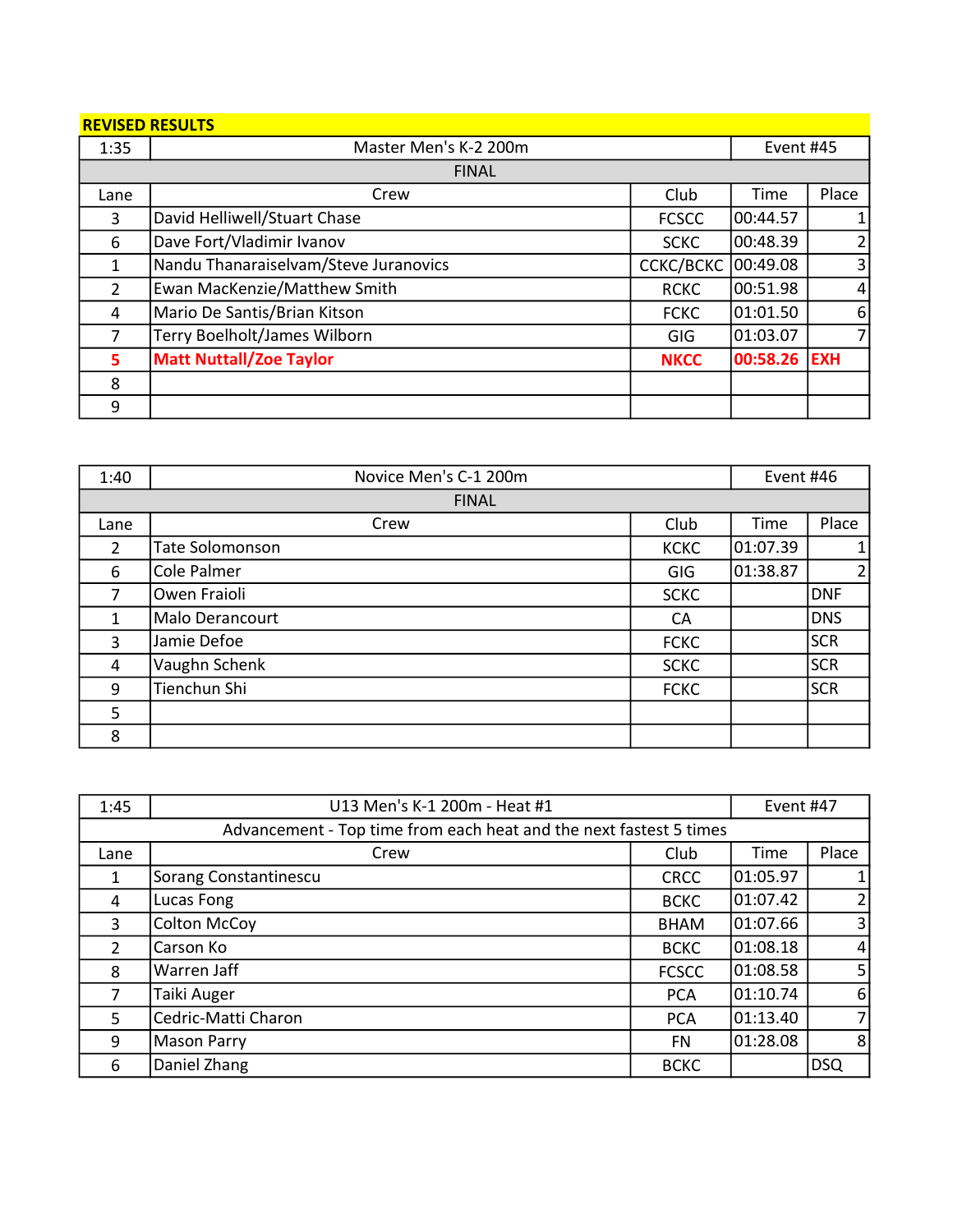| 1:50 | U13 Men's K-1 200m - Heat #2                                       |              | Event #48 |       |
|------|--------------------------------------------------------------------|--------------|-----------|-------|
|      | Advancement - Top time from each heat and the next fastest 5 times |              |           |       |
| Lane | Crew                                                               | Club         | Time      | Place |
| 13   | Ryan Yau                                                           | <b>NCKC</b>  | 00:53.00  |       |
| 19   | <b>Reagan Parry</b>                                                | FN.          | 00:53.45  |       |
| 16   | Ali Hosseini                                                       | <b>BCKC</b>  | 01:01.59  | 3     |
| 14   | Ethan Odegaard                                                     | <b>BHAM</b>  | 01:02.73  | 4     |
| 11   | Kristian McIntosh                                                  | <b>RCKC</b>  | 01:05.38  | 5     |
| 18   | Max Fillsetti                                                      | <b>KCKC</b>  | 01:07.94  | 6     |
| 17   | Joel Girouard                                                      | FN.          | 01:10.41  |       |
| 12   | Vimal Chauhan                                                      | <b>FCSCC</b> |           | DSQ   |
| 15   | James McCann                                                       | FN           |           | DSQ   |

| 1:55 | U13 Men's K-1 200m - Heat #3                                       |              | Event #49 |                |
|------|--------------------------------------------------------------------|--------------|-----------|----------------|
|      | Advancement - Top time from each heat and the next fastest 5 times |              |           |                |
| Lane | Crew                                                               | Club         | Time      | Place          |
| 28   | AJ Thom                                                            | <b>BCKC</b>  | 00:56.21  | $\mathbf{1}$   |
| 24   | <b>Andrew Clark</b>                                                | <b>KCKC</b>  | 00:56.49  | $\overline{2}$ |
| 29   | Jeremy Poulin                                                      | <b>ALTA</b>  | 00:57.21  | $\overline{3}$ |
| 26   | Cedar Champol                                                      | <b>BHAM</b>  | 01:07.46  | $\overline{4}$ |
| 22   | Nikkos Wang                                                        | <b>BCKC</b>  | 01:12.06  | 5 <sup>1</sup> |
| 27   | Marko Radovic                                                      | <b>FCSCC</b> | 01:13.77  | 6              |
| 25   | Nico Sauer                                                         | <b>FCSCC</b> | 01:26.31  | $\overline{7}$ |
| 21   | Nate Neuls                                                         | <b>KCKC</b>  |           | <b>DSQ</b>     |
| 23   | Genji Hirano                                                       | <b>RCKC</b>  |           | DSQ            |

| 2:00 | U13 Men's K-1 200m - Heat #4                                       |              | Event #50 |                  |
|------|--------------------------------------------------------------------|--------------|-----------|------------------|
|      | Advancement - Top time from each heat and the next fastest 5 times |              |           |                  |
| Lane | Crew                                                               | Club         | Time      | Place            |
| 39   | Zach McGiverin                                                     | <b>BHAM</b>  | 00:53.75  | $\mathbf{1}$     |
| 33   | <b>Adam Vetter</b>                                                 | <b>FCSCC</b> | 00:55.27  | $\overline{2}$   |
| 36   | Einar Ogle                                                         | <b>SCKC</b>  | 00:57.40  | $\overline{3}$   |
| 31   | <b>Bruce Porter</b>                                                | <b>FN</b>    | 00:59.18  | $\overline{4}$   |
| 38   | <b>Austin Burt</b>                                                 | <b>PCA</b>   | 01:03.72  | 5 <sup>1</sup>   |
| 37   | Matthew House                                                      | <b>KCKC</b>  | 01:10.29  | $6 \overline{6}$ |
| 35   | Kaleb Aubey                                                        | <b>FCKC</b>  | 01:10.52  | $\overline{7}$   |
| 34   | Jackson Spikes                                                     | GIG          | 01:13.34  | 8                |
| 32   | Nolan Nyvall                                                       | <b>CRCC</b>  |           | <b>DSQ</b>       |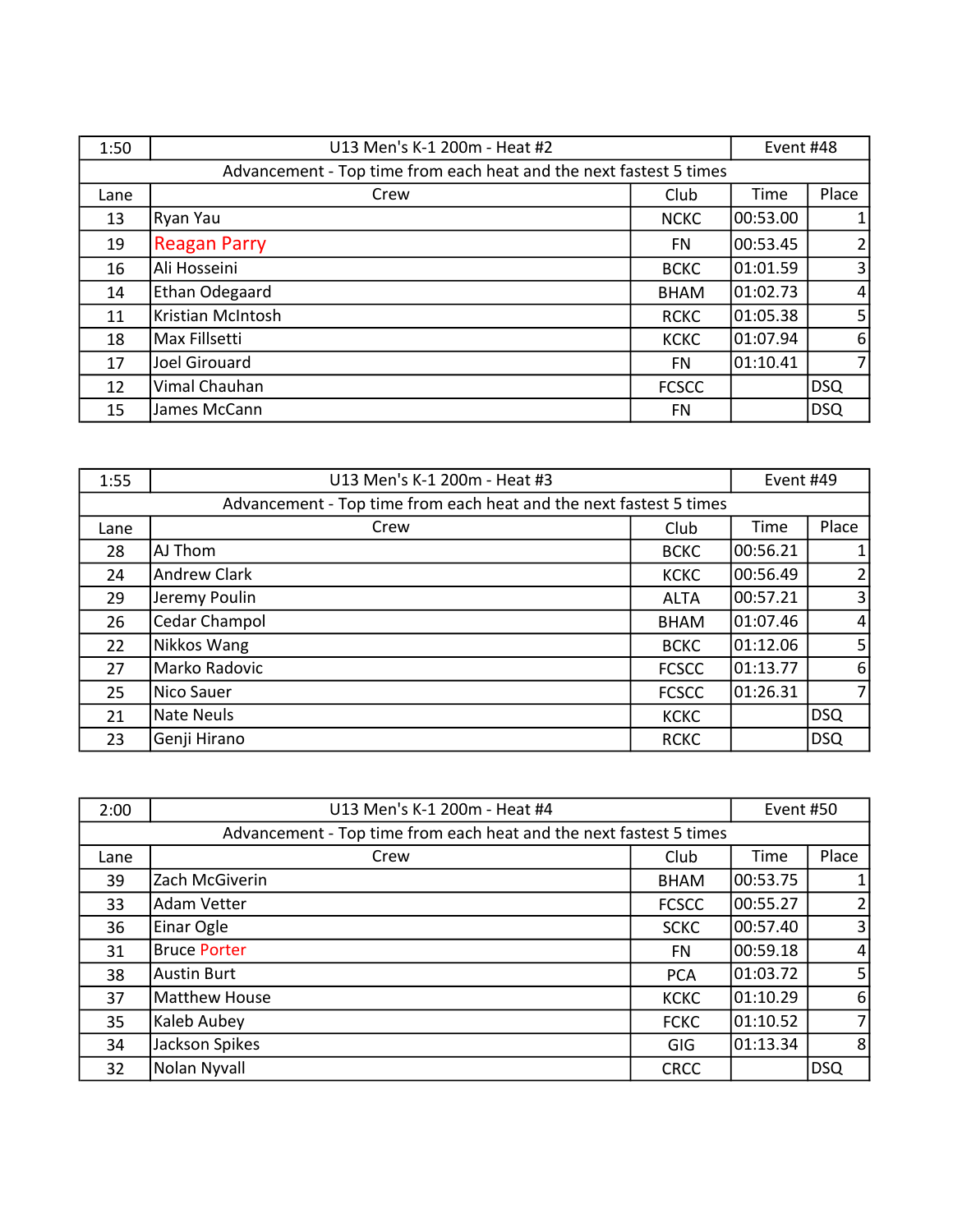| 2:05           | U13 Women's C-1 200m |              | Event #51 |                |
|----------------|----------------------|--------------|-----------|----------------|
|                | <b>FINAL</b>         |              |           |                |
| Lane           | Crew                 | Club         | Time      | Place          |
| 5              | Abby Scoggins        | <b>BHAM</b>  | 01:01.67  | $\mathbf{1}$   |
| 1              | Anna Beaudry         | <b>PCA</b>   | 01:08.37  | $\overline{2}$ |
| 4              | Abby Charlesworth    | <b>FCKC</b>  | 01:09.90  | $\overline{3}$ |
| 6              | <b>Brenna Nott</b>   | <b>PCA</b>   | 01:14.43  | $\overline{4}$ |
| 3              | Danica Johnson       | <b>FCSCC</b> | 01:26.38  | 5 <sub>l</sub> |
| $\overline{2}$ | Miranda Kahlert      | <b>RCKC</b>  | 01:37.40  | 6              |
| 7              |                      |              |           |                |
| 8              |                      |              |           |                |
| 9              |                      |              |           |                |

| 2:10           | U12 Men's C-1 200m   |              | Event #52 |                |
|----------------|----------------------|--------------|-----------|----------------|
|                | TIMED FINAL #1       |              |           |                |
| Lane           | Crew                 | Club         | Time      | Place          |
| 7              | Tomoki MacMartin     | <b>FCSCC</b> | 01:19.28  | $\mathbf{1}$   |
| 3              | <b>Kaleb Parry</b>   | FN           | 01:21.18  | 2              |
| 4              | Alex Smith           | <b>FCKC</b>  | 01:25.15  | $\overline{3}$ |
| 6              | Kai Auger            | <b>PCA</b>   | 01:29.90  | $\overline{4}$ |
| $\mathbf{1}$   | Sam Fasullo          | <b>FCKC</b>  | 01:38.87  | 5 <sup>1</sup> |
| 8              | <b>Matthew House</b> | <b>KCKC</b>  | 01:39.56  | 6              |
| 5              | Luca Shcherbyna      | <b>FCSCC</b> |           | <b>DNS</b>     |
| 9              | <b>Lucas Fong</b>    | <b>BCKC</b>  |           | <b>SCR</b>     |
| $\overline{2}$ |                      |              |           |                |

| 2:15 | U12 Men's C-1 200m     |              | Event #53 |                |
|------|------------------------|--------------|-----------|----------------|
|      | TIMED FINAL #2         |              |           |                |
| Lane | Crew                   | Club         | Time      | Place          |
| 12   | Noah MacMartin         | <b>FCSCC</b> | 01:07.45  |                |
| 16   | Micco Duplantis        | <b>FCSCC</b> | 01:33.45  | $\overline{2}$ |
| 14   | Owen Jennings          | <b>SCKC</b>  | 01:46.78  | 3 <sup>1</sup> |
| 17   | <b>Connor Petersen</b> | <b>GIG</b>   | 01:56.40  | $\overline{4}$ |
| 11   | <b>Ben Williams</b>    | <b>FCKC</b>  | 02:12.45  | 5              |
| 15   | Ellis Adamson          | GIG          | 02:39.15  | $6 \mid$       |
| 13   | KenDeibert             | <b>FCKC</b>  | 02:43.71  | 7              |
| 18   |                        |              |           |                |
| 19   |                        |              |           |                |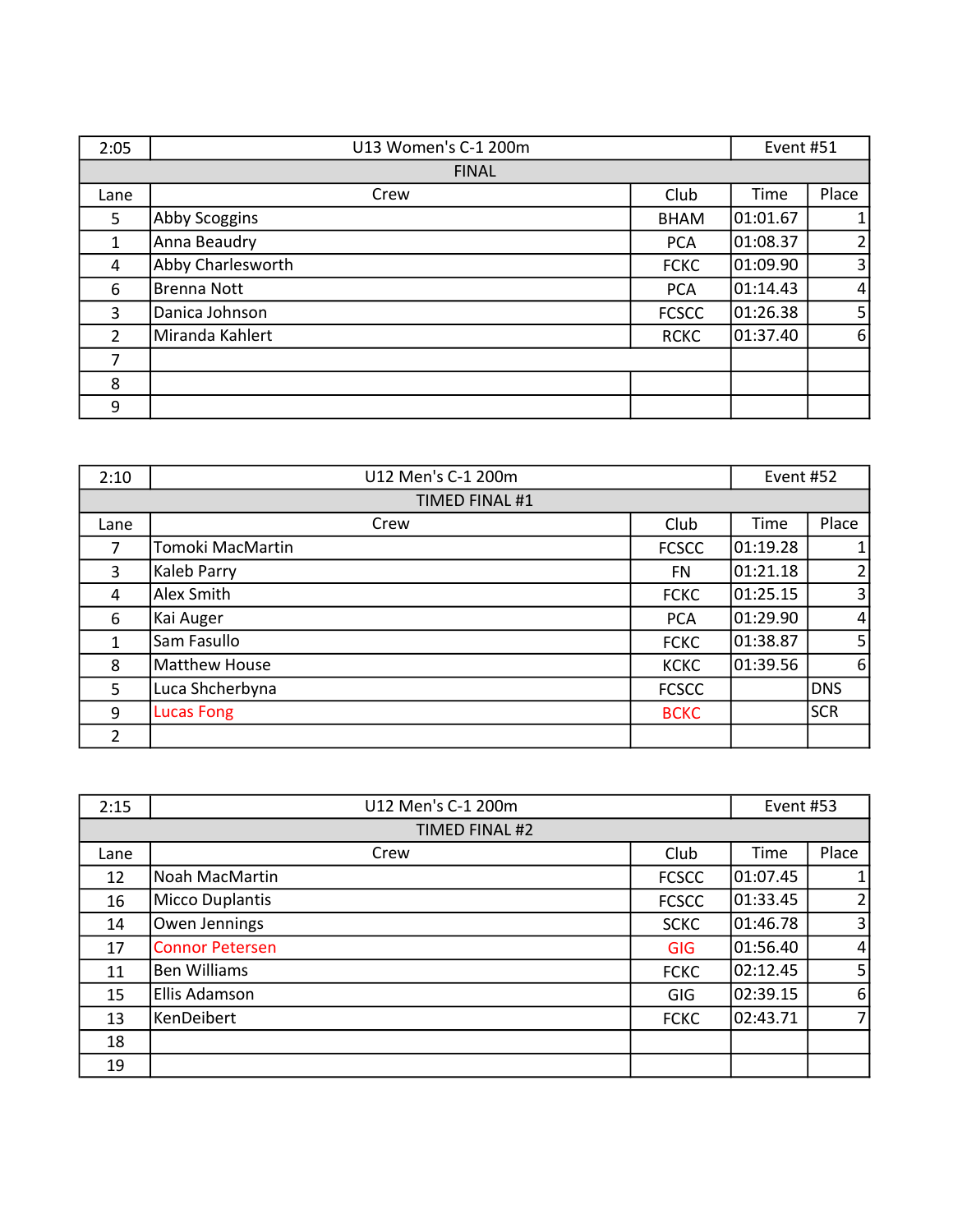|      | U12 Men's C-1 200m     |              | Event #52-53 |                 |
|------|------------------------|--------------|--------------|-----------------|
|      | <b>COMBINED TIME</b>   |              |              |                 |
| Lane | Crew                   | Club         | Time         | Place           |
| 12   | Noah MacMartin         | <b>FCSCC</b> | 01:07.45     | 1               |
| 7    | Tomoki MacMartin       | <b>FCSCC</b> | 01:19.28     | 2               |
| 3    | Kaleb Parry            | FN           | 01:21.18     | 3               |
| 4    | Alex Smith             | <b>FCKC</b>  | 01:25.15     | $\overline{4}$  |
| 6    | Kai Auger              | <b>PCA</b>   | 01:29.90     | 5               |
| 16   | <b>Micco Duplantis</b> | <b>FCSCC</b> | 01:33.45     | $6 \mid$        |
| 1    | Sam Fasullo            | <b>FCKC</b>  | 01:38.87     | $\overline{7}$  |
| 8    | <b>Matthew House</b>   | <b>KCKC</b>  | 01:39.56     | 8               |
| 14   | Owen Jennings          | <b>SCKC</b>  | 01:46.78     | $\overline{9}$  |
| 17   | <b>Connor Petersen</b> | <b>GIG</b>   | 01:56.40     | 10 <sub>1</sub> |
| 11   | <b>Ben Williams</b>    | <b>FCKC</b>  | 02:12.45     | 11              |
| 15   | Ellis Adamson          | <b>GIG</b>   | 02:39.15     | 12              |
| 13   | KenDeibert             | <b>FCKC</b>  | 02:43.71     | 13              |
| 5    | Luca Shcherbyna        | <b>FCSCC</b> |              | <b>DNS</b>      |
| 9    | <b>Lucas Fong</b>      | <b>BCKC</b>  |              | <b>SCR</b>      |

# BREAK

| 2:45           | U12 Women's K-1 200m      |             | Event #54 |                |
|----------------|---------------------------|-------------|-----------|----------------|
|                | <b>TIMED FINAL #1</b>     |             |           |                |
| Lane           | Crew                      | Club        | Time      | Place          |
| 3              | Araya Berdinka            | <b>BHAM</b> | 01:07.00  |                |
| 5              | Lucia Neuls               | <b>KCKC</b> | 01:13.64  | 2              |
| 4              | <b>Anick Girouard</b>     | <b>FN</b>   | 01:17.67  | 3              |
| 1              | Sophia Joe                | <b>CRCC</b> | 01:17.93  | $\vert$        |
| $\overline{2}$ | Maxine-Sana Charon        | <b>PCA</b>  | 01:27.29  | 5 <sup>1</sup> |
| 8              | <b>Charlotte Radcliff</b> | GIG         | 01:45.95  | $6 \mid$       |
| 6              | Jaylyn Gamache            | APC         |           | <b>SCR</b>     |
| 7              |                           |             |           |                |
| 9              |                           |             |           |                |

| 2:50 | U12 Women's K-1 200m |             | Event #55 |                |
|------|----------------------|-------------|-----------|----------------|
|      | TIMED FINAL #2       |             |           |                |
| Lane | Crew                 | Club        | Time      | Place          |
| 17   | Mia Clarke           | <b>BHAM</b> | 00:57.90  |                |
| 11   | Mo Petersen          | <b>BHAM</b> | 01:06.19  | $\overline{2}$ |
| 16   | Komal Gill           | GIG         | 01:06.65  | $\overline{3}$ |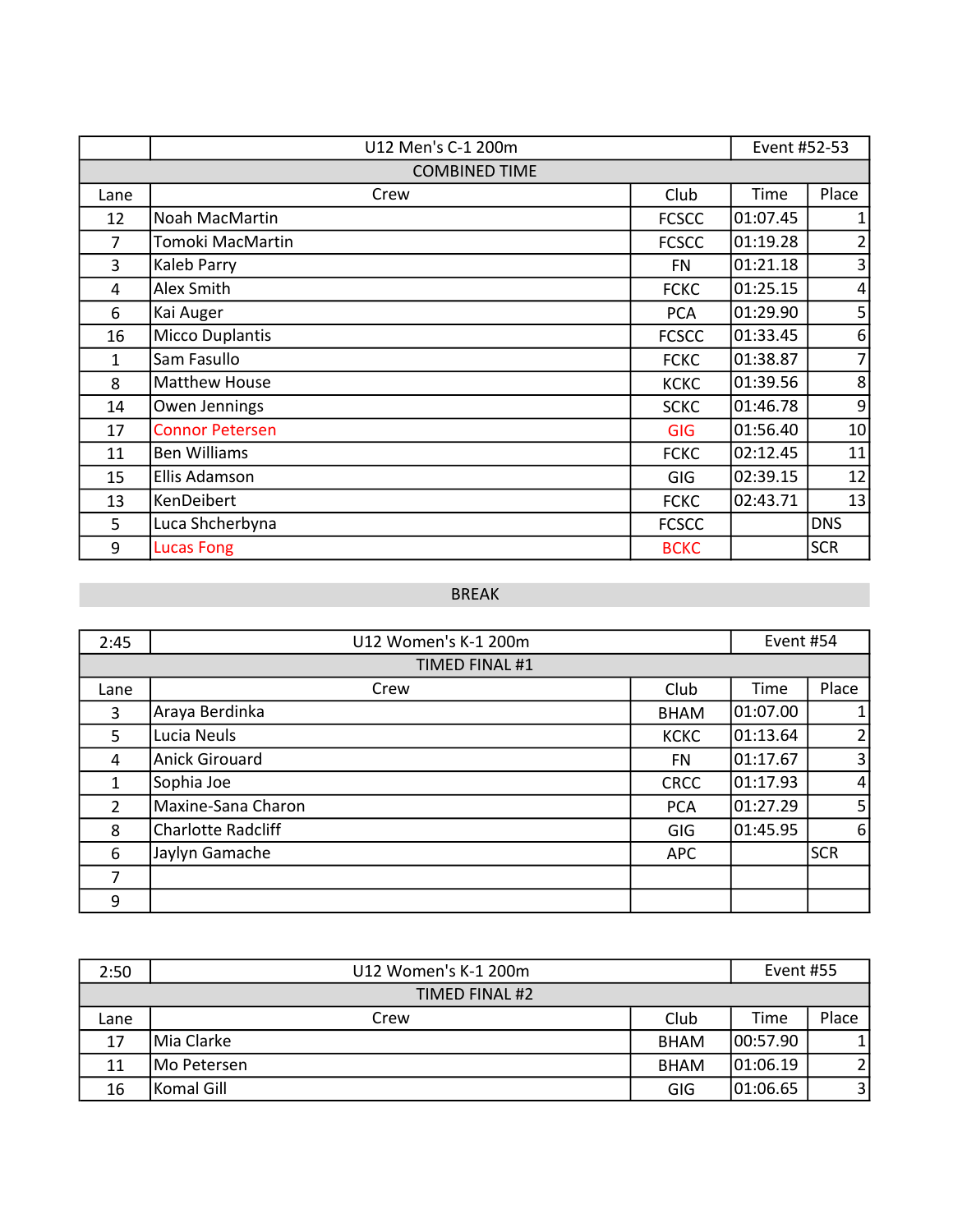| 13 | Reagan Guajardo   | GIG          | 01:07.31 | $\overline{4}$ |
|----|-------------------|--------------|----------|----------------|
| 15 | Elizabeth Clark   | <b>KCKC</b>  | 01:13.98 | 5 <sub>l</sub> |
| 19 | Danica Johnson    | <b>FCSCC</b> | 01:15.63 | 6              |
| 18 | Erica Mao         | <b>BHAM</b>  | 01:17.33 | $\overline{7}$ |
| 12 | Caitlin Jennings  | <b>SCKC</b>  | 01:29.75 | 8              |
| 14 | <b>Avery Metz</b> | <b>APC</b>   | 01:41.51 | 9              |

| 2:55 | U12 Women's K-1 200m  |              | Event #56 |                |
|------|-----------------------|--------------|-----------|----------------|
|      | TIMED FINAL #3        |              |           |                |
| Lane | Crew                  | Club         | Time      | Place          |
| 23   | <b>Ellie Scoggins</b> | <b>BHAM</b>  | 00:57.76  | $\mathbf{1}$   |
| 26   | Aurora Ohr            | <b>GIG</b>   | 00:58.28  | 2              |
| 27   | Mara Brogan           | <b>BHAM</b>  | 01:08.43  | $\overline{3}$ |
| 22   | Emma Bateman          | <b>FCSCC</b> | 01:26.07  | $\overline{4}$ |
| 24   | Sophia Sturiano       | GIG          | 01:30.98  | 5 <sup>1</sup> |
| 25   | <b>Emily Burt</b>     | <b>PCA</b>   | 01:35.45  | 6              |
| 21   | Greta Watson          | <b>BHAM</b>  |           | <b>DNF</b>     |
|      |                       |              |           |                |
|      |                       |              |           |                |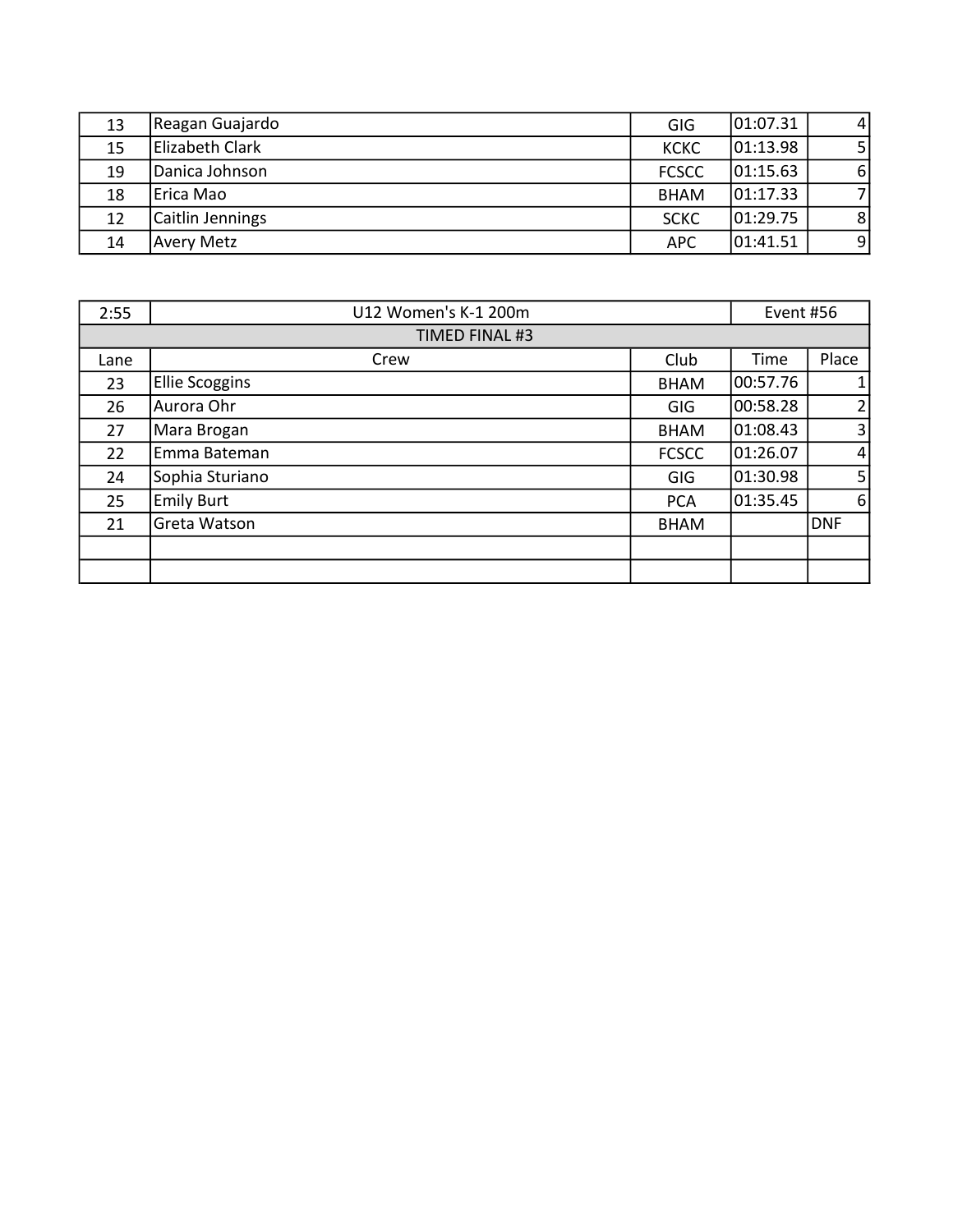|                | U12 Women's K-1 200m      |              | Event #54-56 |                |
|----------------|---------------------------|--------------|--------------|----------------|
|                | <b>COMBINED FINAL</b>     |              |              |                |
| Lane           | Crew                      | Club         | Time         | Place          |
| 23             | <b>Ellie Scoggins</b>     | <b>BHAM</b>  | 00:57.76     | 1              |
| 17             | Mia Clarke                | <b>BHAM</b>  | 00:57.90     | $\overline{2}$ |
| 26             | Aurora Ohr                | GIG          | 00:58.28     | $\overline{3}$ |
| 11             | Mo Petersen               | <b>BHAM</b>  | 01:06.19     | $\overline{4}$ |
| 16             | <b>Komal Gill</b>         | <b>GIG</b>   | 01:06.65     | 5              |
| 3              | Araya Berdinka            | <b>BHAM</b>  | 01:07.00     | $\overline{6}$ |
| 13             | Reagan Guajardo           | GIG          | 01:07.31     | $\overline{7}$ |
| 27             | Mara Brogan               | <b>BHAM</b>  | 01:08.43     | $\bf 8$        |
| 5              | Lucia Neuls               | <b>KCKC</b>  | 01:13.64     | $\overline{9}$ |
| 15             | <b>Elizabeth Clark</b>    | <b>KCKC</b>  | 01:13.98     | 10             |
| 19             | Danica Johnson            | <b>FCSCC</b> | 01:15.63     | 11             |
| 18             | Erica Mao                 | <b>BHAM</b>  | 01:17.33     | 12             |
| 4              | <b>Anick Girouard</b>     | <b>FN</b>    | 01:17.67     | 13             |
| $\mathbf{1}$   | Sophia Joe                | <b>CRCC</b>  | 01:17.93     | 14             |
| 22             | Emma Bateman              | <b>FCSCC</b> | 01:26.07     | 15             |
| $\overline{2}$ | Maxine-Sana Charon        | <b>PCA</b>   | 01:27.29     | 16             |
| 12             | Caitlin Jennings          | <b>SCKC</b>  | 01:29.75     | 17             |
| 24             | Sophia Sturiano           | GIG          | 01:30.98     | 18             |
| 25             | <b>Emily Burt</b>         | <b>PCA</b>   | 01:35.45     | 19             |
| 14             | <b>Avery Metz</b>         | <b>APC</b>   | 01:41.51     | 20             |
| 8              | <b>Charlotte Radcliff</b> | GIG          | 01:45.95     | 21             |
| 6              | Jaylyn Gamache            | <b>APC</b>   |              | <b>SCR</b>     |
| 21             | Greta Watson              | <b>BHAM</b>  |              | <b>DNF</b>     |
|                |                           |              |              |                |
|                |                           |              |              |                |
|                | Novice Women's C-1 200m   |              |              |                |
|                | <b>FINAL</b>              |              |              |                |
| 28             | Shayla Thom               | <b>BCKC</b>  | 02:45.62     | 1              |
| 29             | Sarah Afrasiabi           | GIG          |              | <b>DNF</b>     |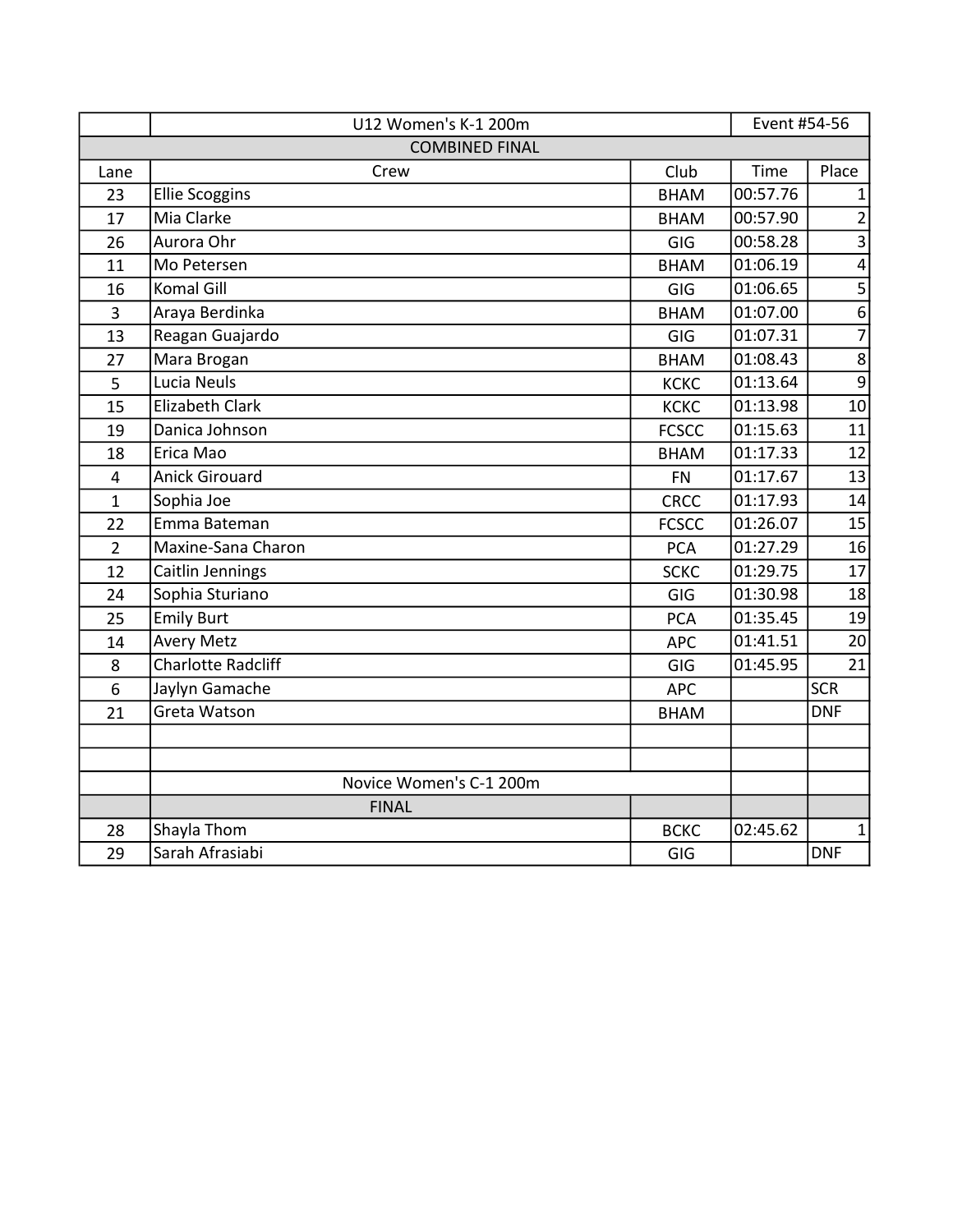| 3:00           | U11 Open C-4 200m                                            |              | Event #57 |                |
|----------------|--------------------------------------------------------------|--------------|-----------|----------------|
|                | <b>FINAL</b>                                                 |              |           |                |
| Lane           | Crew                                                         | Club         | Time      | Place          |
| 3              | Mischa Grover/Harris Hunter/Douglas Hunter/Damian Hickey     | <b>KCKC</b>  | 01:12.93  | 1              |
| 8              | Senika Velisek/Claire St. Arnault/Narin Jaff/Micco Duplantis | <b>FCSCC</b> | 01:13.86  | $\overline{2}$ |
| 7              | Kael Jhnson/Evan Degannes/Rene Gonzalez/Samih Chama          | <b>ALTA</b>  | 01:24.69  | 3              |
| 5              | Greta Watson/Miles Crocheron/Quinn Crocheron/Ginger Brown    | BHAM/ALTA    | 01:35.67  | 4              |
| 1              | Kahlen Tsze/Chandra Reddy/Liza Bibby/Sasha Baker-Noyes       | <b>FCSCC</b> | 01:43.56  | 5              |
| 6              | Elene Hale/Elsie Huston/Kael Albertson/Luke Galvan           | <b>GIG</b>   | 01:54.14  | 6              |
| 4              | Francesca Chen/Nathan Race/Graeme McCuaig/Jasper Race        | <b>FCSCC</b> | 01:58.71  | 7              |
| $\overline{2}$ | Lincoln Hall/Tyler Billing/Zachary Hugill/Emmerson Hugill    | <b>RCKC</b>  | 2:00.62   | 8              |
| 9              |                                                              |              |           |                |

| 3:05           | Master Women's K-2 200m          |                 | Event #58 |                |  |
|----------------|----------------------------------|-----------------|-----------|----------------|--|
|                | <b>FINAL</b>                     |                 |           |                |  |
| Lane           | Crew                             | Club            | Time      | Place          |  |
| 4              | Cathy Potkins/Zoe Taylor         | <b>NKCC</b>     | 00:58.95  |                |  |
| 5              | Karla Ogle / Elizabeth Holmes    | <b>SCKC</b>     | 01:03.11  | $\overline{2}$ |  |
| $\overline{2}$ | Rose McDonald/Jeanette Vetter    | <b>FCSCC</b>    | 01:3651   | 3              |  |
| 3              | Erin Lim/Sarah Walshaw           | <b>FCSCC</b>    | 01:40.40  | $\vert$        |  |
| $\mathbf{1}$   | Margaret Rottsolk/Florence Dietz | <b>CCKC/GIG</b> |           | <b>DNS</b>     |  |
| 6              |                                  |                 |           |                |  |
| 7              |                                  |                 |           |                |  |
|                | Master Men's C-2 200m            |                 |           |                |  |
|                | <b>FINAL</b>                     |                 |           |                |  |
| 9              | Jim Johnson/ David Helliwell     | <b>FCSCC</b>    | 01:28.48  |                |  |
| 8              | <b>Matt Nuttall/Zoe Taylor</b>   | <b>NKCC</b>     | 01:31.19  | <b>EXH</b>     |  |

| 3:10           | Novice Men's K-1 200m  |              | Event #59 |                |
|----------------|------------------------|--------------|-----------|----------------|
|                | <b>TIMED FINAL #1</b>  |              |           |                |
| Lane           | Crew                   | Club         | Time      | Place          |
| 9              | Jake Loverock          | <b>BCKC</b>  | 00:52.94  | $\mathbf{1}$   |
| 5              | <b>Emmerson Fraser</b> | <b>PGCKC</b> | 01:00.86  | 2              |
| 3              | Hayden Lewis-Gosch     | <b>SCKC</b>  | 01:02.91  | $\overline{3}$ |
| 6              | Alex Sumner            | FN           | 01:05.06  | $\overline{4}$ |
| 7              | Max Fillsetti          | <b>KCKC</b>  | 01:10.46  | 5 <sub>l</sub> |
| $\overline{2}$ | Cedric-Matti Charon    | <b>PCA</b>   | 01:14.59  | 6              |
| 8              | Jackson Spikes         | GIG          | 01:14.91  | $\overline{7}$ |
| 1              | Justin Lan             | <b>CRCC</b>  | 01:26.49  | 8              |
| 4              | Xander Mouland         | <b>RCKC</b>  | 01:27.07  | $\overline{9}$ |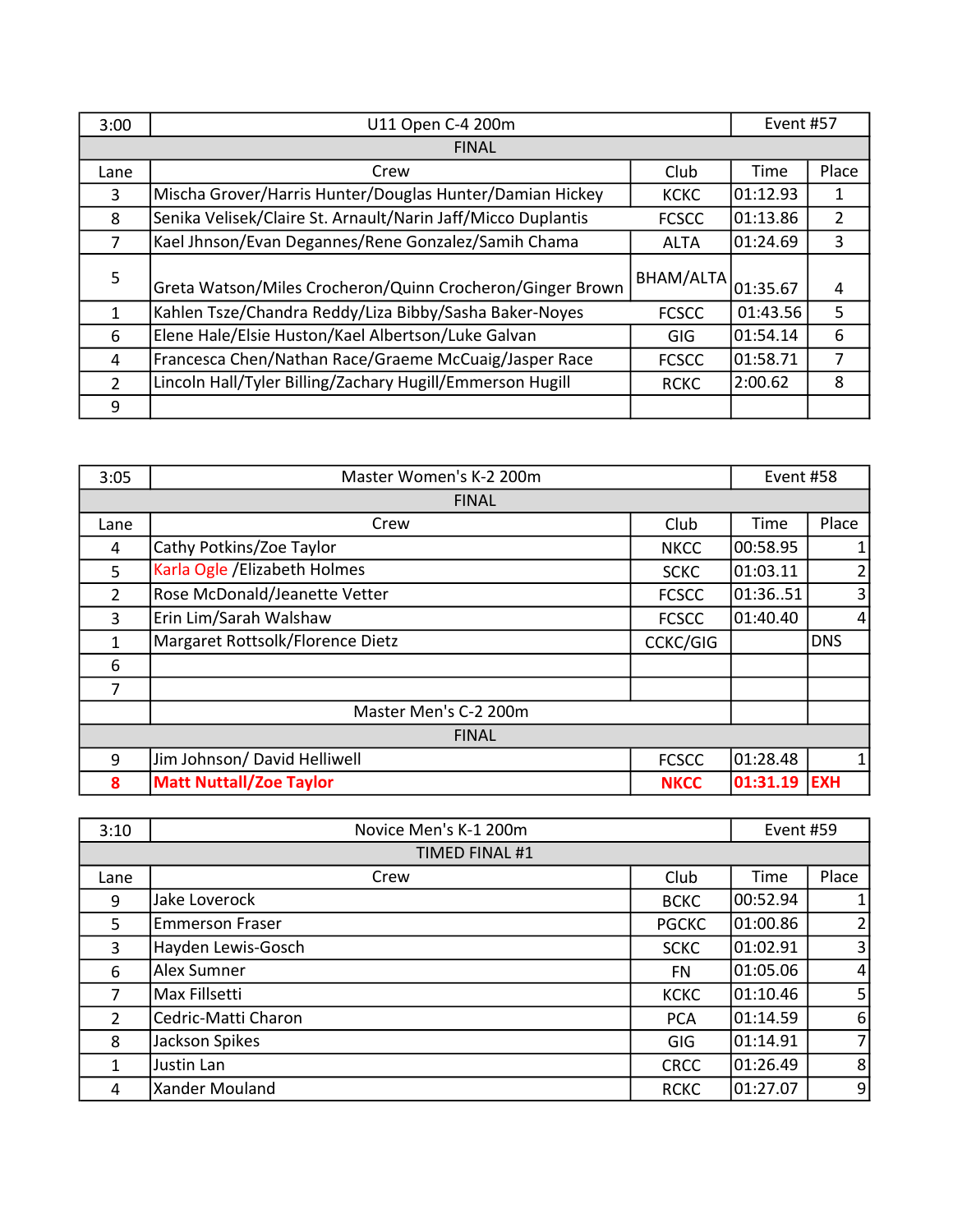| 3:15 | Novice Men's K-1 200m |              | Event #60 |                |
|------|-----------------------|--------------|-----------|----------------|
|      | TIMED FINAL #2        |              |           |                |
| Lane | Crew                  | Club         | Time      | Place          |
| 17   | Vaughn Schenk         | <b>SCKC</b>  | 00:45.78  | $\mathbf{1}$   |
| 19   | West Yip              | <b>BCKC</b>  | 00:47.96  | 2              |
| 13   | Kole Harkabus         | <b>GIG</b>   | 00:56.66  | $\overline{3}$ |
| 11   | Cohen Hunter          | <b>FCSCC</b> | 01:05.38  | $\overline{4}$ |
| 14   | Jamie Defoe           | <b>FCKC</b>  | 01:05.68  | 5 <sup>1</sup> |
| 16   | Malo Derancourt       | <b>PCA</b>   | 01:08.42  | 6              |
| 18   | Nate Neuls            | <b>KCKC</b>  | 01:23.26  | $\overline{7}$ |
| 12   | <b>Mario DeSantis</b> | <b>FCKC</b>  |           | <b>DSQ</b>     |
| 15   | Carson Van Horne      | <b>NKCC</b>  |           | <b>EXH</b>     |

| 3:20 | Novice Men's K-1 200m |             | Event #61 |                |
|------|-----------------------|-------------|-----------|----------------|
|      | TIMED FINAL #3        |             |           |                |
| Lane | Crew                  | Club        | Time      | Place          |
| 21   | AJ Thom               | <b>BCKC</b> | 00:55.70  |                |
| 24   | Ronan Nopp            | <b>SCKC</b> | 00:56.41  | 2              |
| 22   | <b>Quintin Neuls</b>  | <b>KCKC</b> | 01:03.04  | 3 <sup>1</sup> |
| 26   | <b>Brian Kitson</b>   | <b>FCKC</b> | 01:10.35  | $\vert$        |
| 23   | <b>Connor Neil</b>    | <b>GIG</b>  |           | DSQ            |
| 27   | Owen Fraioli          | <b>SCKC</b> |           | DSQ            |
| 29   | Tienchun Shi          | <b>FCKC</b> |           | <b>DSQ</b>     |
| 25   | Lucas Fong            | <b>BCKC</b> |           | <b>SCR</b>     |
| 28   |                       |             |           |                |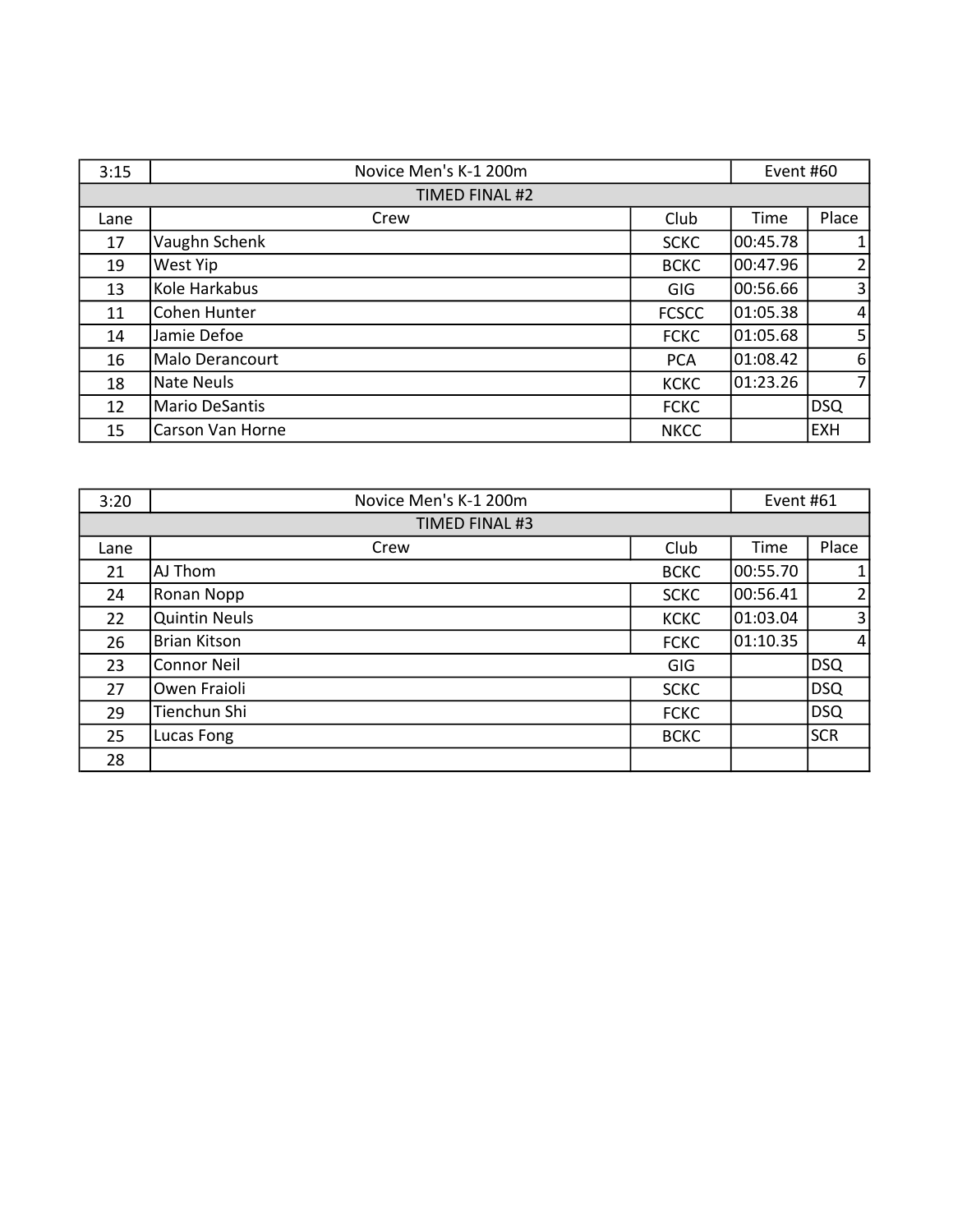|                | Novice Men's K-1 200m  |              | Event #59-61 |                         |
|----------------|------------------------|--------------|--------------|-------------------------|
|                | <b>COMBINED FINAL</b>  |              |              |                         |
| Lane           | Crew                   | Club         | Time         | Place                   |
| 17             | Vaughn Schenk          | <b>SCKC</b>  | 00:45.78     | 1                       |
| 19             | West Yip               | <b>BCKC</b>  | 00:47.96     | $\overline{2}$          |
| 9              | Jake Loverock          | <b>BCKC</b>  | 00:52.94     | $\overline{\mathbf{3}}$ |
| 21             | AJ Thom                | <b>BCKC</b>  | 00:55.70     | $\overline{\mathbf{4}}$ |
| 24             | Ronan Nopp             | <b>SCKC</b>  | 00:56.41     | $\mathsf S$             |
| 13             | Kole Harkabus          | GIG          | 00:56.66     | $\boldsymbol{6}$        |
| 5              | <b>Emmerson Fraser</b> | <b>PGCKC</b> | 01:00.86     | $\overline{7}$          |
| 3              | Hayden Lewis-Gosch     | <b>SCKC</b>  | 01:02.91     | $\,8\,$                 |
| 22             | <b>Quintin Neuls</b>   | <b>KCKC</b>  | 01:03.04     | $\overline{9}$          |
| 6              | <b>Alex Sumner</b>     | <b>FN</b>    | 01:05.06     | 10                      |
| 11             | Cohen Hunter           | <b>FCSCC</b> | 01:05.38     | 11                      |
| 14             | Jamie Defoe            | <b>FCKC</b>  | 01:05.68     | 12                      |
| 16             | Malo Derancourt        | <b>PCA</b>   | 01:08.42     | 13                      |
| 26             | <b>Brian Kitson</b>    | <b>FCKC</b>  | 01:10.35     | 14                      |
| $\overline{7}$ | Max Fillsetti          | <b>KCKC</b>  | 01:10.46     | 15                      |
| $\overline{2}$ | Cedric-Matti Charon    | <b>PCA</b>   | 01:14.59     | 16                      |
| 8              | Jackson Spikes         | GIG          | 01:14.91     | 17                      |
| 18             | <b>Nate Neuls</b>      | <b>KCKC</b>  | 01:23.26     | 18                      |
| $\mathbf{1}$   | Justin Lan             | <b>CRCC</b>  | 01:26.49     | 19                      |
| 4              | Xander Mouland         | <b>RCKC</b>  | 01:27.07     | 20                      |
| 12             | <b>Mario DeSantis</b>  | <b>FCKC</b>  |              | <b>DSQ</b>              |
| 15             | Carson Van Horne       | <b>NKCC</b>  |              | <b>EXH</b>              |
| 23             | <b>Connor Neil</b>     | GIG          |              | <b>DSQ</b>              |
| 27             | Owen Fraioli           | <b>SCKC</b>  |              | <b>DSQ</b>              |
| 29             | Tienchun Shi           | <b>FCKC</b>  |              | <b>DSQ</b>              |
| 25             | Lucas Fong             | <b>BCKC</b>  |              | <b>SCR</b>              |

| 3:25                                                          | U13 Men's C-1 200m - Heat #1 |              | Event #62 |                |
|---------------------------------------------------------------|------------------------------|--------------|-----------|----------------|
| Advancement - First 3 from each heat and next 3 fastest times |                              |              |           |                |
|                                                               | Crew                         | Club         | Time      | Place          |
| 6                                                             | <b>Weston Hester</b>         | <b>GIG</b>   | 00:59.12  |                |
| 5                                                             | Iain St. Arnault             | <b>FCSCC</b> | 01:03.37  | $\overline{2}$ |
| 3                                                             | <b>Adam Vetter</b>           | <b>FCSCC</b> | 01:06.83  | 3 <sup>1</sup> |
| 4                                                             | Kaleb Parry                  | FN           | 01:28.47  | $\vert$        |
| $\mathbf{1}$                                                  | Kai Auger                    | <b>PCA</b>   | 01:31.64  | 5 <sub>l</sub> |
| $\overline{2}$                                                | Kristian McIntosho           | <b>RCKC</b>  | 03:25.74  | $6 \mid$       |
| 7                                                             |                              |              |           |                |
| 8                                                             |                              |              |           |                |
| 9                                                             |                              |              |           |                |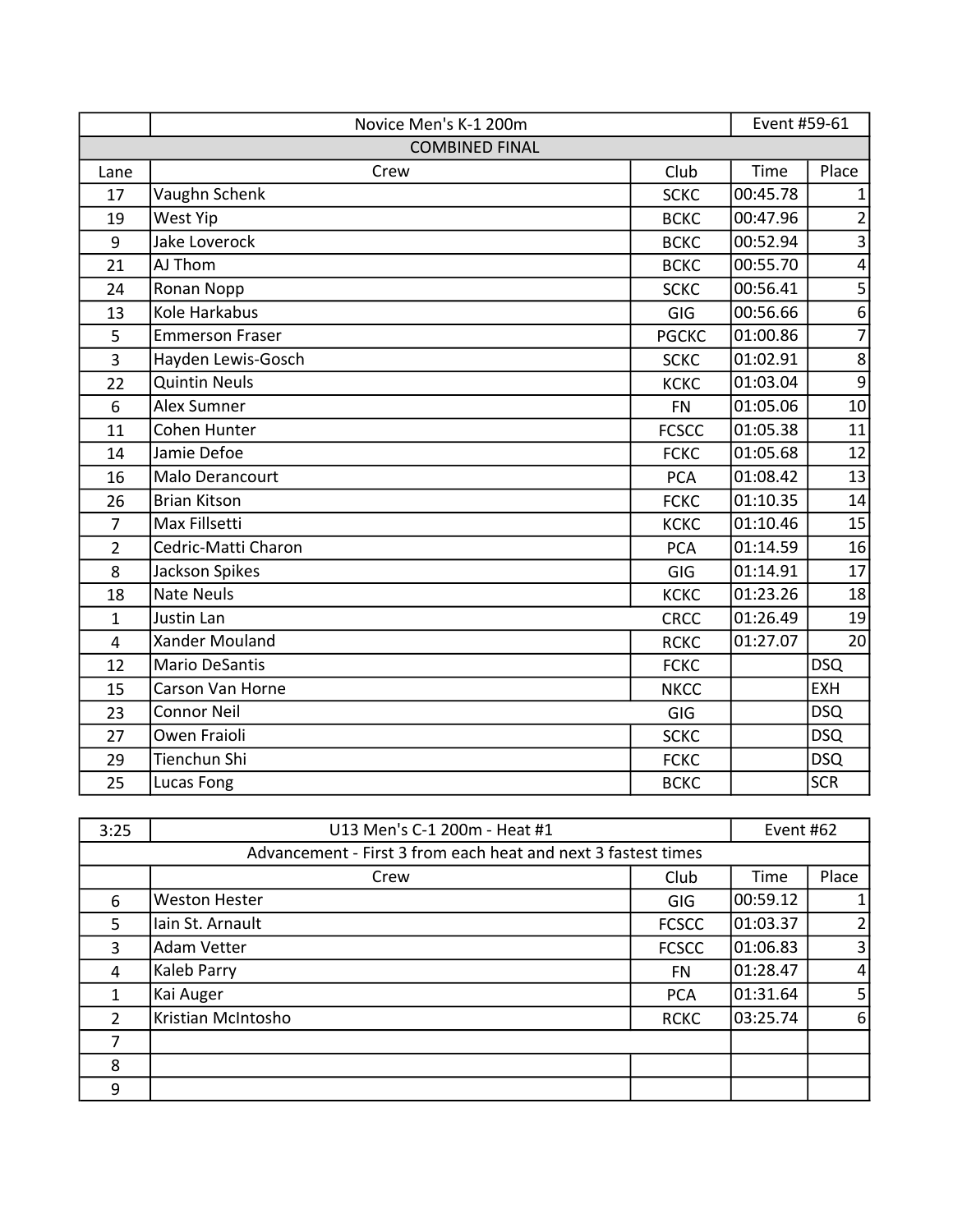| 3:30 | U13 Men's C-1 200m - Heat #2                                  |              | Event #63 |                |
|------|---------------------------------------------------------------|--------------|-----------|----------------|
|      | Advancement - First 3 from each heat and next 3 fastest times |              |           |                |
|      | Crew                                                          | Club         | Time      | Place          |
| 15   | Danylo Korsei                                                 | <b>FCSCC</b> | 00:54.26  | $\mathbf{1}$   |
| 13   | <b>Grant Huston</b>                                           | GIG          | 01:15.05  | $\overline{2}$ |
| 16   | Kaleb Aubey                                                   | <b>FCKC</b>  | 04:51.91  | $\overline{3}$ |
| 11   | Warren Jaff                                                   | <b>FCSCC</b> |           | <b>DSQ</b>     |
| 12   | Genji Hirano                                                  | <b>RCKC</b>  |           | DSQ            |
| 14   | Nikita Ciudin                                                 | <b>ALTA</b>  |           | DSQ            |
| 17   |                                                               |              |           |                |
| 18   |                                                               |              |           |                |
| 19   |                                                               |              |           |                |

| 3:35                                                              | U13 Women's K-1 200m - Heat #1 |              | Event #64 |                |
|-------------------------------------------------------------------|--------------------------------|--------------|-----------|----------------|
| Advancement - First 2 from each heat and the next 3 fastest times |                                |              |           |                |
| Lane                                                              | Crew                           | Club         | Time      | Place          |
| 6                                                                 | Lauryn Clague                  | <b>FCSCC</b> | 00:54.91  | $\mathbf{1}$   |
| 4                                                                 | Mia Clarke                     | <b>BHAM</b>  | 00:56.99  | $\overline{2}$ |
| 5                                                                 | Holly Adam                     | <b>NCKC</b>  | 01:06.21  | $\overline{3}$ |
| 8                                                                 | Miranda Kahlert                | <b>RCKC</b>  | 01:09.87  | $\overline{4}$ |
| 7                                                                 | Araya Berdinaka                | <b>BHAM</b>  | 01:11.00  | 5 <sub>l</sub> |
| 9                                                                 | Lucia Neuls                    | <b>KCKC</b>  | 01:16.21  | 6              |
| 3                                                                 | Sophia Joe                     | <b>CRCC</b>  |           | <b>DNS</b>     |
| $\mathbf{1}$                                                      | Ella Moreau                    | <b>CRCC</b>  |           | DSQ            |
| $\overline{2}$                                                    | Jadzia Truong                  | <b>ALTA</b>  |           | DSQ            |

| 3:40                                                              | U13 Women's K-1 200m - Heat #2 |              | Event #65 |                |
|-------------------------------------------------------------------|--------------------------------|--------------|-----------|----------------|
| Advancement - First 2 from each heat and the next 3 fastest times |                                |              |           |                |
| Lane                                                              | Crew                           | Club         | Time      | Place          |
| 18                                                                | Zoe Libner                     | <b>GIG</b>   | 00:55.45  |                |
| 19                                                                | Mara Brogan                    | <b>BHAM</b>  | 01:05.42  | $\overline{2}$ |
| 11                                                                | Mo Petersen                    | <b>BHAM</b>  | 01:05.77  | 3 <sup>1</sup> |
| 15                                                                | Jaime Pady                     | <b>NCKC</b>  | 01:16.21  | $\vert$        |
| 14                                                                | Cailey Race                    | <b>FCSCC</b> | 01:17.54  | 5 <sub>l</sub> |
| 16                                                                | Caitlin Jennings               | <b>SCKC</b>  | 01;28.13  | $6 \mid$       |
| 13                                                                | Elise Chaisson                 | <b>ALTA</b>  |           | DNF            |
| 17                                                                | Emma Albaek-Christensen        | <b>APC</b>   |           | <b>DNS</b>     |
| 12                                                                |                                |              |           |                |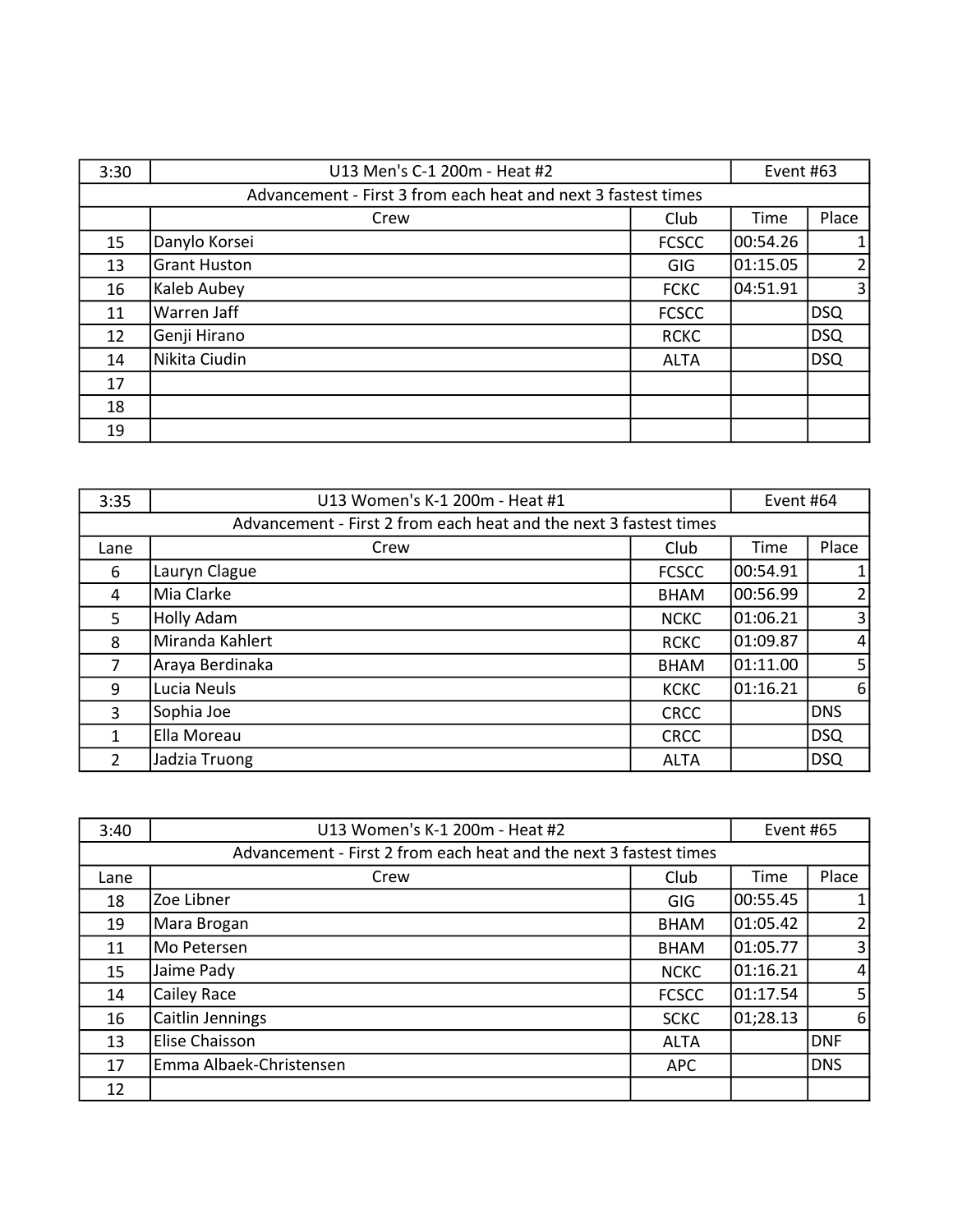| 3:45 | U13 Women's K-1 200m - Heat #3                                    |              | Event #66 |                |
|------|-------------------------------------------------------------------|--------------|-----------|----------------|
|      | Advancement - First 2 from each heat and the next 3 fastest times |              |           |                |
| Lane | Crew                                                              | Club         | Time      | Place          |
| 28   | Abbie Scoggins                                                    | <b>BHAM</b>  | 00:50.86  | $\mathbf{1}$   |
| 22   | Niamh Gibbons                                                     | <b>NCKC</b>  | 00:55.26  | $\overline{2}$ |
| 21   | <b>Eleanor Wang</b>                                               | <b>BCKC</b>  | 01:06.62  | $\overline{3}$ |
| 24   | Moyo Alabi                                                        | <b>NCKC</b>  | 01:07.92  | $\overline{4}$ |
| 27   | Lana Weigelt                                                      | GIG          | 01:21.31  | 5 <sub>l</sub> |
| 26   | Noah Baker-Noyes                                                  | <b>FCSCC</b> |           | <b>DNS</b>     |
| 23   | Erika Mao                                                         | <b>BHAM</b>  |           | <b>SCR</b>     |
| 25   | Ava McFarland                                                     | <b>BHAM</b>  |           | <b>SCR</b>     |
| 29   |                                                                   |              |           |                |

| 3:50                                                            | U14 Men's K-1 200m - Heat #1 |             | Event #67 |                |
|-----------------------------------------------------------------|------------------------------|-------------|-----------|----------------|
| Advancement - Fastest in each heat and the next 5 fastest times |                              |             |           |                |
| Lane                                                            | Crew                         | Club        | Time      | Place          |
| 5                                                               | Harry Colhoun                | <b>BCKC</b> | 00:48.96  | $\mathbf{1}$   |
| 9                                                               | Jonas Decker                 | <b>KCKC</b> | 00:50.91  | $\overline{2}$ |
| 4                                                               | Ryan Yau                     | <b>NCKC</b> | 00:53.68  | $\overline{3}$ |
| 6                                                               | <b>Noah Stubbings</b>        | <b>NCKC</b> | 01:02.99  | $\overline{4}$ |
| 1                                                               | Taiki Auger                  | <b>PCA</b>  | 01:05.29  | 5 <sup>1</sup> |
| $\overline{3}$                                                  | <b>Colton McCoy</b>          | <b>BHAM</b> | 01:12.43  | 6              |
| 8                                                               | Anakin Gibson                | <b>FN</b>   | 01:15.93  | $\overline{7}$ |
| 7                                                               | <b>Cameron Mazutinec</b>     | <b>NCKC</b> |           | <b>IDNS</b>    |
| 2                                                               | Carson Ko                    | <b>BCKC</b> |           | <b>SCR</b>     |

| 3:55                                                            | U14 Men's K-1 200m - Heat #2 |              | Event #68 |                |
|-----------------------------------------------------------------|------------------------------|--------------|-----------|----------------|
| Advancement - Fastest in each heat and the next 5 fastest times |                              |              |           |                |
| Lane                                                            | Crew                         | Club         | Time      | Place          |
| 18                                                              | Keegan Bateman               | <b>FCSCC</b> | 00:51.15  |                |
| 13                                                              | Peyton Kusche                | GIG          | 00:59.37  | $\overline{2}$ |
| 17                                                              | Ali Hosseini                 | <b>BCKC</b>  | 01:00.23  | 3 <sup>1</sup> |
| 12                                                              | <b>Quintin Neuls</b>         | <b>KCKC</b>  | 01:00.60  | $\vert$        |
| 11                                                              | Daniel Zhang                 | <b>BCKC</b>  | 01:06.25  | 5 <sub>l</sub> |
| 14                                                              | Max Fillisetti               | <b>KCKC</b>  | 01:11.02  | $6 \mid$       |
| 15                                                              | Matthew House                | <b>KCKC</b>  | 01:12.82  | 7              |
| 16                                                              | James McCann                 | <b>FN</b>    | 101:14.05 | 8 <sup>1</sup> |
| 19                                                              |                              |              |           |                |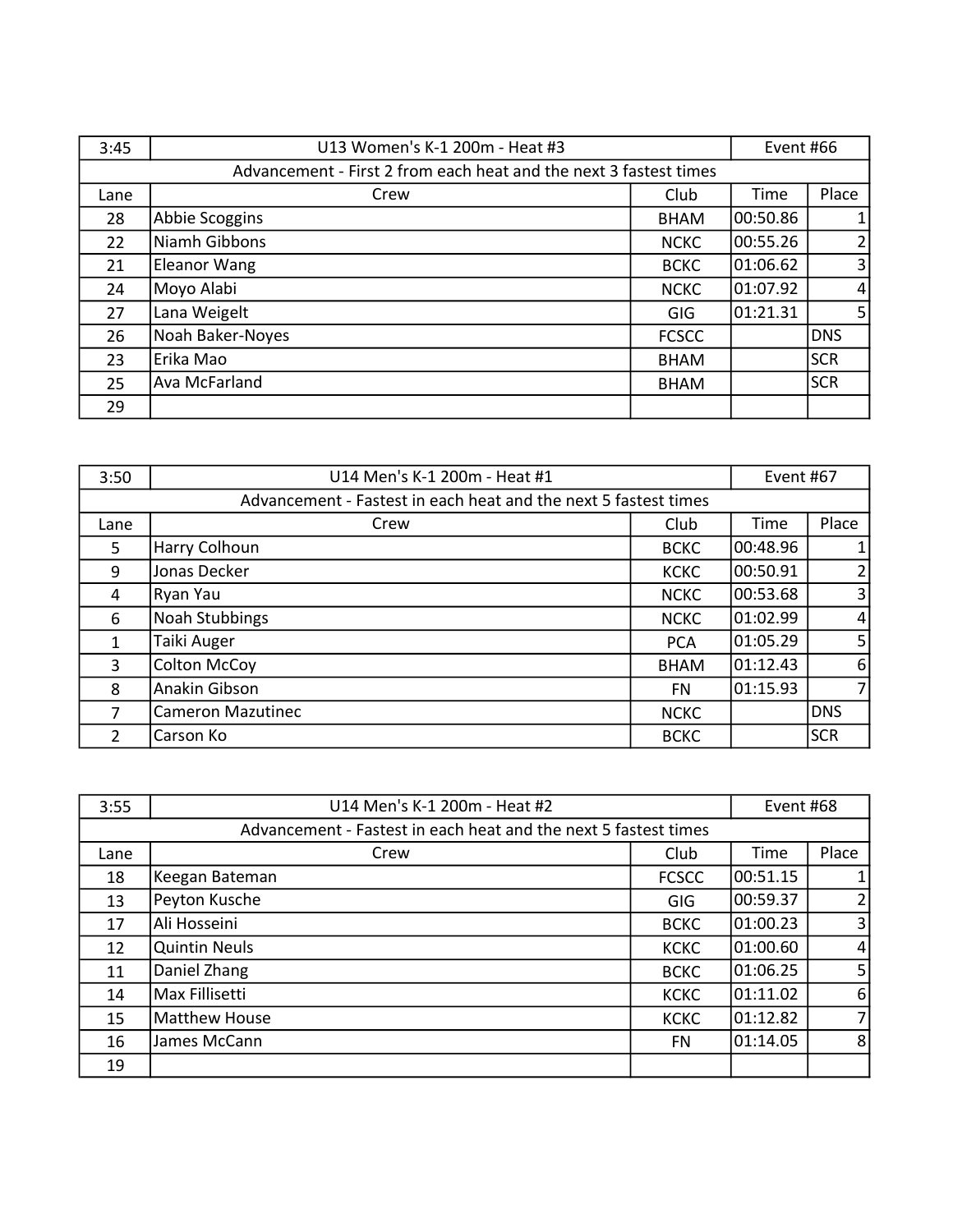| 4:00 | U14 Men's K-1 200m - Heat #3                                    |              | Event #69 |                |
|------|-----------------------------------------------------------------|--------------|-----------|----------------|
|      | Advancement - Fastest in each heat and the next 5 fastest times |              |           |                |
| Lane | Crew                                                            | Club         | Time      | Place          |
| 27   | Vaughn Schenk                                                   | <b>SCKC</b>  | 00:45.31  | $\mathbf{1}$   |
| 21   | Rowan Davison                                                   | <b>FCSCC</b> | 00:48.66  | $\overline{2}$ |
| 22   | <b>Andrew Clark</b>                                             | <b>KCKC</b>  | 00:58.72  | $\overline{3}$ |
| 26   | Marty Martynowski                                               | <b>NKCC</b>  | 101:01.00 | $\overline{4}$ |
| 23   | Rowan Gow                                                       | <b>FCKC</b>  | 01:03.92  | 5              |
| 24   | Cooper Julien                                                   | <b>KCKC</b>  | 01:06.28  | 6              |
| 28   | Cedar Champol                                                   | <b>BHAM</b>  | 01:10.44  | $\overline{7}$ |
| 29   | Nikkos Wang                                                     | <b>BCKC</b>  | 01:13.26  | 8              |
| 25   | <b>Sterling Elias</b>                                           | <b>FCKC</b>  |           | <b>SCR</b>     |

| 4:05                                                            | U14 Men's K-1 200m - Heat #4 |             | Event #70 |                |
|-----------------------------------------------------------------|------------------------------|-------------|-----------|----------------|
| Advancement - Fastest in each heat and the next 5 fastest times |                              |             |           |                |
| Lane                                                            | Crew                         | Club        | Time      | Place          |
| 39                                                              | Charlie Toth                 | <b>FCKC</b> | 00:49.76  | $\mathbf{1}$   |
| 35                                                              | AJ Thom                      | <b>BCKC</b> | 00:55.92  | $\overline{2}$ |
| 34                                                              | <b>Drake Dalumpiines</b>     | GIG         | 00:57.37  | $\overline{3}$ |
| 33                                                              | Ethan Odegaard               | <b>BHAM</b> | 01:00.74  | $\overline{4}$ |
| 32                                                              | Jasper Letwin                | <b>NCKC</b> | 01:01.76  | 5 <sup>1</sup> |
| 38                                                              | <b>Austin Burt</b>           | <b>PCA</b>  | 01:03.67  | 6              |
| 31                                                              | Sean Lee                     | <b>BHAM</b> | 01:07.30  | $\overline{7}$ |
| 37                                                              | Noah Larson                  | <b>GIG</b>  | 01:20.95  | 8              |
| 36                                                              | Jamie Defoe                  | <b>FCKC</b> |           | <b>DSQ</b>     |

| 4:10                                                              | U14 Women's C-1 200m - Heat #1 |              | Event #71 |                |
|-------------------------------------------------------------------|--------------------------------|--------------|-----------|----------------|
| Advancement - Fastest 3 in each heat and the next 3 fastest times |                                |              |           |                |
| Lane                                                              | Crew                           | Club         | Time      | Place          |
| 6                                                                 | Sarah Grady                    | GIG          | 01:01.77  |                |
| 4                                                                 | Asha Cartagena                 | <b>FCSCC</b> | 01:03.34  | 21             |
| 3                                                                 | Julianne Girouard              | <b>FN</b>    | 01:16.34  | 3 <sup>1</sup> |
| 5                                                                 | Lauren Ko                      | <b>BCKC</b>  | 01:31.62  | $\vert$        |
| $\overline{2}$                                                    | Emma Albrecht                  | GIG          |           | DSQ            |
| 1                                                                 | Anna Beaudry                   | <b>PCA</b>   |           | <b>SCR</b>     |
|                                                                   |                                |              |           |                |
| 8                                                                 |                                |              |           |                |
| 9                                                                 |                                |              |           |                |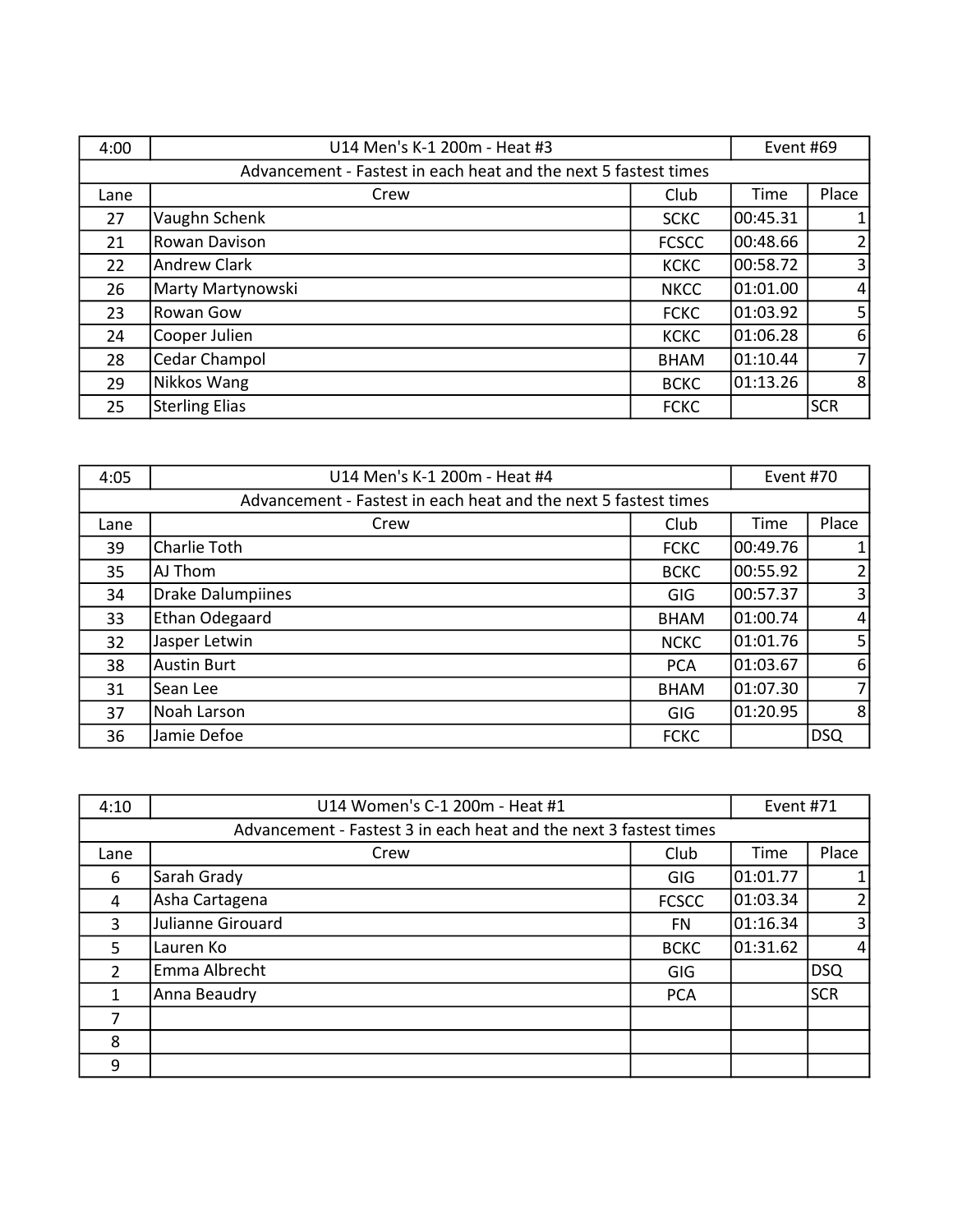| 4:15                                                              | U14 Women's C-1 200m - Heat #2 |              | Event #72 |                |
|-------------------------------------------------------------------|--------------------------------|--------------|-----------|----------------|
| Advancement - Fastest 3 in each heat and the next 3 fastest times |                                |              |           |                |
| Lane                                                              | Crew                           | Club         | Time      | Place          |
| 15                                                                | Abby Charlesworth              | <b>FCKC</b>  | 01:12.28  | $\mathbf{1}$   |
| 13                                                                | <b>Brenna Nott</b>             | <b>PCA</b>   | 01:14.81  | $\overline{2}$ |
| 14                                                                | Keisa Bleiler                  | <b>FCSCC</b> | 01:15.52  | 3              |
| 16                                                                | <b>Erica Potkins</b>           | <b>NKCC</b>  | 01:45.84  | $\overline{4}$ |
| 12                                                                | Sarah Afrasiabi                | GIG          | 03:23.56  | 5              |
| 11                                                                |                                |              |           |                |
| 17                                                                |                                |              |           |                |
| 18                                                                |                                |              |           |                |
| 19                                                                |                                |              |           |                |

| 4:20           | U11 Men's C-1 200m    |              | Event #73 |                |
|----------------|-----------------------|--------------|-----------|----------------|
|                | <b>TIMED FINAL #1</b> |              |           |                |
| Lane           | Crew                  | Club         | Time      | Place          |
| 5              | <b>Mico Duplantis</b> | <b>FCSCC</b> | 01:24.96  | $\mathbf{1}$   |
| 1              | Will Day              | <b>PCA</b>   | 01:37.50  | 2              |
| $\overline{2}$ | <b>Tyler Billing</b>  | <b>RCKC</b>  | 02:15.75  | $\overline{3}$ |
| 4              | Zachary Hugill        | <b>RCKC</b>  | 02:27.86  | $\overline{4}$ |
| 6              | Zack Smith            | <b>FCKC</b>  | 02:44.69  | 5 <sub>l</sub> |
| 3              | Kael Albertson        | <b>GIG</b>   |           | DNF            |
| 7              |                       |              |           |                |
| 8              |                       |              |           |                |
| 9              |                       |              |           |                |

| 4:25 | U11 Men's C-1 200m |              | Event #74 |                |
|------|--------------------|--------------|-----------|----------------|
|      | TIMED FINAL #2     |              |           |                |
| Lane | Crew               | Club         | Time      | Place          |
| 12   | Logan Velisek      | <b>FCSCC</b> | 01:27.97  | $\mathbf{1}$   |
| 13   | Luke Galvan        | GIG          | 01:46.21  | $\overline{2}$ |
| 16   | Kael Johnston      | <b>ALTA</b>  | 01:56.12  | 3              |
| 15   | Nathan Fasullo     | <b>FCKC</b>  | 02:09.45  | 4              |
| 11   | Reid Purdy         | <b>FCKC</b>  | 03:07.07  | 5              |
| 14   | Hayden McCulloch   | <b>RCKC</b>  | 04:53.10  | 6              |
| 17   |                    |              |           |                |
| 18   |                    |              |           |                |
| 19   |                    |              |           |                |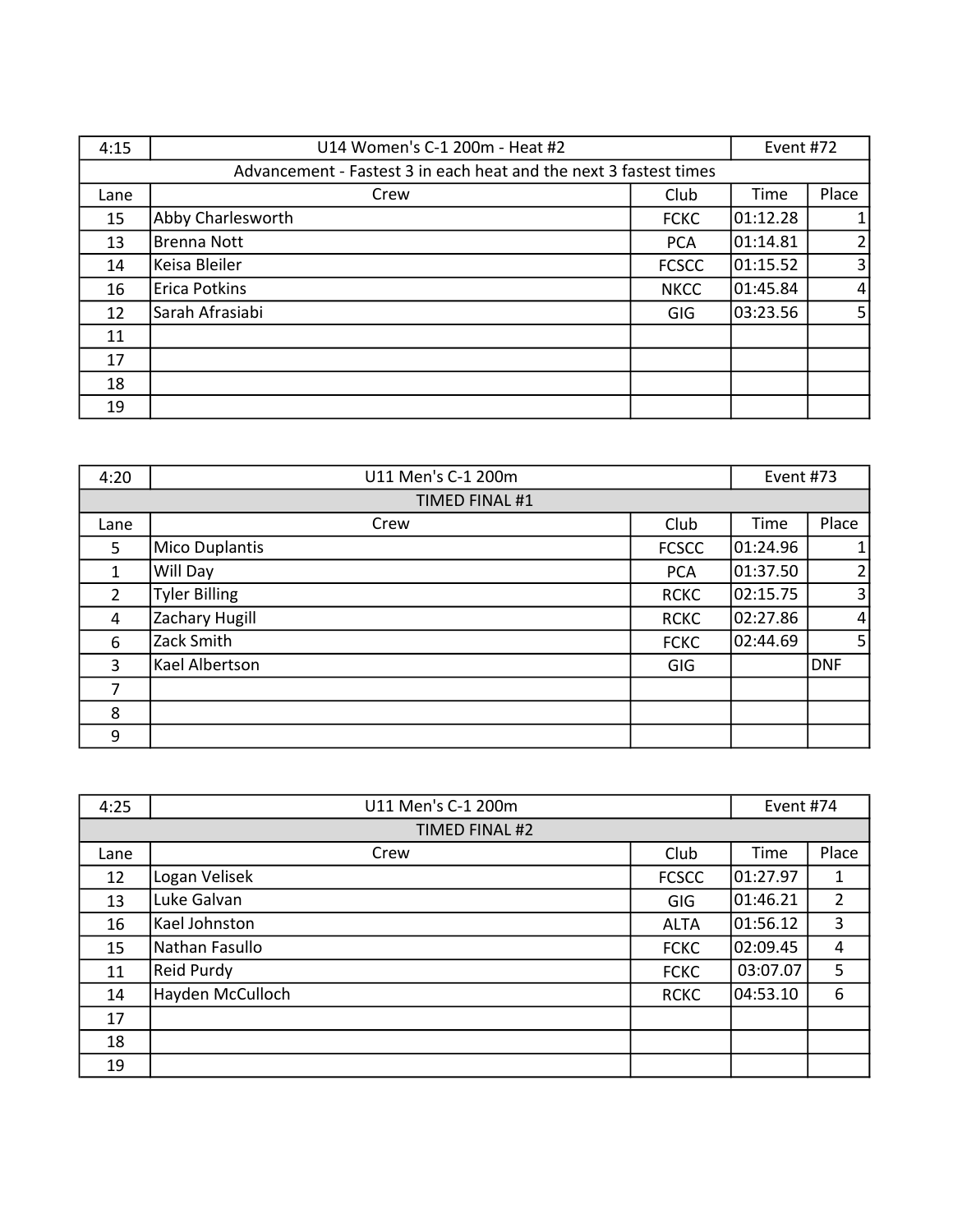|                | U11 Men's C-1 200m    |              | Event #73-74 |                |
|----------------|-----------------------|--------------|--------------|----------------|
|                | <b>COMBINED TIME</b>  |              |              |                |
| Lane           | Crew                  | Club         | Time         | Place          |
| 5              | <b>Mico Duplantis</b> | <b>FCSCC</b> | 01:24.96     | 1              |
| 12             | Logan Velisek         | <b>FCSCC</b> | 01:27.97     | $\overline{2}$ |
| 1              | Will Day              | <b>PCA</b>   | 01:37.50     | 3              |
| 13             | Luke Galvan           | GIG          | 01:46.21     | 4              |
| 16             | Kael Johnston         | <b>ALTA</b>  | 01:56.12     | 5              |
| 15             | Nathan Fasullo        | <b>FCKC</b>  | 02:09.45     | 6              |
| $\overline{2}$ | <b>Tyler Billing</b>  | <b>RCKC</b>  | 02:15.75     | $\overline{7}$ |
| 4              | Zachary Hugill        | <b>RCKC</b>  | 02:27.86     | 8              |
| 6              | Zack Smith            | <b>FCKC</b>  | 02:44.69     | 9              |
| 11             | Reid Purdy            | <b>FCKC</b>  | 03:07.07     | 10             |
| 14             | Hayden McCulloch      | <b>RCKC</b>  | 04:53.10     | 11             |
| 3              | Kael Albertson        | GIG          |              | <b>DNF</b>     |

| 4:30           | U11 Women's K-1 200m  |              | Event #75 |                |
|----------------|-----------------------|--------------|-----------|----------------|
|                | TIMED FINAL #1        |              |           |                |
| Lane           | Crew                  | Club         | Time      | Place          |
| 7              | Mischa Grover         | <b>KCKC</b>  | 01:13.84  |                |
| 6              | <b>Ellenora Tsong</b> | <b>SCKC</b>  | 01:18.86  | 2              |
| 3              | Sophia Nikitovic      | <b>NCKC</b>  | 01:20.57  | $\overline{3}$ |
| 9              | <b>Anick Girourd</b>  | FN           | 01:21.89  | $\vert$        |
| 4              | Francesca Chen        | <b>FCSCC</b> | 01.25.24  | 5 <sup>1</sup> |
| $\mathbf{1}$   | Maxine-Sana Charon    | <b>PCA</b>   | 01:25.97  | $6 \mid$       |
| $\overline{2}$ | <b>Emily Burt</b>     | <b>PCA</b>   | 01:29.36  | 7 <sup>1</sup> |
| 5              | <b>Emerson Hugill</b> | <b>RCKC</b>  | 01:50.02  | 8 <sup>1</sup> |
| 8              | Gabrielle Chen        | <b>FCSCC</b> | 01:53.59  | $\overline{9}$ |

| 4:35 | U11 Women's K-1 200m |              | Event #76 |                 |
|------|----------------------|--------------|-----------|-----------------|
|      | TIMED FINAL #2       |              |           |                 |
| Lane | Crew                 | Club         | Time      | Place           |
| 15   | Elizabeth Clark      | <b>KCKC</b>  | 01:13.80  |                 |
| 14   | Liza Bibby           | <b>FCSCC</b> | 01:21.28  | $\overline{2}$  |
| 17   | Portia Irving        | <b>NCKC</b>  | 01:25.33  | 3               |
| 13   | Chandra Reddy        | <b>FCSCC</b> | 01:27.35  | $\vert 4 \vert$ |
| 18   | Anna Lendrum-Fort    | <b>SCKC</b>  | 01:31.45  | 5 <sub>l</sub>  |
| 11   | Kahlen Tsze          | <b>FCSCC</b> | 01:43.94  | $6 \mid$        |
| 16   | Emmelina Tsong       | <b>SCKC</b>  |           | DNF             |
| 12   | Lucy Trowbridge      | <b>BHAM</b>  |           | <b>SCR</b>      |
| 19   |                      |              |           |                 |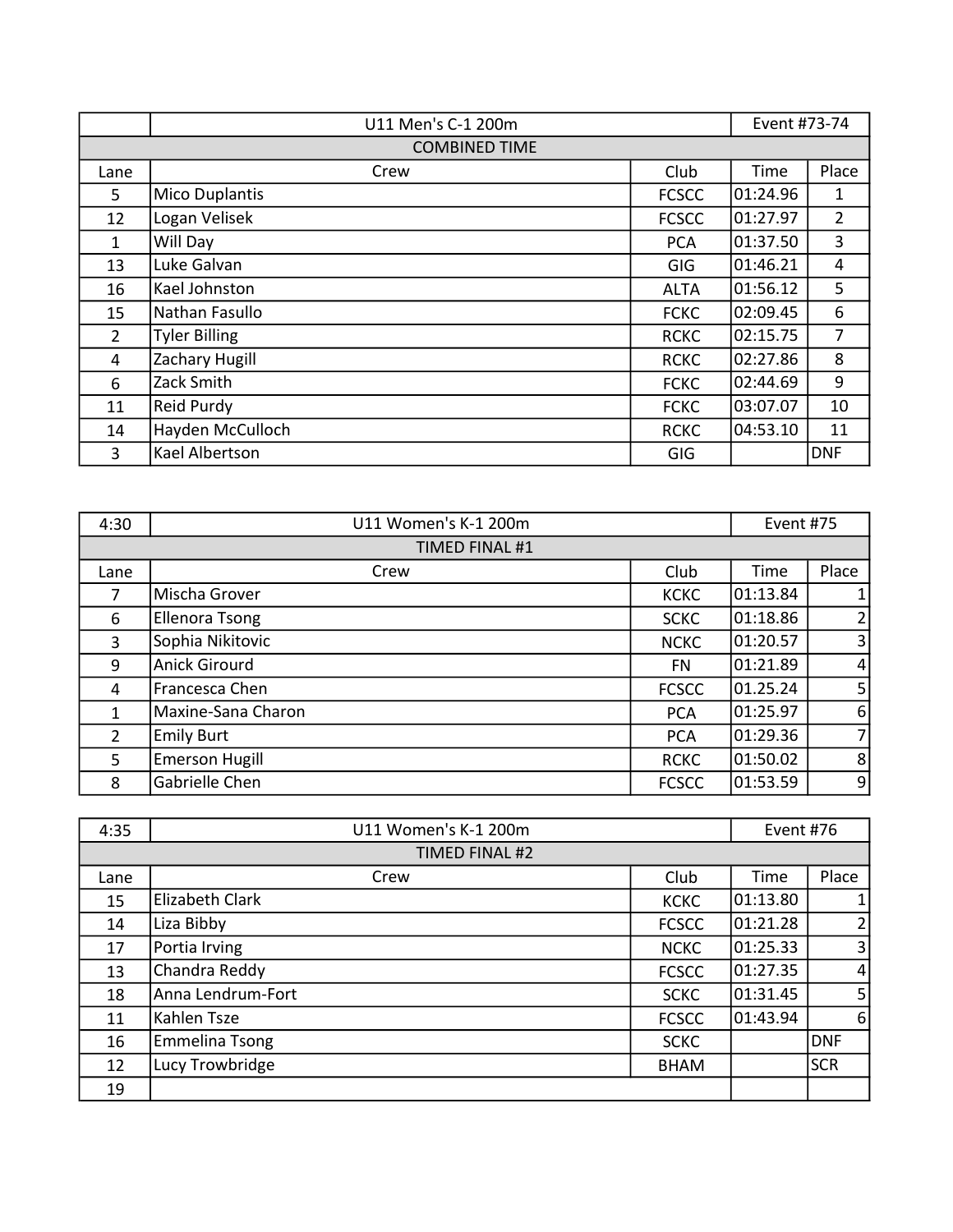| 4:40 | U11 Women's K-1 200m  |              | Event #77 |                |
|------|-----------------------|--------------|-----------|----------------|
|      | TIMED FINAL #3        |              |           |                |
| Lane | Crew                  | Club         | Time      | Place          |
| 22   | <b>Ellie Scoggins</b> | <b>BHAM</b>  | 00:58.89  | $\mathbf{1}$   |
| 25   | Claire St. Arnault    | <b>FCSCC</b> | 01:09.43  | 2              |
| 26   | Sally Greenwood       | <b>BHAM</b>  | 01:15.18  | $\overline{3}$ |
| 21   | Josie Forbes          | <b>SCKC</b>  | 01:23.42  | $\overline{4}$ |
| 28   | Greta Watson          | <b>BHAM</b>  | 01:27.31  | 5 <sub>l</sub> |
| 24   | <b>Avery Metz</b>     | <b>APC</b>   | 01:44.65  | 6              |
| 23   | Gracie Gill           | GIG          | 01:49.78  | $\overline{7}$ |
| 27   | Elizah DeMartini      | <b>SCKC</b>  |           | <b>DNF</b>     |
| 29   |                       |              |           |                |

| 4:45 | U11 Women's K-1 200m  |              | Event #78 |                |
|------|-----------------------|--------------|-----------|----------------|
|      | TIMED FINAL #4        |              |           |                |
| Lane | Crew                  | Club         | Time      | Place          |
| 31   | Abigail Clark         | GIG          | 01:04.27  | $\mathbf{1}$   |
| 34   | Ginger Brown          | <b>ALTA</b>  | 01:11.29  | $\overline{2}$ |
| 37   | Sasha Baker-Noyes     | <b>FCSCC</b> | 01:19.64  | $\overline{3}$ |
| 35   | <b>Blossom Brogan</b> | <b>BHAM</b>  | 01:22.56  | $\overline{4}$ |
| 38   | Paige Neil            | GIG          | 01:23.48  | 5 <sup>1</sup> |
| 32   | Lucinda Goodyear      | <b>SCKC</b>  | 01:26.46  | 6              |
| 33   | Lilah Carter          | <b>GIG</b>   | 01:27.35  | $\overline{7}$ |
| 36   | Jaylyn Gamache        | <b>APC</b>   |           | <b>SCR</b>     |
| 39   |                       |              |           |                |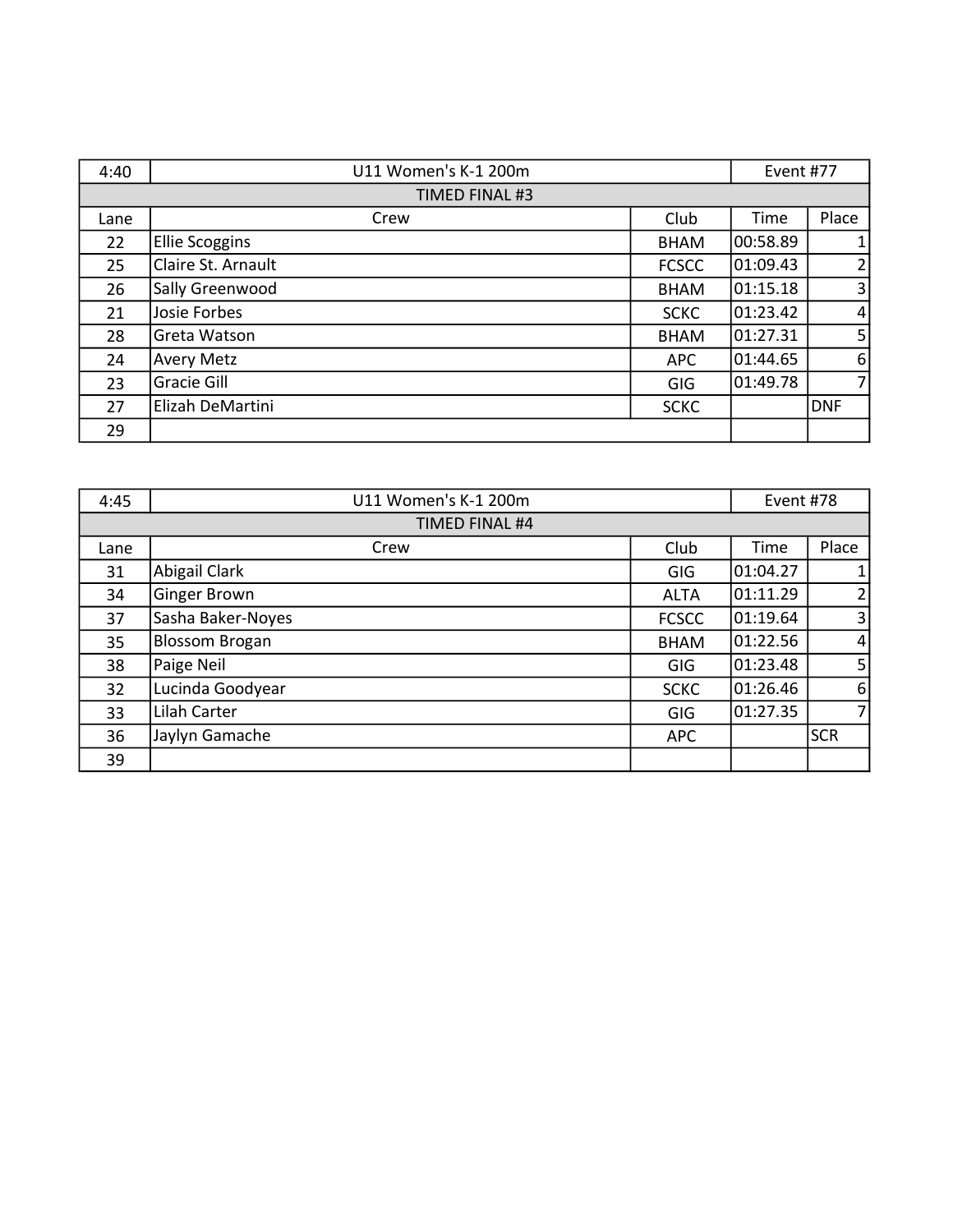|                | U11 Women's K-1 200m  |              | Event #75-78 |                  |
|----------------|-----------------------|--------------|--------------|------------------|
|                | <b>COMBINED TIME</b>  |              |              |                  |
| Lane           | Crew                  | Club         | Time         | Place            |
| 22             | <b>Ellie Scoggins</b> | <b>BHAM</b>  | 00:58.89     | 1                |
| 31             | Abigail Clark         | GIG          | 01:04.27     | $\overline{2}$   |
| 25             | Claire St. Arnault    | <b>FCSCC</b> | 01:09.43     | 3                |
| 34             | Ginger Brown          | <b>ALTA</b>  | 01:11.29     | $\pmb{4}$        |
| 15             | Elizabeth Clark       | <b>KCKC</b>  | 01:13.80     | 5                |
| $\overline{7}$ | Mischa Grover         | <b>KCKC</b>  | 01:13.84     | $\boldsymbol{6}$ |
| 26             | Sally Greenwood       | <b>BHAM</b>  | 01:15.18     | $\overline{7}$   |
| 6              | <b>Ellenora Tsong</b> | <b>SCKC</b>  | 01:18.86     | $\,8\,$          |
| 37             | Sasha Baker-Noyes     | <b>FCSCC</b> | 01:19.64     | $9$              |
| 3              | Sophia Nikitovic      | <b>NCKC</b>  | 01:20.57     | 10               |
| 14             | Liza Bibby            | <b>FCSCC</b> | 01:21.28     | 11               |
| 9              | <b>Anick Girourd</b>  | <b>FN</b>    | 01:21.89     | 12               |
| 35             | <b>Blossom Brogan</b> | <b>BHAM</b>  | 01:22.56     | 13               |
| 21             | Josie Forbes          | <b>SCKC</b>  | 01:23.42     | 14               |
| 38             | Paige Neil            | GIG          | 01:23.48     | 15               |
| 4              | Francesca Chen        | <b>FCSCC</b> | 01:25.24     | 16               |
| 17             | Portia Irving         | <b>NCKC</b>  | 01:25.33     | 17               |
| $\mathbf{1}$   | Maxine-Sana Charon    | <b>PCA</b>   | 01:25.97     | 18               |
| 32             | Lucinda Goodyear      | <b>SCKC</b>  | 01:26.46     | 19               |
| 28             | Greta Watson          | <b>BHAM</b>  | 01:27.31     | 20               |
| 13             | Chandra Reddy         | <b>FCSCC</b> | 01:27.35     | 21               |
| 33             | Lilah Carter          | GIG          | 01:27.35     | 22               |
| $\overline{2}$ | <b>Emily Burt</b>     | <b>PCA</b>   | 01:29.36     | 23               |
| 18             | Anna Lendrum-Fort     | <b>SCKC</b>  | 01:31.45     | 24               |
| 11             | Kahlen Tsze           | <b>FCSCC</b> | 01:43.94     | 25               |
| 24             | <b>Avery Metz</b>     | <b>APC</b>   | 01:44.65     | 26               |
| 23             | Gracie Gill           | GIG          | 01:49.78     | $27\,$           |
| 5              | <b>Emerson Hugill</b> | <b>RCKC</b>  | 01:50.02     | 28               |
| 8              | Gabrielle Chen        | <b>FCSCC</b> | 01:53.59     | 29               |
| 16             | <b>Emmelina Tsong</b> | <b>SCKC</b>  |              | <b>DNF</b>       |
| 12             | Lucy Trowbridge       | <b>BHAM</b>  |              | <b>SCR</b>       |
| 27             | Elizah DeMartini      | <b>SCKC</b>  |              | <b>DNF</b>       |
| 36             | Jaylyn Gamache        | <b>APC</b>   |              | <b>SCR</b>       |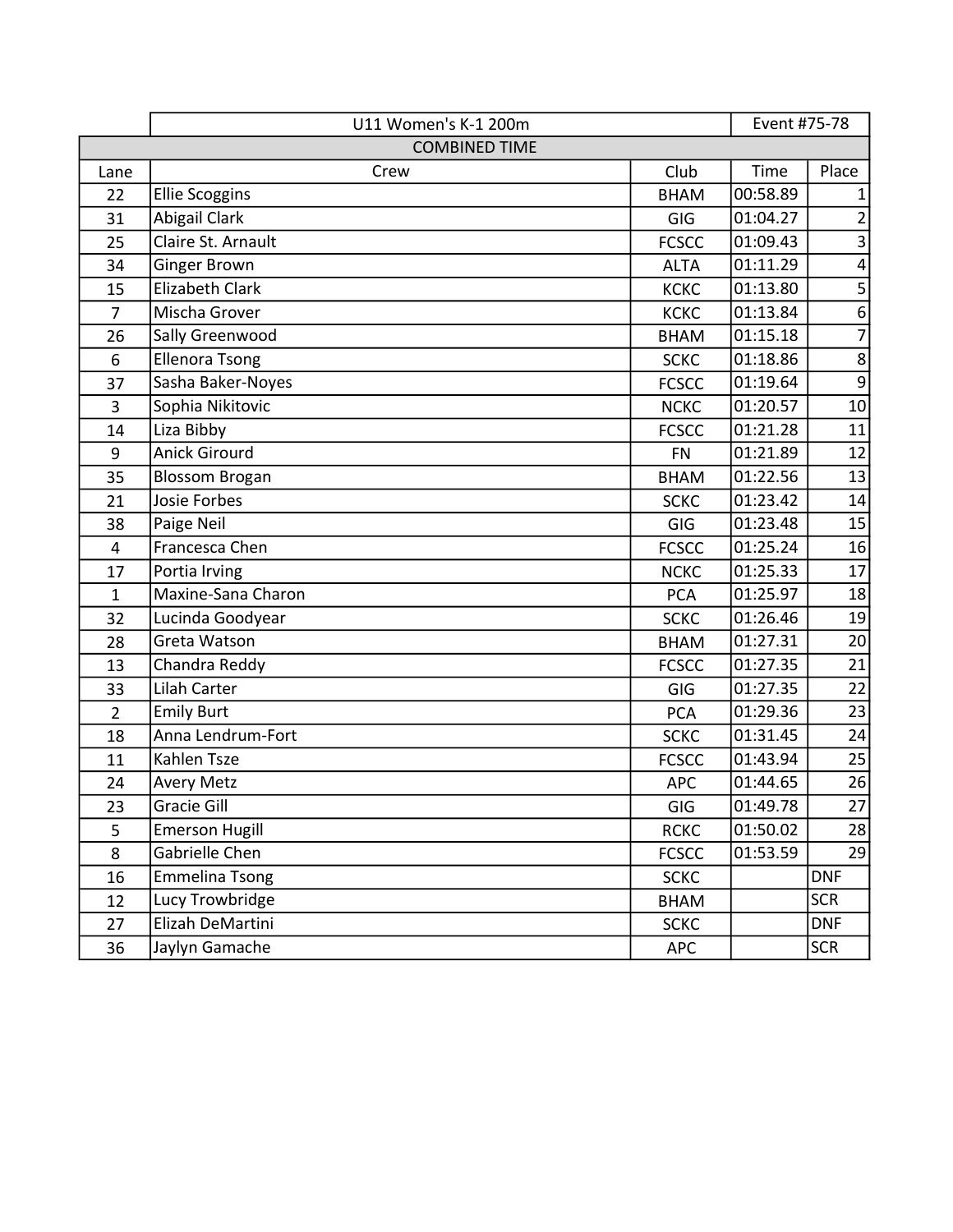| 4:50          | U15 Men's C-2 200m Heat 1                                     |              | Event #79 |                |
|---------------|---------------------------------------------------------------|--------------|-----------|----------------|
|               | Advancement - First 3 from each heat and next 3 fastest times |              |           |                |
| Lane          | Crew                                                          | Club         | Time      | Place          |
| 4             | Kenjiro MacMartin/Quinn Thomson                               | <b>FCSCC</b> | 00:47.58  | $\mathbf{1}$   |
| 5             | Landon McQuarrie/Sebastian Rangel-Ortega                      | FCKC/BCKC    | 00:54.54  | $\overline{2}$ |
| $\mathcal{P}$ | Liam Grover/Tate Solomonson                                   | <b>KCKC</b>  | 01:03.08  | $\overline{3}$ |
| 3             | Dawson Hutchinson/Eric Shearer                                | <b>ALTA</b>  | 01:24.75  | $\overline{4}$ |
| $\mathbf{1}$  | Colin Templeton/Bryant Kelleway                               | <b>RCKC</b>  | 01:28.51  | 5 <sub>l</sub> |
| 6             | Carson Van Horne/Marty Matrynowski                            | <b>NKCC</b>  |           | <b>DNF</b>     |
| 7             |                                                               |              |           |                |
| 8             |                                                               |              |           |                |
| 9             |                                                               |              |           |                |

| 4:55 | U15 Men's C-2 200m - Heat 2                                   |              | Event #80 |                |
|------|---------------------------------------------------------------|--------------|-----------|----------------|
|      | Advancement - First 3 from each heat and next 3 fastest times |              |           |                |
| Lane | Crew                                                          | Club         | Time      | Place          |
| 14   | Jake Galvan/Andrew Huston                                     | GIG          | 00:57.05  |                |
| 13   | Michael Lundie/Nikita Ciudin                                  | <b>ALTA</b>  | 01:04.56  | $\overline{2}$ |
| 11   | Cedar Watson/Owen Jennings                                    | <b>SCKC</b>  |           | <b>DNS</b>     |
| 12   | Benjamin Blanck/Cole Palmer                                   | GIG          |           | DSQ            |
| 15   | Keegan Bateman/Dylan Walsh                                    | <b>FCSCC</b> |           | DSQ            |
| 16   | Van Holmen/Maxim Bryuzgin                                     | <b>ALTA</b>  |           | DSQ            |
| 17   |                                                               |              |           |                |
| 18   |                                                               |              |           |                |
| 19   |                                                               |              |           |                |

| 5:00                                                        | Master Women's K-1 200m Heat 1 |              | Event #81 |                |
|-------------------------------------------------------------|--------------------------------|--------------|-----------|----------------|
| Advancement - First 3 from each heat and the next 3 fastest |                                |              |           |                |
| Lane                                                        | Crew                           | Club         | Time      | Place          |
| 4                                                           | Rose McDonald                  | <b>FCSCC</b> | 01:03.62  |                |
| 7                                                           | Erin Lim                       | <b>FCSCC</b> | 01:20.67  | $\overline{2}$ |
| 3                                                           | Kathy Nay                      | <b>RCKC</b>  | 01:27.20  | $\overline{3}$ |
| $\overline{2}$                                              | Jeanette Vetter                | <b>FCSCC</b> | 01:40.29  | $\vert$        |
| 5                                                           | Sheri Ernst                    | <b>BCKC</b>  | 01:48.53  | 5 <sub>l</sub> |
| 1                                                           | Margaret Rottsolk              | <b>CCKC</b>  |           | <b>DNS</b>     |
| 6                                                           | Cathy Potkins                  | <b>NKCC</b>  |           | DSQ            |
| 8                                                           |                                |              |           |                |
| 9                                                           |                                |              |           |                |